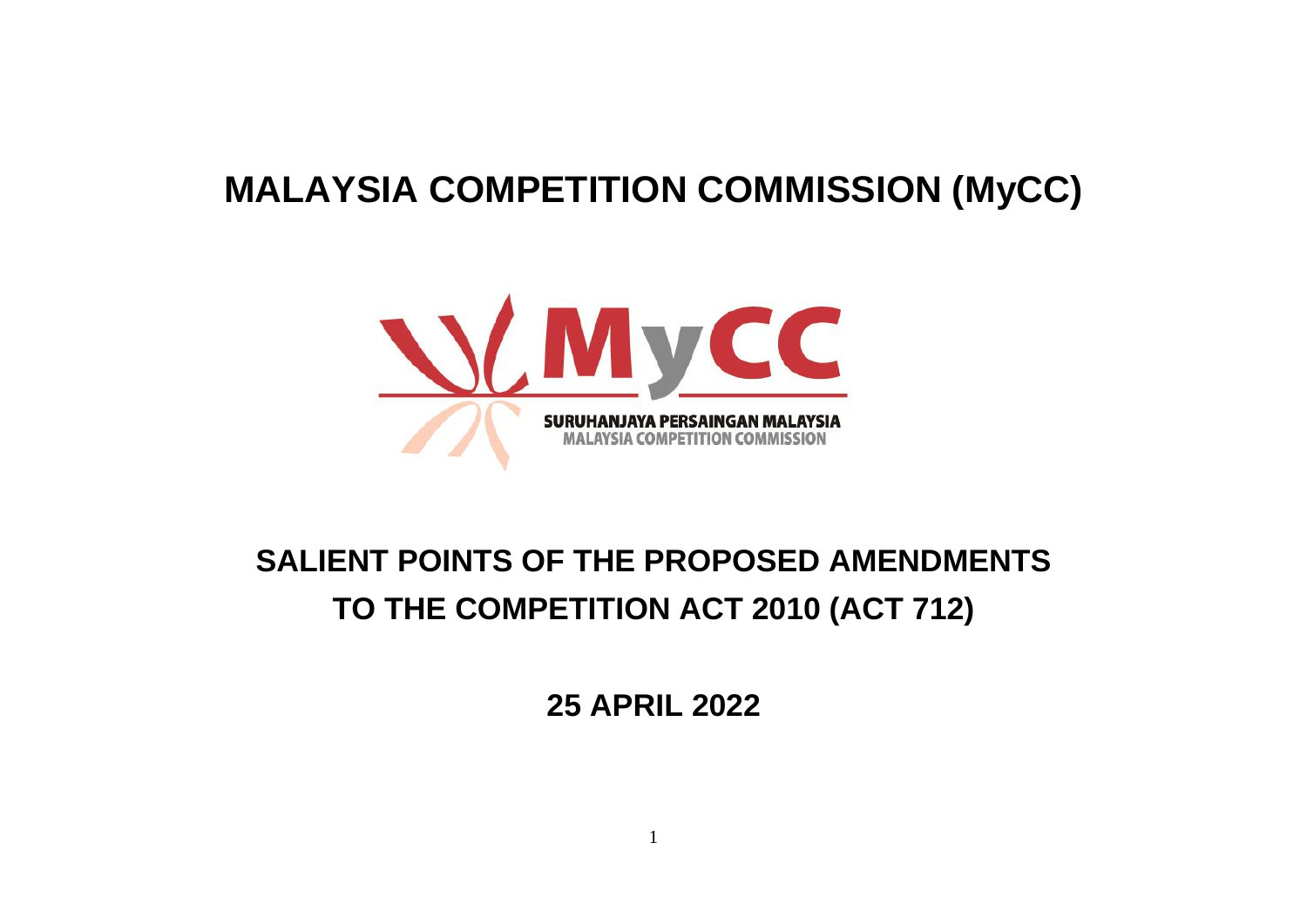#### **INTRODUCTION**

The Malaysia Competition Commission (MyCC) seeks comments and feedback on the proposed amendments to the Competition Act 2010 (Act 712) from interested stakeholders and the public.

We welcome any interested stakeholders or the public to make a written submission in response to the proposed amendments of Act 712 as stated herein.

Those interested in submitting written submissions to the proposed amendments of Act 712 are invited to do so by **27 May 2022** via:

- a) Email to the Amendment Team of MyCC at [amendment@mycc.gov.my](mailto:amendment@mycc.gov.my) or
- b) The Malaysia Productivity Corporation's [Unified Public Consultation \(UPC\) portal](https://upc.mpc.gov.my/csp/sys/bi/work/upc/shareThumbnail/MYCC485.csp?$NAMESPACE=UPC&redirPage=regulation&redRegId=485&redId=2®Id=485)

Any written submissions that were made after 27 May 2022 will not be accepted and entertained by the MyCC.

Please note that unless requested otherwise, any written submissions submitted to the MyCC will be made publicly available in the form and manner as determined suitable by the MyCC.

Upon consultation with the Malaysia Productivity Corporation (MPC), the amendments of the Competition Commission Act 2010 (Act 713) **WILL NOT BE SUBJECTED** to the public consultation process as the amendments are administrative in nature and do not have an impact on the public in general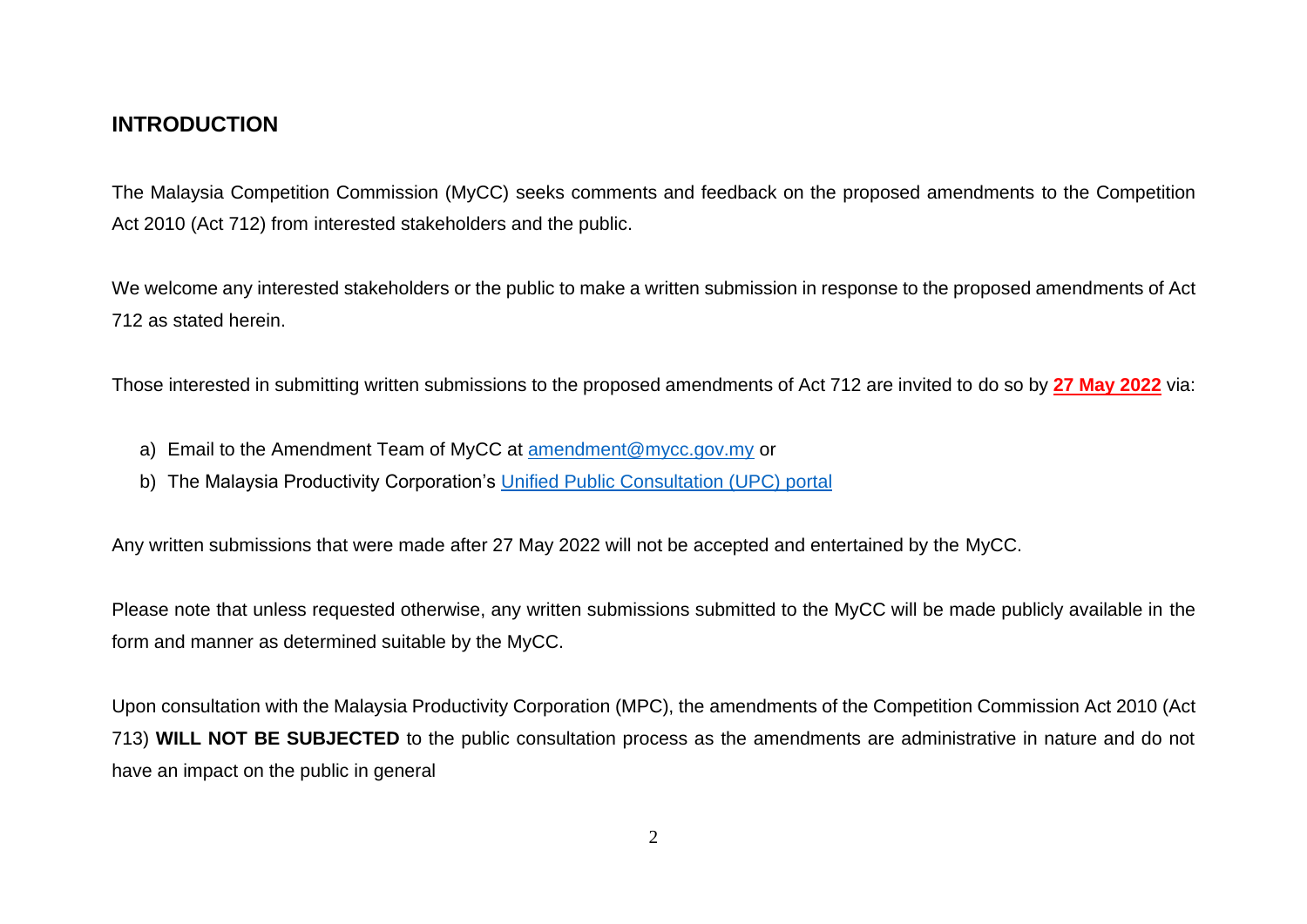### **SALIENT POINTS OF THE PROPOSED AMENDMENTS TO THE COMPETITION ACT 2010 (ACT 712)**

| <b>No</b>      | <b>Section</b>              | Salient Points of the Proposed Amendment of Act 712                                                                                                                                                                                                                    |
|----------------|-----------------------------|------------------------------------------------------------------------------------------------------------------------------------------------------------------------------------------------------------------------------------------------------------------------|
| $\mathbf{1}$ . | $\mathbf{2}$                | The proposed amendment to Section 2 of Act 712 introduces the definition of "anticipated merger" which refers<br>to any form of contract, arrangement or understanding, whether or not legally enforceable, between                                                    |
|                | Interpretation              | enterprises, that is in progress or contemplation and that, if consummated, will result in the occurrence of a<br>merger referred to in section 10B;                                                                                                                   |
|                | <b>(Existing Provision)</b> |                                                                                                                                                                                                                                                                        |
|                |                             | The term "anticipated merger" is applied to almost all of Act 712's merger-related provisions. Thus, it is critical<br>that the word "anticipated merger" be defined by the statute in order to provide clarity to any enterprises that<br>are contemplating a merger. |
|                |                             |                                                                                                                                                                                                                                                                        |
|                |                             | The current definition of "Commission" is proposed to be amended under Section 2 of Act 712.                                                                                                                                                                           |
|                |                             | It is proposed that the word "Malaysia" be added to the meaning of the term "Commission" to provide clarity<br>and maintain consistency between the Commission's publicly recognised name and the legislative definition<br>of the term "Commission" in Act 712.       |
|                |                             | The proposed amendment to Section 2 of Act 712 is to include a definition for the term "computer".                                                                                                                                                                     |
|                |                             | The aim of including a definition of "computer" in Act 712 is to define precisely what constitutes a computer for<br>the purpose of an investigation under Act 712.                                                                                                    |
|                |                             | The proposed amendment to Section 2 of Act 712 is to include a definition for the term "computerised data"                                                                                                                                                             |
|                |                             | that was used in sections 24, 25, 27, 28, 29, 30, 31 and 62 of Act 712.                                                                                                                                                                                                |
|                |                             | Defining the term "computerised data" would avoid ambiguity about what constitutes computerised data; cater<br>to the growth of development in the digital platform market; and facilitate the retrieval of evidence in the form                                       |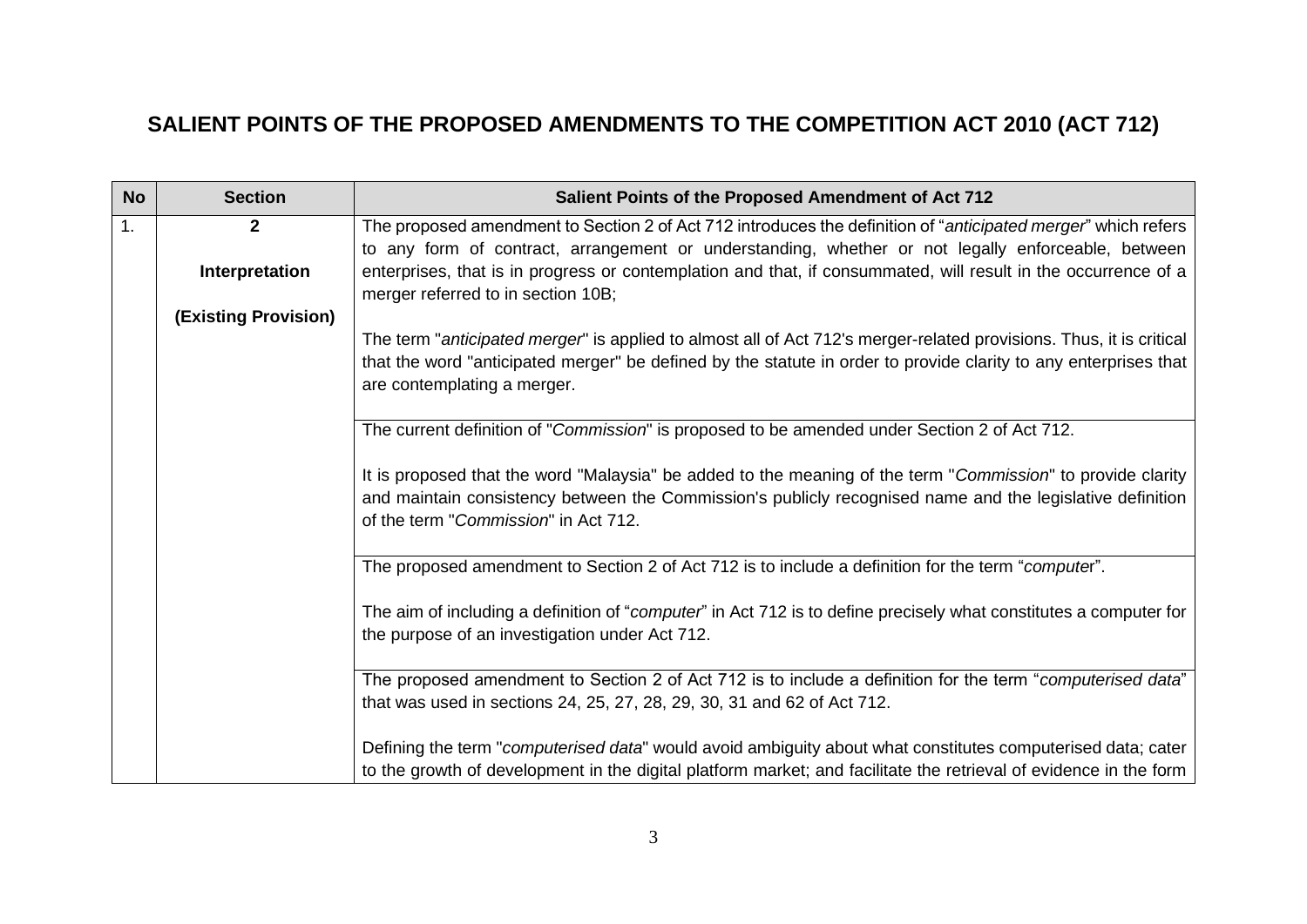| <b>No</b> | <b>Section</b> | Salient Points of the Proposed Amendment of Act 712                                                                                                                                                                                                                                                                                                                             |
|-----------|----------------|---------------------------------------------------------------------------------------------------------------------------------------------------------------------------------------------------------------------------------------------------------------------------------------------------------------------------------------------------------------------------------|
|           |                | of algorithms and other types of evidence in digital form that may not fall within the definition of computerised<br>data.                                                                                                                                                                                                                                                      |
|           |                | The proposed amendment to Section 2 of Act 712 is by adding the definition of "conveyance" into the Act.                                                                                                                                                                                                                                                                        |
|           |                | The power of the Commission to conduct search and seizure with a warrant is provided by section 25 of Act<br>712; while the power to conduct a search and seizure without a warrant is provided by section 26 of Act 712.                                                                                                                                                       |
|           |                | Currently, Act 712 is silent on whether the Commission has the power to conduct a search and seizure of a<br>vehicle.                                                                                                                                                                                                                                                           |
|           |                | To avoid any ambiguity in the exercise of its power to conduct search and seizure under section 25 and section<br>26 of Act 712, the definition of the term "conveyance" is inserted into Act 712 to give the Commission an<br>express power to conduct search and seizure on a vehicle to look for evidence to establish an infringement of<br>the prohibitions under Act 712. |
|           |                | The proposed amendment of Section 2 of Act 712 seeks to provide the definition of "date of service".                                                                                                                                                                                                                                                                            |
|           |                | The inclusion of the definition for the term "date of service" into section 2 of Act 712 is to provide for the method<br>of service of notice and the computation of days of the service of the notice.                                                                                                                                                                         |
|           |                | The current definition of "direction" is proposed to be amended under Section 2 of Act 712.                                                                                                                                                                                                                                                                                     |
|           |                | The amendment to the definition of the term "direction" is consequential to the inclusion of the merger control<br>regime into Act 712. Part IIIA provides for the investigation and enforcement of mergers or anticipated mergers.<br>Part IVA provides for the merger or anticipated merger decision by the Commission.                                                       |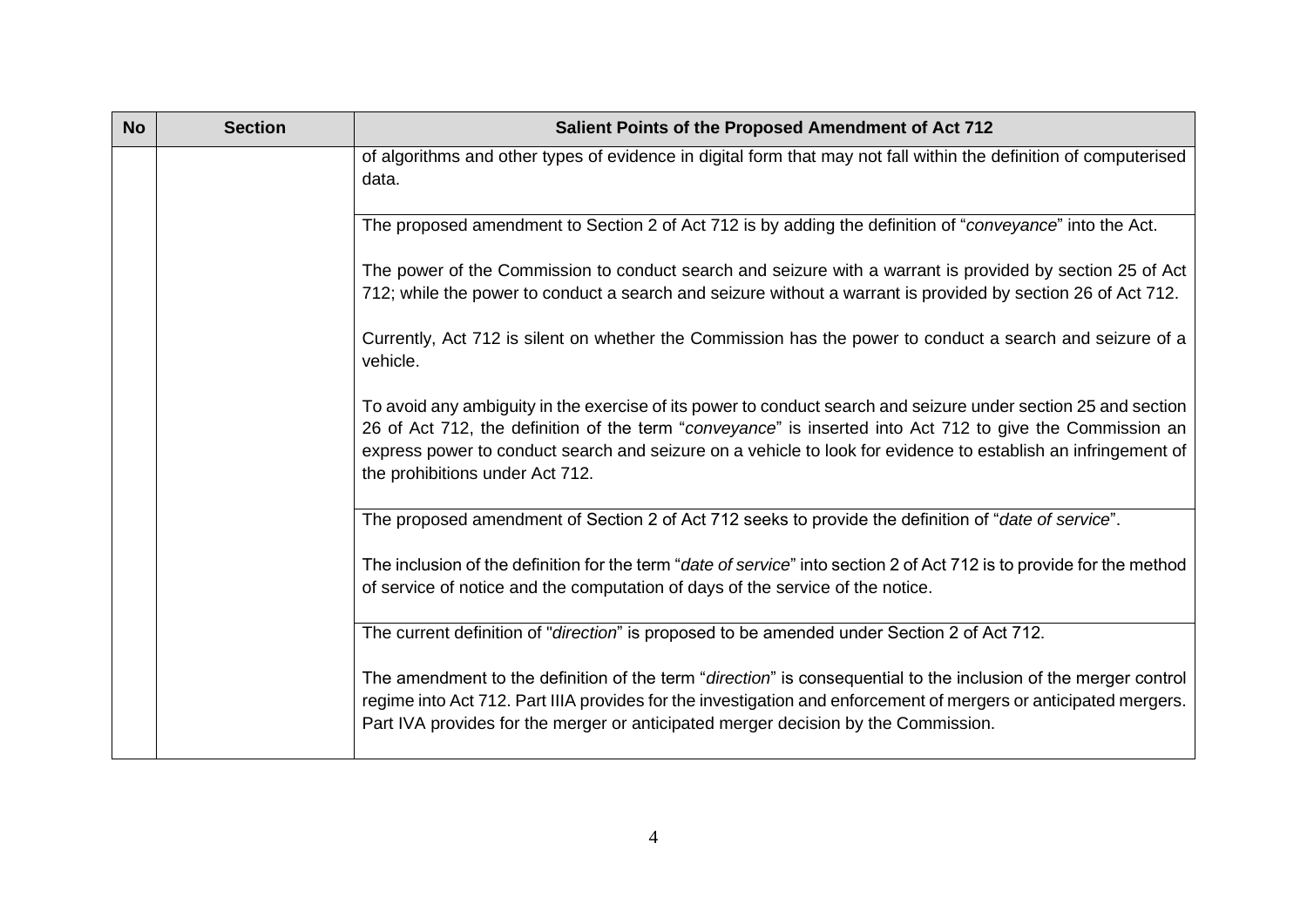| <b>No</b> | <b>Section</b> | Salient Points of the Proposed Amendment of Act 712                                                                                                                                                                                                                                                                                                                                                                                         |
|-----------|----------------|---------------------------------------------------------------------------------------------------------------------------------------------------------------------------------------------------------------------------------------------------------------------------------------------------------------------------------------------------------------------------------------------------------------------------------------------|
|           |                | The current definition of "enterprise" is proposed to be amended under Section 2 of Act 712 to ensure clarity<br>and to avoid anti-competitive conduct to escape the scrutiny of the law due to technical loopholes in the current<br>definition of the term "enterprise".                                                                                                                                                                  |
|           |                | Following the current definition of enterprise in section 2 of Act 712, only entities that engage in commercial<br>activity relating to goods or services are subjected to the Act. The following amendments are proposed to be<br>made to the definition of "enterprise" in section 2: -                                                                                                                                                   |
|           |                | a) Replacing the usage of the term "entity" with "person".                                                                                                                                                                                                                                                                                                                                                                                  |
|           |                | By replacing the term "entity" with "person", it will be clear that the legal status of the person is not<br>relevant in determining whether the person is subjected to the prohibitions under Act 712 or not; as<br>long as the person is engaged in commercial or economic activities in the market;                                                                                                                                      |
|           |                | Insertion of the term "economic activities" into the definition of enterprise.<br>b)                                                                                                                                                                                                                                                                                                                                                        |
|           |                | To achieve Act 712's overall goal of promoting and protecting the process of market competition, the<br>concept of economic activity must be incorporated into the definition of " <i>enterprise</i> ", as this will ensure<br>that enterprises will escape from being subjected to the prohibitions under Act 712 by claiming that they<br>did not engage in the commercial activities of the offering of goods or services in the market; |
|           |                | Insertion of the wording "regardless of its legal status and the way in which it is funded" into the definition<br>C)<br>of enterprise.                                                                                                                                                                                                                                                                                                     |
|           |                | It is proposed for the words "regardless of its legal status and the way in which it is funded" to be<br>inserted into the definition of enterprise to make it clear that the legal form of an enterprise that engaged<br>in commercial or economic activity is irrelevant for the purposes of Act 712.                                                                                                                                     |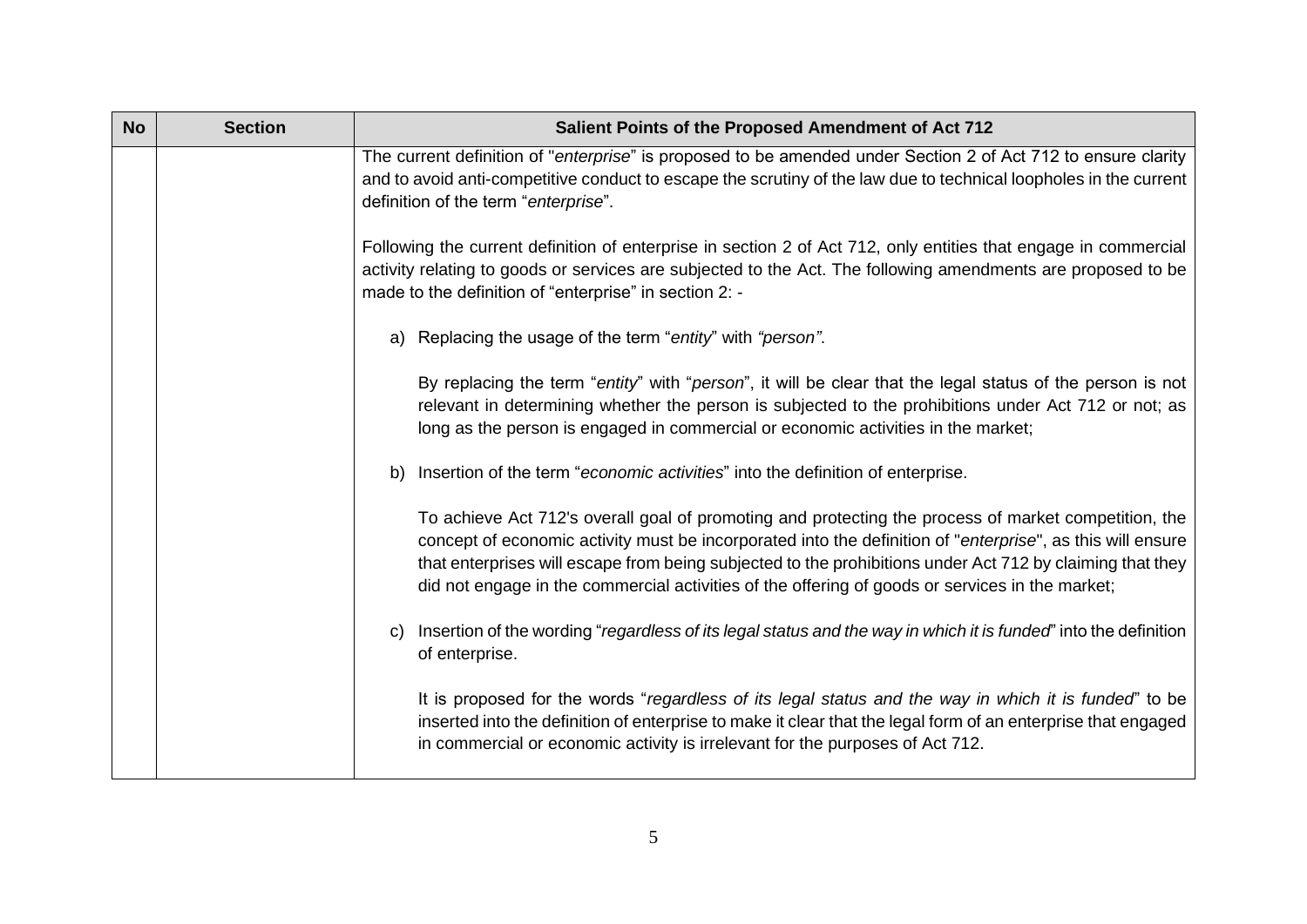| <b>No</b> | <b>Section</b> | Salient Points of the Proposed Amendment of Act 712                                                                                                                                                                                                                                                                                                                                                      |
|-----------|----------------|----------------------------------------------------------------------------------------------------------------------------------------------------------------------------------------------------------------------------------------------------------------------------------------------------------------------------------------------------------------------------------------------------------|
|           |                | As long as a person, whether incorporated or unincorporated, engages in commercial or economic<br>activity in the market in Malaysia, the person is considered to be an enterprise that is subjected to Act<br>712.                                                                                                                                                                                      |
|           |                | Thus, the person will be prohibited from engaging in anti-competitive conduct regardless of its status<br>and the way in which it is funded;                                                                                                                                                                                                                                                             |
|           |                | d) Removal of the circumstances which render a parent and subsidiary company to be regarded as a<br>single enterprise                                                                                                                                                                                                                                                                                    |
|           |                | Since the Commission must invoke the single economic entity doctrine whenever there is a parent and<br>subsidiary relationship, the provision may be misused by enterprises that wanted to escape their liability<br>for engaging in anti-competitive conduct.                                                                                                                                           |
|           |                | Although the single economic entity doctrine is removed from the definition of enterprise under section<br>2 of Act 712, the Commission and the enterprises will still be able to apply the doctrine of the single<br>economic entity on a case-to-case basis depending on the facts and circumstances of the case - an<br>approach that has been adopted so far by the EU, the UK, Singapore and India. |
|           |                | The proposed amendment of Section 2 of Act 712 seeks to provide the definition of "government entity".                                                                                                                                                                                                                                                                                                   |
|           |                | Act 712 currently does not contain the definition for the term "government entity". Thus, the purpose of the<br>inclusion of the definition for the term "government entity" is to provide clarity on the meaning of the term<br>"government entity" within the scope of Act 712.                                                                                                                        |
|           |                | The proposed definition also aimed to cover most instances where there is a delegation of authority by the<br>government to another entity. This is to provide clarity for the purposes of Act 712, that any person acting<br>under or on behalf of the Federal Government, State Government or local authority will also fall within the<br>definition of "government entity" under section 2.          |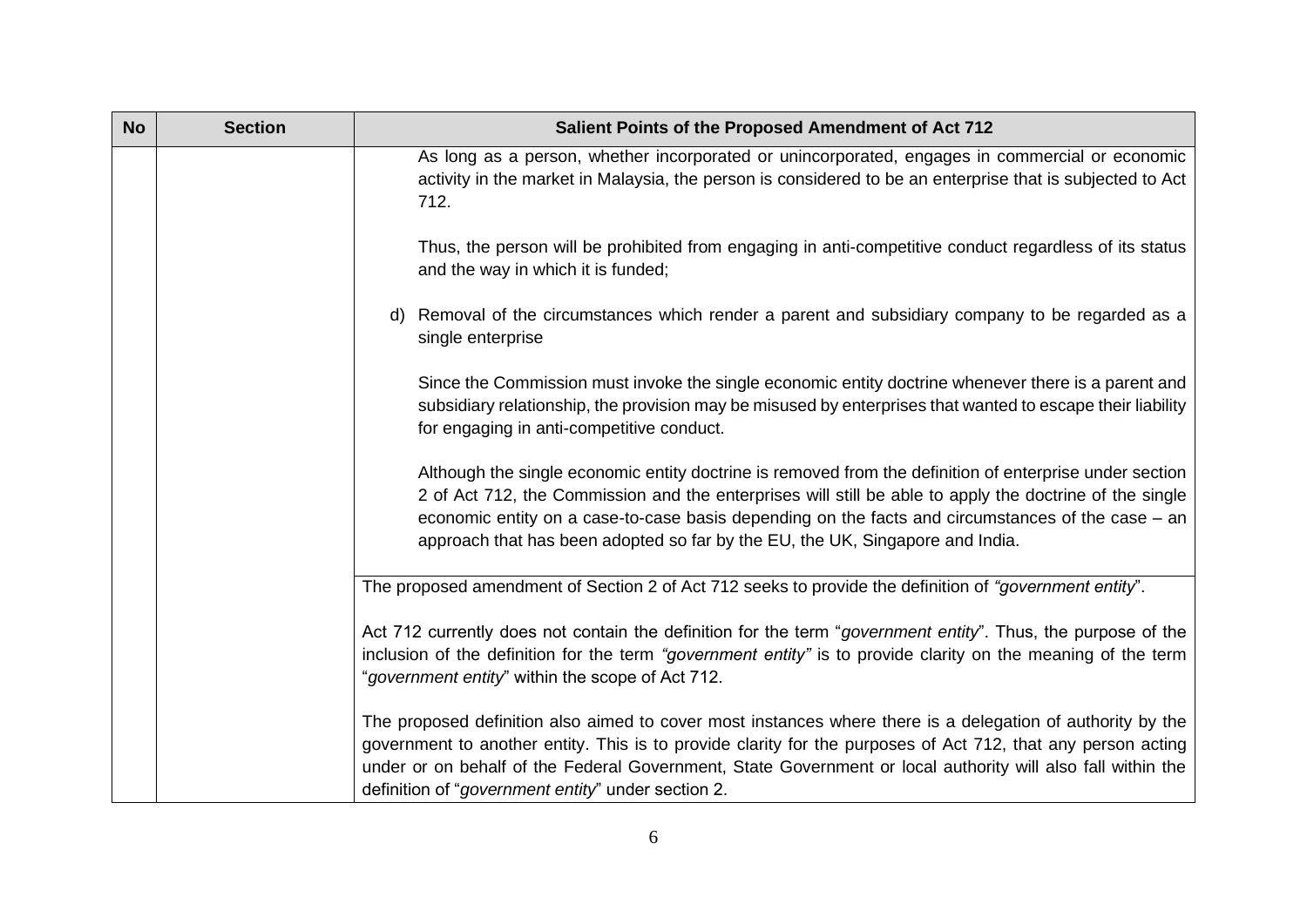| <b>No</b> | <b>Section</b>              | Salient Points of the Proposed Amendment of Act 712                                                                                                                                                                                                                                                                                                                                                 |
|-----------|-----------------------------|-----------------------------------------------------------------------------------------------------------------------------------------------------------------------------------------------------------------------------------------------------------------------------------------------------------------------------------------------------------------------------------------------------|
|           |                             | The proposed amendment of Section 2 of Act 712 seeks to provide the definition of "premises".                                                                                                                                                                                                                                                                                                       |
|           |                             | The definition of the term "premise" is incorporated into Act 712 to avoid any ambiguity in the exercise of its<br>power to conduct search and seizure following section 25 and section 26 of Act 712,                                                                                                                                                                                              |
|           |                             | The proposed amendment of section 2 of Act 712 seeks to introduce the definition of "threshold".                                                                                                                                                                                                                                                                                                    |
|           |                             | The main purpose of providing a definition for the word "threshold" is to give effect to Section 10J and provide<br>clarity to merger parties.                                                                                                                                                                                                                                                      |
|           |                             | Some countries have set a notification threshold in their legislation, while others address notification in their<br>practice standards or guidelines.                                                                                                                                                                                                                                              |
|           |                             | The Commission believes that in the case of Malaysia, the threshold should be prescribed in accordance with<br>the manner provided by section 10J of Act 712.                                                                                                                                                                                                                                       |
| 2.        | 3                           | The current section 3 of Act 712 is proposed to be amended as the following: -                                                                                                                                                                                                                                                                                                                      |
|           | <b>Application</b>          | The inclusion of the words "economic activity" into the section 3.<br>a)                                                                                                                                                                                                                                                                                                                            |
|           | <b>(Existing Provision)</b> | This amendment is consequential to the amendments made to the definition of "enterprise" in section<br>2.                                                                                                                                                                                                                                                                                           |
|           |                             | Further amendment to section 3(3).<br>b)                                                                                                                                                                                                                                                                                                                                                            |
|           |                             | The amendment to section 3(3) is to cater to the inclusion of the merger control regime into Act 712.<br>The amended section 3(3) is to be read together with the newly inserted section 3(3A) which provides<br>for the power of the Commission to provide its opinion to other regulators on merger transactions that<br>are excluded from the application of the merger provision under Act 712. |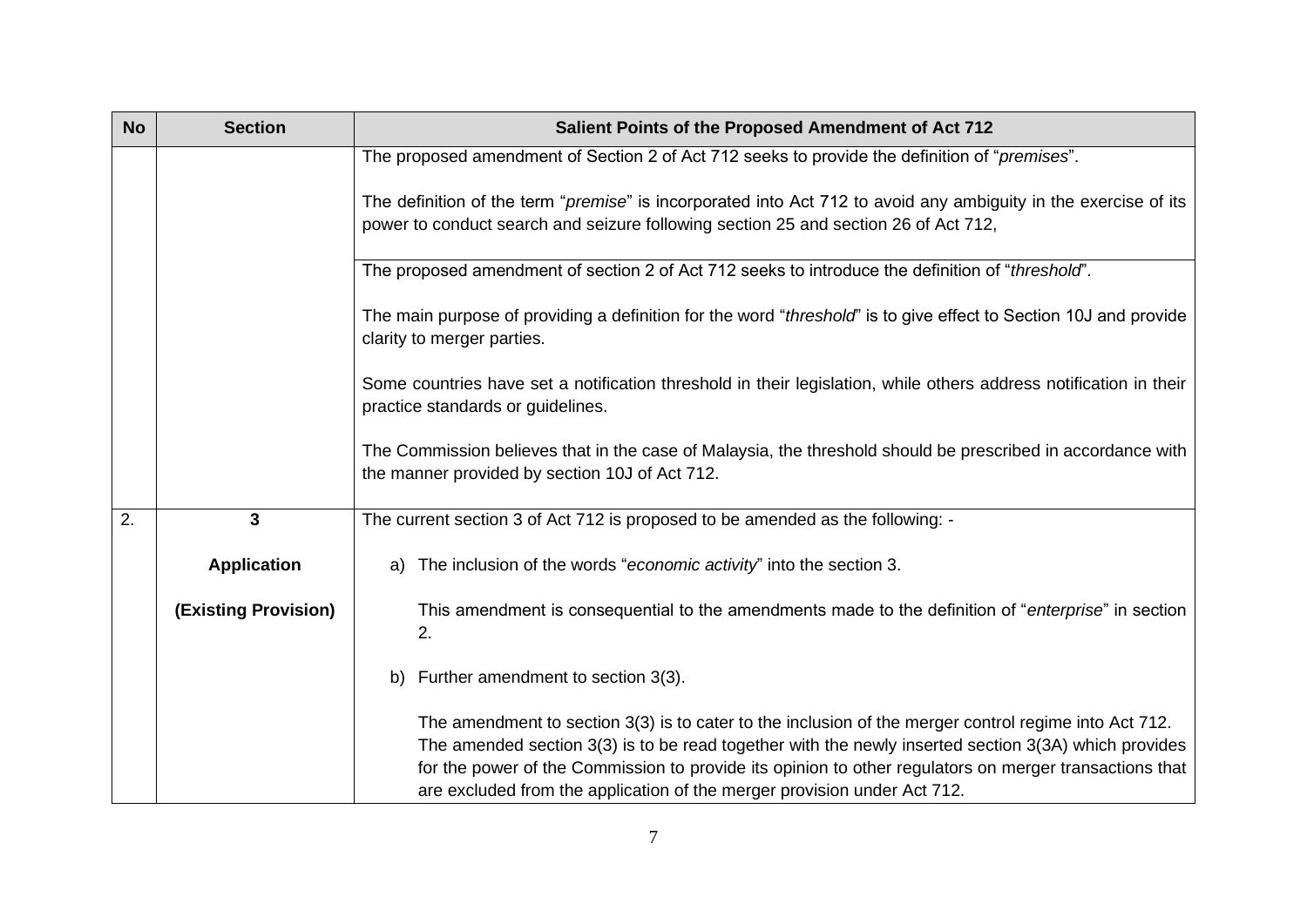| <b>No</b> | <b>Section</b> | Salient Points of the Proposed Amendment of Act 712                                                                                                                                                                                                                                                                                                                                                                                                                                                                                                 |
|-----------|----------------|-----------------------------------------------------------------------------------------------------------------------------------------------------------------------------------------------------------------------------------------------------------------------------------------------------------------------------------------------------------------------------------------------------------------------------------------------------------------------------------------------------------------------------------------------------|
|           |                | The amendment to section 3(3) will also require the Minister to act on the recommendation of the<br>Commission in amending the First Schedule of Act 712 which is in line with the function of the<br>Commission as stated in section 16 of Act 713.                                                                                                                                                                                                                                                                                                |
|           |                | This provision <i>inter alia</i> states that the Commission shall advise the Minister on all matters concerning<br>competition, act as an advocate for competition matters and consider and make recommendations to<br>the Minister on reforms to the competition laws.                                                                                                                                                                                                                                                                             |
|           |                | Insertion of the new subsection 3A into section 3 of Act 712.<br>C)                                                                                                                                                                                                                                                                                                                                                                                                                                                                                 |
|           |                | The introduction of a new subsection 3(3A) into Act 712 allows the Commission to provide its opinion<br>to government entities or enterprises on whether mergers that are not subjected to Act 712 have<br>resulted or may be expected to result in a substantial lessening of competition within any market for<br>goods or services in Malaysia.                                                                                                                                                                                                  |
|           |                | Further amendments to section 3(4).<br>d)                                                                                                                                                                                                                                                                                                                                                                                                                                                                                                           |
|           |                | Removal of the words "indirect" and "governmental authority" in section 3(4)(a)<br>(i)                                                                                                                                                                                                                                                                                                                                                                                                                                                              |
|           |                | The removal of the word "indirectly" and "governmental authority" was done to avoid the uncertainty<br>and ambiguity of whether or not a particular activity was carried out in the exercise of governmental<br>authority; thus, excluded from the application of the Act.                                                                                                                                                                                                                                                                          |
|           |                | Only activities carried out directly in the lawful exercise of the function of the Federal Government<br>(ii)<br>and the State Government will be exempted from being subjected to Act 712 under section 3(4)(a)<br>In order for a particular anti-competitive activity to be exempted from the application of Act 712 on<br>the basis that it was carried out in the lawful exercise of federal or state government functions, it<br>must be demonstrated that the activity was carried out directly in the lawful exercise of those<br>functions. |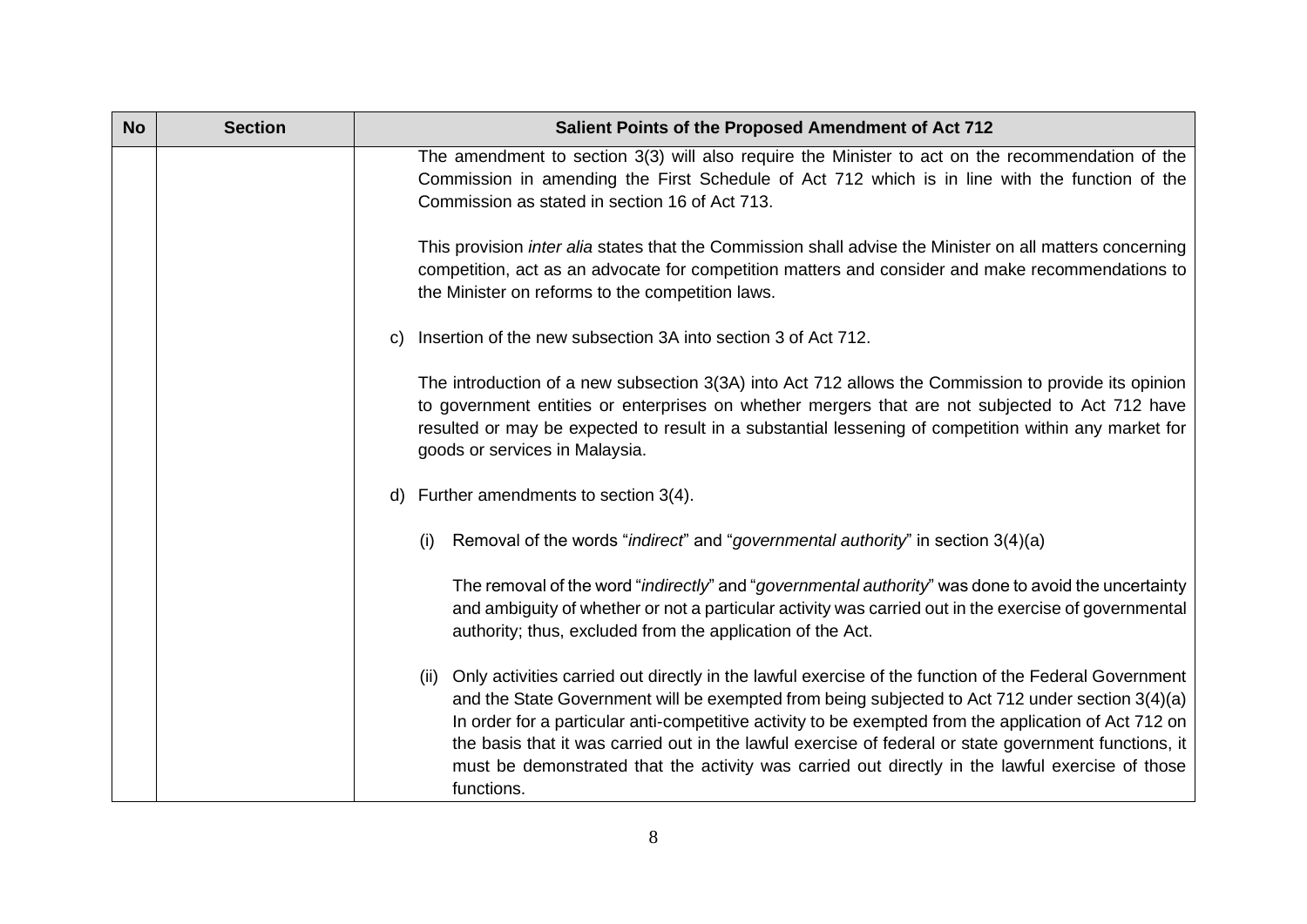| <b>No</b> | <b>Section</b>              | Salient Points of the Proposed Amendment of Act 712                                                                                                                                                                                                                                                                                                                                                        |
|-----------|-----------------------------|------------------------------------------------------------------------------------------------------------------------------------------------------------------------------------------------------------------------------------------------------------------------------------------------------------------------------------------------------------------------------------------------------------|
|           |                             | Section 3 of the Interpretation Act 1948 (Act 388) defines the term "Federal Government" as the<br>Government of Malaysia; while the term "State Government" as the Government of a State.                                                                                                                                                                                                                 |
|           |                             | (iii) Changing the word "and" to "or" for section 3(4)                                                                                                                                                                                                                                                                                                                                                     |
|           |                             | Using the word "and" instead of "or" in section 3(4) would mean that the conditions stated in<br>subsections (a), (b) and (c) are to be read cumulatively instead of disjunctively.                                                                                                                                                                                                                        |
| 3.        | 5                           | The current section 5 of Act 712 is proposed to be amended by: -                                                                                                                                                                                                                                                                                                                                           |
|           | <b>Relief of liability</b>  | Renumbering of section 5 to section 5(1).<br>a)                                                                                                                                                                                                                                                                                                                                                            |
|           | <b>(Existing Provision)</b> | Inclusion of the words "while allowing consumer a fair share of the resulting benefit" in section 5(1)(a).<br>b)<br>It is proposed for section $5(1)(a)$ to be amended to include a condition that an anti-competitive<br>agreement may be exempted under section 5 of Act 712 if the benefits arising from the agreement are<br>also fairly enjoyed by the consumer and not just by the enterprise alone. |
|           |                             | The proposed inclusion of the wording "while allowing consumer a fair share of the resulting benefit" in<br>section 5(1)(a) will provide the Commission with a quantifiable standard to use in determining whether<br>or not to allow the anti-competitive agreement prohibited by section 4 of Act 712 is to be relieved of its<br>liability under section 5.                                             |
|           |                             | The removal of the word "completely" and the inclusion of the words "the possibility" in section 5(1)(d).<br>$\mathsf{C}$                                                                                                                                                                                                                                                                                  |
|           |                             | The current wording of section $5(1)(d)$ inter alia imposes a condition that for an anti-competitive<br>agreement to be relieved of its liability under section 5, the agreement must not allow the enterprise<br>involved to eliminate competition completely in respect of a substantial part of the goods or services.                                                                                  |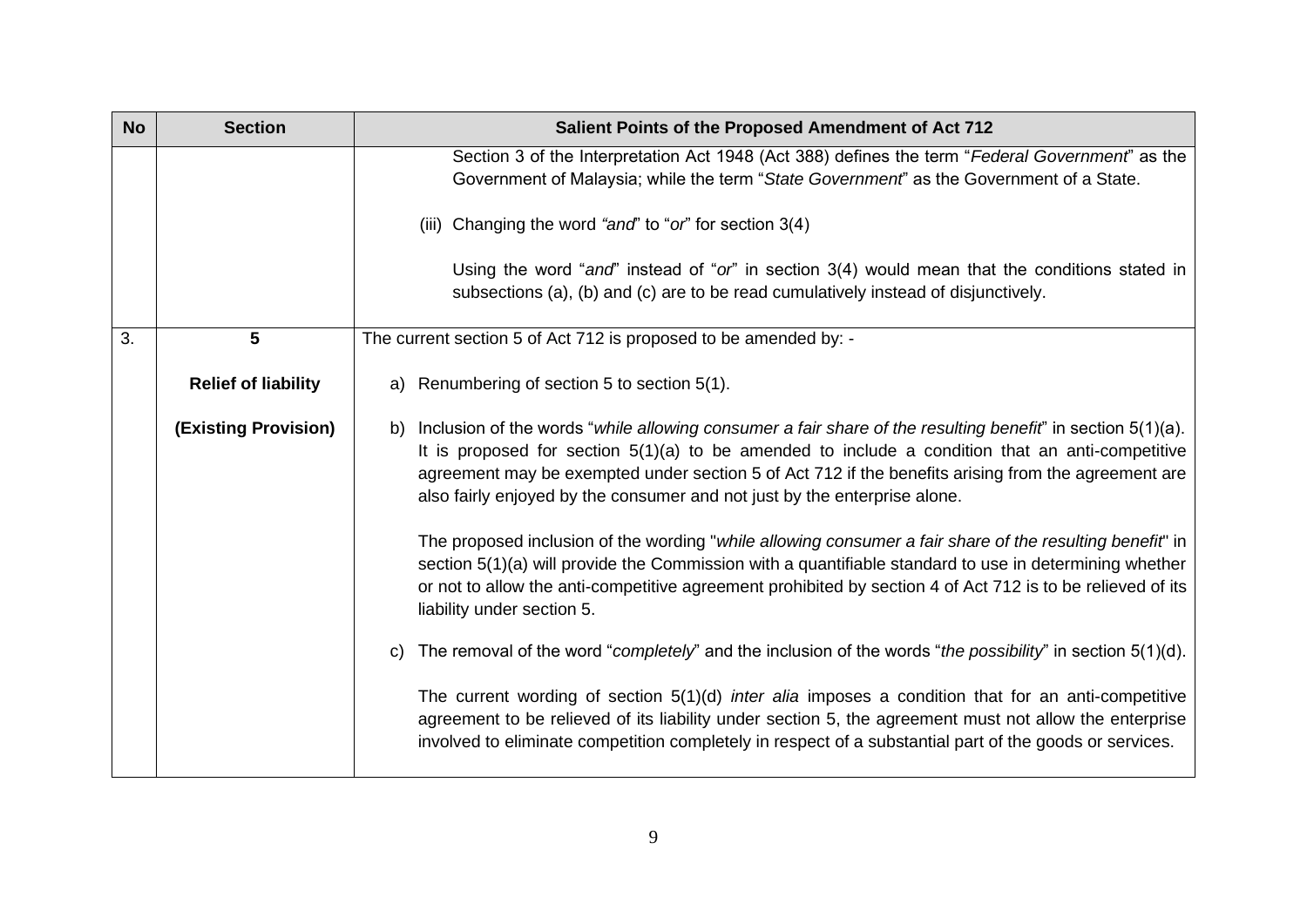| <b>No</b> | <b>Section</b>                                                 | Salient Points of the Proposed Amendment of Act 712                                                                                                                                                                                                                                                                                       |
|-----------|----------------------------------------------------------------|-------------------------------------------------------------------------------------------------------------------------------------------------------------------------------------------------------------------------------------------------------------------------------------------------------------------------------------------|
|           |                                                                | It is proposed that the word "completely" in section $5(1)(d)$ is to be removed and the section now reads<br>as "the agreement does not allow the enterprise concerned the possibility of eliminating competition in<br>respect of a substantial part of the goods or services in question".                                              |
|           |                                                                | Insertion of the new subsection (2) to section 5.<br>d)                                                                                                                                                                                                                                                                                   |
|           |                                                                | This provision is to establish that the burden of proof for claiming relief of liability lies on the enterprise<br>and not on the Commission.                                                                                                                                                                                             |
| 4.        | 10<br><b>Abuse of dominant</b>                                 | The current section 10 of Act 712 is proposed to be amended by inserting a new subsection (5) to section 10<br>to provide that any enterprise that engages in abuse of dominant position conduct shall be liable for any<br>infringement of the prohibition.                                                                              |
|           | position                                                       |                                                                                                                                                                                                                                                                                                                                           |
|           | (Existing Provision)                                           | Section 36, 39 and 40 of Act 712 inter alia states that the Commission is empowered to decide on whether the<br>prohibitions under Act 712 have been infringed.                                                                                                                                                                           |
|           |                                                                | Section 4 contains a provision under subsection (3) which states that any enterprise which is a party to an<br>agreement that is prohibited shall be liable for infringement of the prohibition.                                                                                                                                          |
|           |                                                                | There is no provision in the existing section 10 which states that any enterprise that abused its dominant<br>position shall be liable for an infringement. Therefore, the proposed amendment to the provision seeks to<br>elucidate that an enterprise that engages in abuse of a dominant position shall be liable for an infringement. |
| 5.        | <b>10A</b>                                                     | The purpose of section 10A is to: -                                                                                                                                                                                                                                                                                                       |
|           | <b>Mergers or</b><br>anticipated mergers<br>that substantially | Create a new infringement provision in Act 712 by prohibiting mergers or anticipated mergers, if<br>a)<br>consummated, that may result in a substantial lessening of competition (SLC) in any market for goods<br>or services; and                                                                                                        |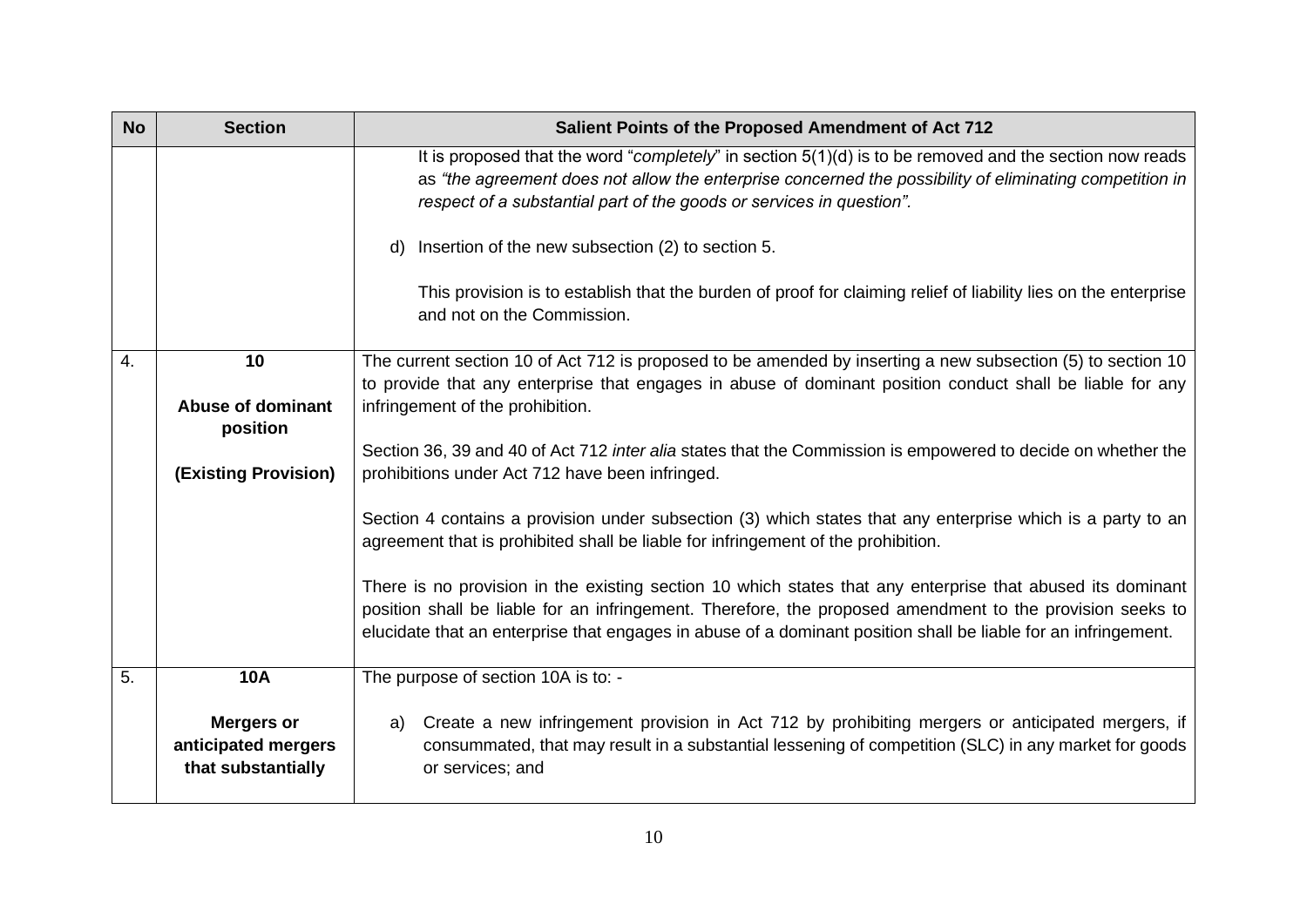| <b>No</b> | <b>Section</b>                       | Salient Points of the Proposed Amendment of Act 712                                                                                                                                                                                                                                          |
|-----------|--------------------------------------|----------------------------------------------------------------------------------------------------------------------------------------------------------------------------------------------------------------------------------------------------------------------------------------------|
|           | lessen competition<br>are prohibited | Provides the legal standard that will be relied upon by the Commission in determining whether to<br>b)<br>prohibit or allow a merger or an anticipated merger from happening.                                                                                                                |
|           | (New Provision)                      | Any merger control regime based on competition law must establish a substantive standard for determining<br>whether a particular merger should be amended or prohibited.                                                                                                                     |
|           |                                      | As a result, when a government decides to implement a merger control system as part of its competition law<br>framework, it must first select which substantive criterion it will apply to evaluate whether a merger should be<br>allowed or prohibited based on competition law principles. |
|           |                                      | The Commission proposes to adopt the "substantial lessening of competition" test (also known as SLC) as the<br>substantive standard for assessing the anti-competitive effects of mergers in Malaysia.                                                                                       |
|           |                                      | In Malaysia, the Malaysian Aviation Commission Act 2015 (Act 771) also contains a prohibition of mergers that<br>results or may be expected to result in a substantial lessening of competition in any aviation market.                                                                      |
| 6.        | 10B                                  | Section 10B seeks to provide for the circumstances in which a merger is said to have occurred for the purposes<br>of Act 712and may be subjected to the prohibition under section 10A of Act 712.                                                                                            |
|           | <b>Merger</b>                        | Under section 10B, there are four circumstances in which a merger is said to have occurred: -                                                                                                                                                                                                |
|           | (New Provision)                      | Two or more previously independent enterprises combine into one single enterprise and cease to exist<br>a)<br>as separate legal entities;                                                                                                                                                    |
|           |                                      | The acquisition of direct or indirect control of the whole or part of one or more enterprises;<br>b)                                                                                                                                                                                         |
|           |                                      | The acquisition of assets of one enterprise by another enterprise results in the acquiring enterprise<br>C)<br>replacing or substantially replacing the enterprise whose assets are being acquired, in the business or                                                                       |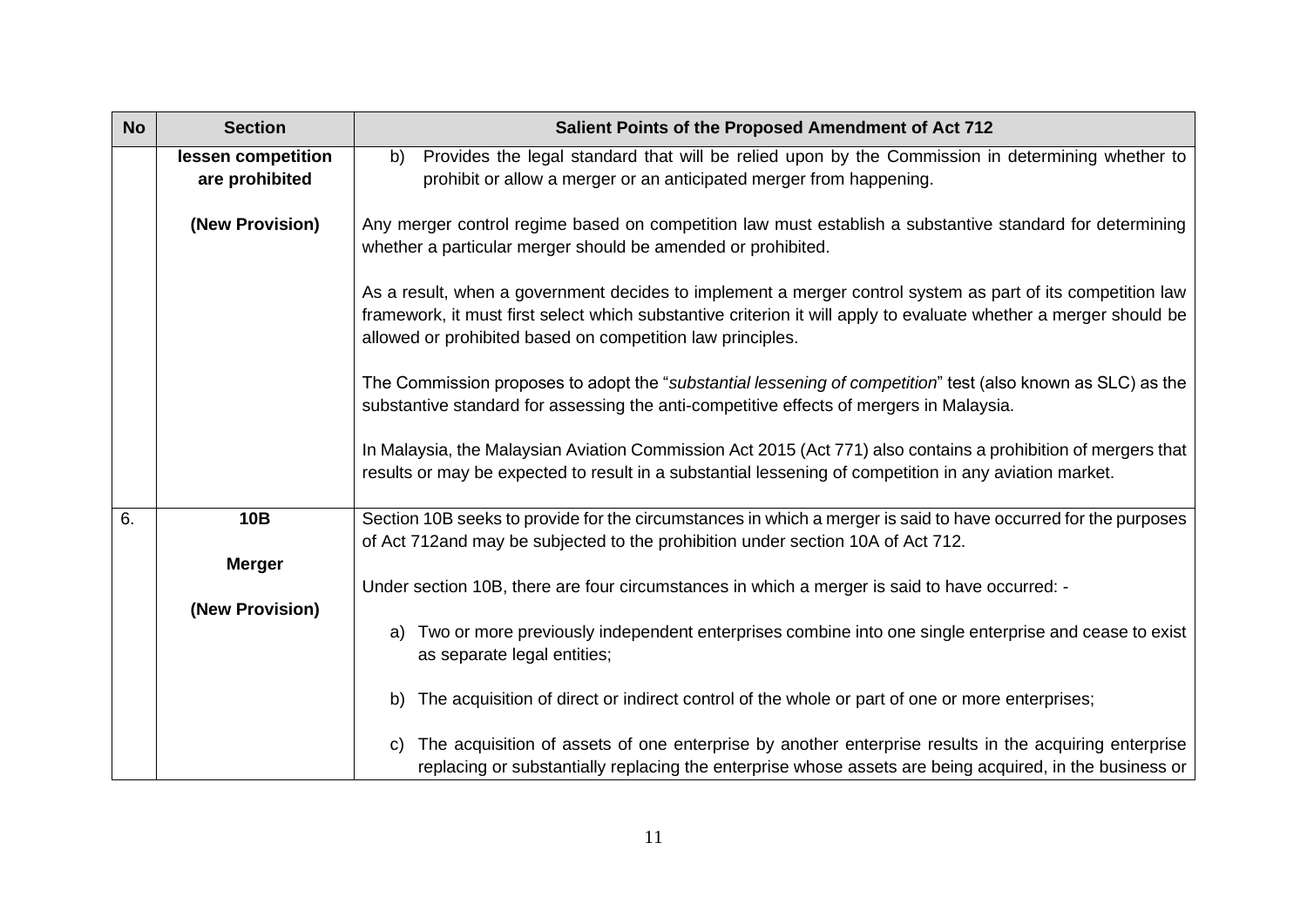| <b>No</b> | <b>Section</b>         | Salient Points of the Proposed Amendment of Act 712                                                                                                                                                                                                                             |
|-----------|------------------------|---------------------------------------------------------------------------------------------------------------------------------------------------------------------------------------------------------------------------------------------------------------------------------|
|           |                        | the part concerned of the business, in which the acquired enterprise was engaged immediately before<br>the acquisition; or                                                                                                                                                      |
|           |                        | The creation of a joint venture to perform, on a lasting basis, all the functions of an autonomous<br>d)<br>economic entity.                                                                                                                                                    |
|           |                        | An enterprise shall be deemed as having control of another enterprise where such enterprise has conferred<br>the possibility of exercising decisive influence on the other enterprise by reason of rights, contracts or any other<br>means either separately or in combination. |
| 7.        | <b>10C</b>             | The purpose of section 10C is to set out four circumstances in which a commercial or economic activity in the<br>market does not amount to a merger for the purposes of Act 712.                                                                                                |
|           | <b>Non-application</b> |                                                                                                                                                                                                                                                                                 |
|           | (New Provision)        | The four circumstances listed under section 10C are the following: -                                                                                                                                                                                                            |
|           |                        | The control is acquired by a person acting in his capacity as receiver or liquidator or an underwriter;<br>a)                                                                                                                                                                   |
|           |                        | b) All of the enterprises involved in the merger are, directly or indirectly, under the control of the same<br>enterprise;                                                                                                                                                      |
|           |                        | The control is acquired solely as a result of a testamentary disposition, intestacy or the right of<br>C)<br>survivorship under a joint tenancy; or                                                                                                                             |
|           |                        | The control is acquired by an enterprise whose normal activities include the carrying out of transactions<br>d)<br>and dealings in securities for its own account or for the account of others in the circumstances specified<br>below: -                                       |
|           |                        | (i)<br>The securities are acquired are on a temporary basis (calculated 12 months from the date<br>on which control of the other enterprise); and                                                                                                                               |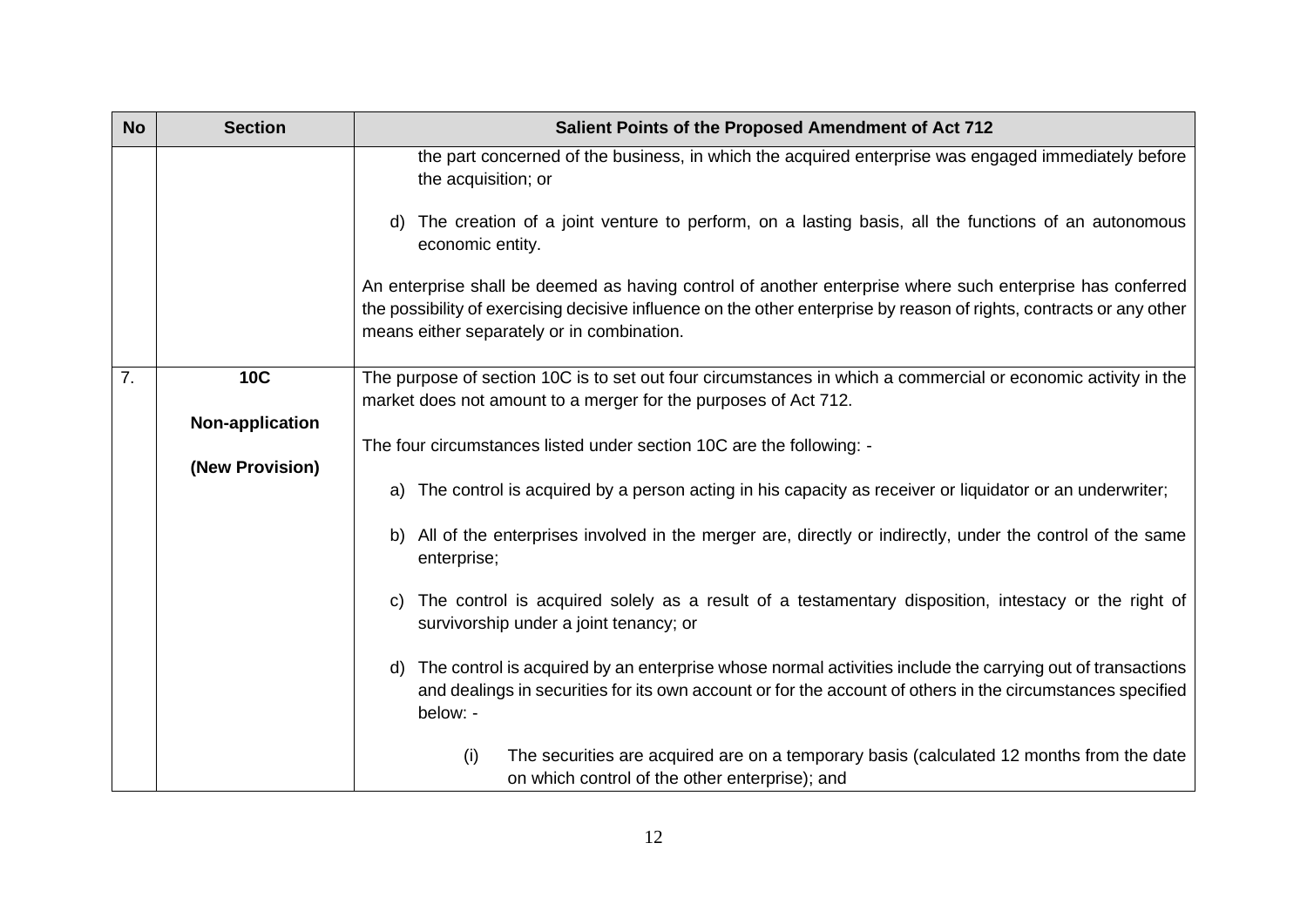|                 | Salient Points of the Proposed Amendment of Act 712                                                                                                                                                                                        |
|-----------------|--------------------------------------------------------------------------------------------------------------------------------------------------------------------------------------------------------------------------------------------|
|                 | The acquiring enterprise must not exercise the voting rights with a view to determining the<br>(ii)                                                                                                                                        |
|                 | strategic commercial behaviour of the target enterprise or must exercise these rights only                                                                                                                                                 |
|                 | to prepare the total or partial disposal of the enterprise, its assets or securities.                                                                                                                                                      |
|                 | Section 10D of Act 712 seeks to provide an avenue for enterprises to relieve their liability from the section 10A                                                                                                                          |
|                 | prohibition; on the basis that the economic efficiencies of the merger or anticipated merger outweigh any                                                                                                                                  |
|                 | adverse effect from the substantial lessening of competition effect caused by the merger or anticipated merger.                                                                                                                            |
|                 |                                                                                                                                                                                                                                            |
| section 10A     | Any enterprises claiming the benefit following section 10D bear the burden to establish the existence of                                                                                                                                   |
|                 | economic efficiencies.                                                                                                                                                                                                                     |
|                 |                                                                                                                                                                                                                                            |
|                 | Section 10E of Act 712 seeks to provide for the non-application of the prohibitions in section 4 and section 10                                                                                                                            |
|                 | of Act 712 to merger-related agreements and conducts.                                                                                                                                                                                      |
|                 |                                                                                                                                                                                                                                            |
|                 | The purpose of having this provision is to provide certainty to the merger parties that any types of agreements                                                                                                                            |
|                 | or conducts which are necessary for the implementation of the merger as referred to in section 10B will not be                                                                                                                             |
| (New Provision) | captured under sections 4 and 10 prohibitions.                                                                                                                                                                                             |
|                 |                                                                                                                                                                                                                                            |
| <b>10F</b>      | Section 10F imposes an obligation for enterprises to notify an anticipated merger to the Commission before                                                                                                                                 |
|                 | the consummation of the anticipated merger.                                                                                                                                                                                                |
|                 |                                                                                                                                                                                                                                            |
|                 | The obligation to notify arises when the anticipated merger exceeds the threshold prescribed by the                                                                                                                                        |
|                 | Commission pursuant to section 10J of Act 712.                                                                                                                                                                                             |
|                 | Any enterprises that fail to notify an anticipated merger that exceeded the threshold prescribed by section 10J                                                                                                                            |
|                 | shall be liable for a merger violation.                                                                                                                                                                                                    |
|                 | <b>Section</b><br><b>10D</b><br><b>Exclusion from the</b><br>prohibition under<br>(New Provision)<br><b>10E</b><br>Non-application of<br>sections 4 and 10<br><b>Mandatory</b><br>notification of<br>anticipated merger<br>(New Provision) |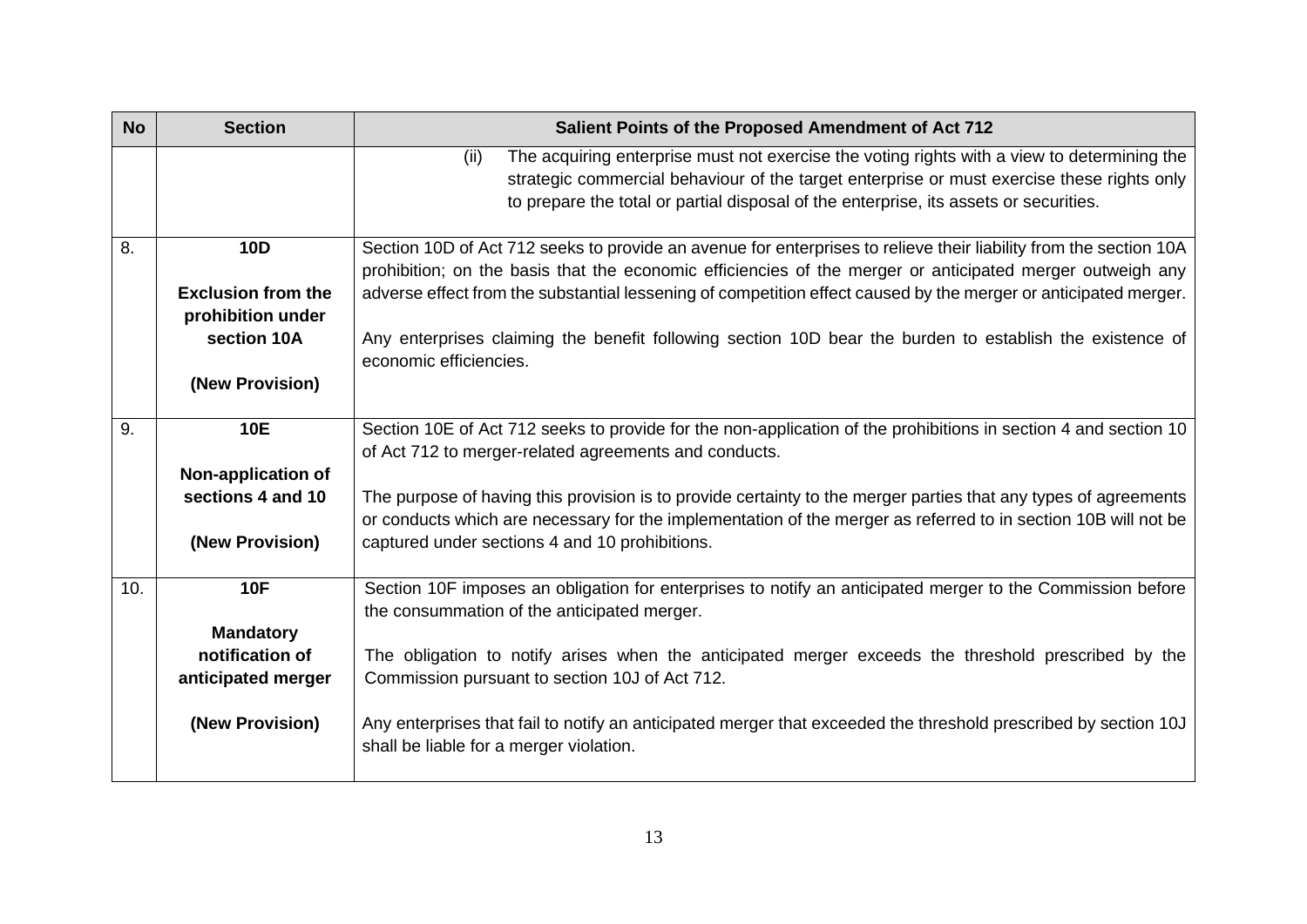| <b>No</b> | <b>Section</b>            | Salient Points of the Proposed Amendment of Act 712                                                                                                                                                                                                                                                                                                |
|-----------|---------------------------|----------------------------------------------------------------------------------------------------------------------------------------------------------------------------------------------------------------------------------------------------------------------------------------------------------------------------------------------------|
|           |                           | Section 10F also imposes an obligation for the Commission to issue its decision on the anticipated merger<br>that was notified to it within 120 working days from the date when the Commission accepts the notification is<br>complete.                                                                                                            |
|           |                           | In the event that the Commission has not made any decision with regards to the anticipated merger that was<br>notified under section 10F upon the expiry of the 120 working days merger review period, the anticipated<br>merger shall be deemed to be approved and the parties to the anticipated merger may proceed to consummate<br>the merger. |
|           |                           | The 120 working days of merger assessment may be stopped or suspended by the Commission when: -                                                                                                                                                                                                                                                    |
|           |                           | The Commission requests further information from the enterprise pursuant to section 34C;<br>a)                                                                                                                                                                                                                                                     |
|           |                           | The enterprise seeks an extension of time to file for their written representation under section 43D;<br>b)                                                                                                                                                                                                                                        |
|           |                           | The enterprise wants to make an oral representation under section 43E; or<br>C)                                                                                                                                                                                                                                                                    |
|           |                           | The enterprises submit a commitment offer under section 43H.<br>d)                                                                                                                                                                                                                                                                                 |
| 11.       | <b>10G</b>                | Section 10G of Act 712 seeks to provide for the requirement for enterprises not to consummate the anticipated<br>merger that was notified pursuant to section 10F before receiving the approval from the Commission.                                                                                                                               |
|           | <b>Requirement not to</b> |                                                                                                                                                                                                                                                                                                                                                    |
|           | consummate the            | An anticipated merger shall be deemed to have been consummated if the anticipated merger results in the                                                                                                                                                                                                                                            |
|           | anticipated merger        | occurrence of a merger referred to in section 10B. As a result, failure to adhere to the requirement under<br>section 10G would result in a merger violation and the anticipated merger that has been consummated shall                                                                                                                            |
|           | (New Provision)           | be rendered void.                                                                                                                                                                                                                                                                                                                                  |
| 12.       | <b>10H</b>                | Section 10H of Act 712 seeks to provide an avenue for enterprises to voluntarily notify their anticipated merger                                                                                                                                                                                                                                   |
|           |                           | to the Commission when the threshold prescribed by section 10J has not been exceeded.                                                                                                                                                                                                                                                              |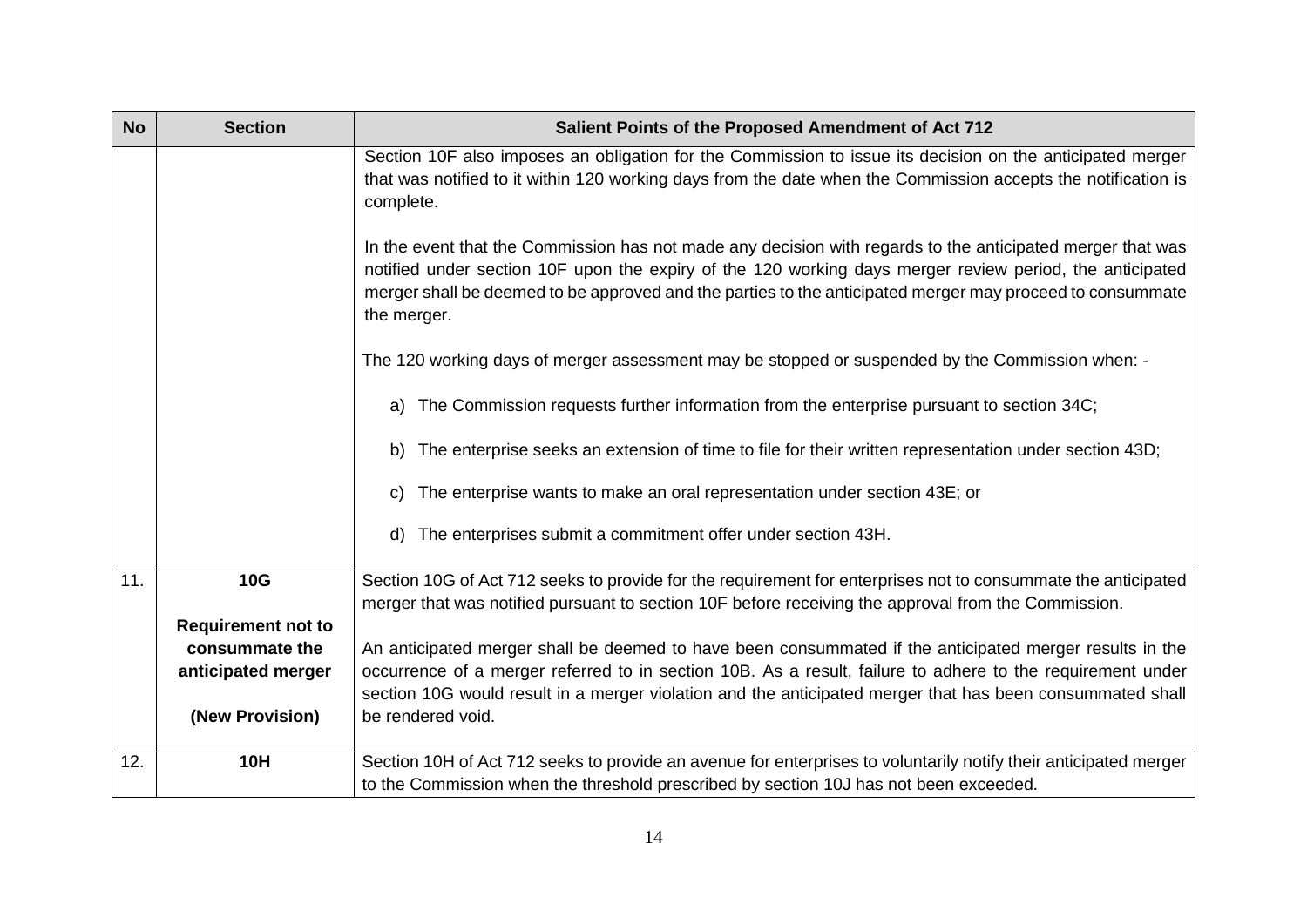| <b>No</b> | <b>Section</b>                | Salient Points of the Proposed Amendment of Act 712                                                           |
|-----------|-------------------------------|---------------------------------------------------------------------------------------------------------------|
|           | <b>Voluntary notification</b> | The purpose of voluntary notification of an anticipated merger is to enable the Commission to review and make |
|           | of anticipated                | a decision whether or not, the anticipated merger if consummated, will infringe the prohibition under section |
|           | mergers                       | 10A of Act 712.                                                                                               |
|           | (New Provision)               |                                                                                                               |
| 13.       | <b>101</b>                    | Section 10I of Act 712 seeks to provide an avenue for enterprises to voluntarily notify their merger to the   |
|           |                               | Commission when the threshold prescribed by section 10J has not been exceeded.                                |
|           | <b>Voluntary notification</b> |                                                                                                               |
|           | of mergers                    | The purpose of a voluntary notification of a merger is to enable the Commission to review and make a decision |
|           |                               | as to whether or not a merger infringes or does not infringe the prohibition under section 10A of Act 712.    |
|           | (New Provision)               |                                                                                                               |
| 14.       | 10J                           | Section 10J of Act 712 seeks to provide for the power of the Commission to prescribe the threshold through    |
|           |                               | an order published in the Gazette.                                                                            |
|           | Power of the                  |                                                                                                               |
|           | <b>Commission to</b>          | The threshold prescribed under section 10J will determine whether an anticipated merger is mandatory to be    |
|           | prescribe threshold           | notified to the Commission under section 10F.                                                                 |
|           |                               |                                                                                                               |
|           | (New Provision)               | The Commission will also be empowered to review the sufficiency of the threshold and amend the threshold,     |
|           |                               | through an order published in the Gazette.                                                                    |
| 15.       | <b>11A</b>                    | Section 11A seeks to provide for the power of the Commission to request information or documents from any     |
|           |                               | person for the purpose of conducting a market review under section 11 of Act 712.                             |
|           | Power to require              | The failure by a person to adhere to the request for information made pursuant to section 11A amounts to an   |
|           | provision of                  | offence.                                                                                                      |
|           | information or                |                                                                                                               |
|           | document for market           |                                                                                                               |
|           | review                        |                                                                                                               |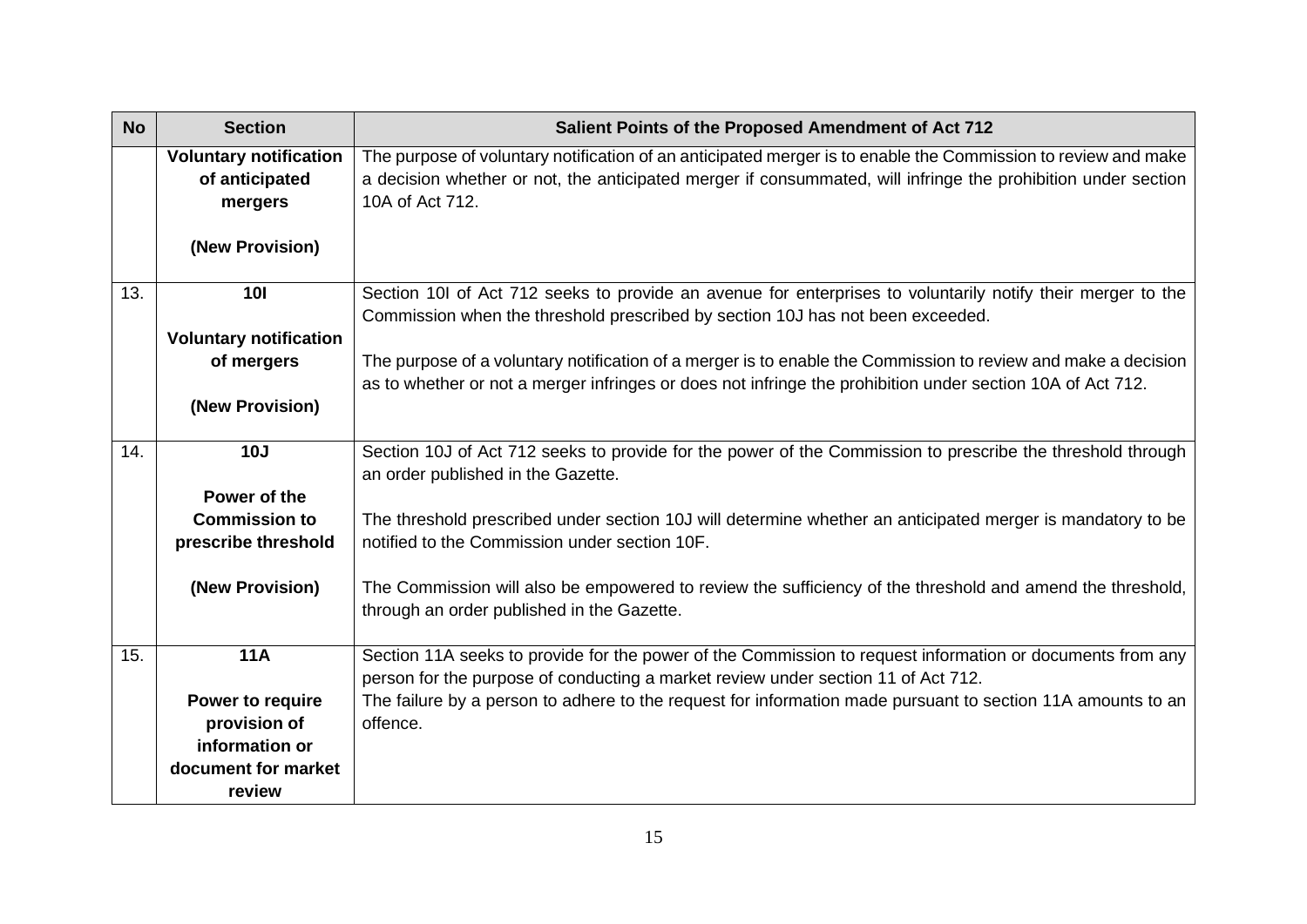| <b>No</b> | <b>Section</b>                     | Salient Points of the Proposed Amendment of Act 712                                                                                                                                                                                                                                                                                                                                                                                                |
|-----------|------------------------------------|----------------------------------------------------------------------------------------------------------------------------------------------------------------------------------------------------------------------------------------------------------------------------------------------------------------------------------------------------------------------------------------------------------------------------------------------------|
|           | (New Provision)                    | Section 11A also gives the Commission the power to request assistance from any government entity if the<br>Commission believes that the government entity possesses information or documents that are related to the<br>subject of the market review.<br>Whenever such request for assistance from any government entity is made, the government entity shall, to<br>their best endeavour, furnish such information or document to the Commission. |
|           |                                    | Any information or document relating to a person's commercial or economic activity obtained under this section<br>shall only be used for the purposes of conducting the market review only.                                                                                                                                                                                                                                                        |
| 16.       | 13                                 | The proposed amendments seek to amend section 13 of Act 712 by: -                                                                                                                                                                                                                                                                                                                                                                                  |
|           | <b>Exclusion</b>                   | a) Establishing that the Second Schedule is only applicable to the prohibitions under section 4 and section<br>10 of Act 712; and                                                                                                                                                                                                                                                                                                                  |
|           | <b>(Existing Provision)</b>        |                                                                                                                                                                                                                                                                                                                                                                                                                                                    |
|           |                                    | b) Establishing that the Minister shall amend the Second Schedule of Act 712 on the recommendation of<br>the Commission by an order published in the Gazette.                                                                                                                                                                                                                                                                                      |
| 17.       | <b>13A</b>                         | Section 13A is a new provision that specifies Part III of Act 712 (Investigation and Enforcement) shall only<br>apply to Chapter 1 and Chapter 2 of Part II of Act 712.                                                                                                                                                                                                                                                                            |
|           | <b>Application of this</b><br>Part |                                                                                                                                                                                                                                                                                                                                                                                                                                                    |
|           | (New Provision)                    |                                                                                                                                                                                                                                                                                                                                                                                                                                                    |
| 18.       | 14                                 | The proposed amendment seeks to amend subsection 14(2) of Act 712 by providing for the power of the<br>Commission to conduct an inquiry before commencing an investigation following the direction of the Minister.                                                                                                                                                                                                                                |
|           | Investigation by the               |                                                                                                                                                                                                                                                                                                                                                                                                                                                    |
|           | <b>Commission</b>                  |                                                                                                                                                                                                                                                                                                                                                                                                                                                    |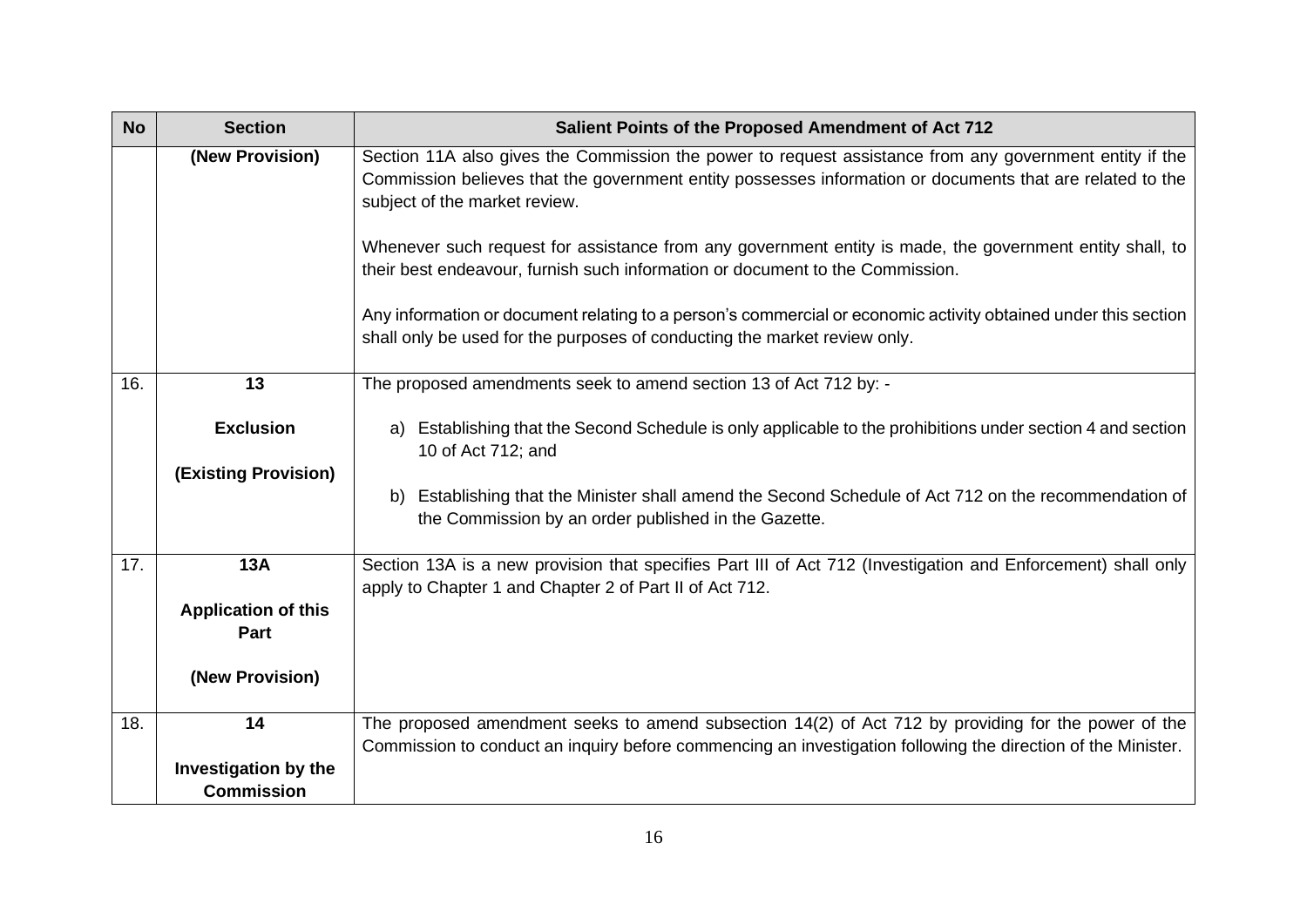| <b>No</b> | <b>Section</b>                      | Salient Points of the Proposed Amendment of Act 712                                                                                                                                                                                                                                                                                                                                                                                                                                                                                                                                                                                                                                                                          |
|-----------|-------------------------------------|------------------------------------------------------------------------------------------------------------------------------------------------------------------------------------------------------------------------------------------------------------------------------------------------------------------------------------------------------------------------------------------------------------------------------------------------------------------------------------------------------------------------------------------------------------------------------------------------------------------------------------------------------------------------------------------------------------------------------|
|           | (Existing Provision)                |                                                                                                                                                                                                                                                                                                                                                                                                                                                                                                                                                                                                                                                                                                                              |
| 19.       | 16                                  | The proposed amendments seek to amend section 16 of Act 712.                                                                                                                                                                                                                                                                                                                                                                                                                                                                                                                                                                                                                                                                 |
|           | Close of an<br>investigation        | The current subsection 16(1) of Act 712 will be amended to provide that the Commission may make an inquiry<br>before proceeding with an investigation under section 14 or section 15 in order to determine whether an<br>investigation should be initiated.                                                                                                                                                                                                                                                                                                                                                                                                                                                                  |
|           | <b>(Existing Provision)</b>         | The amendment made to subsection $16(2)$ of Act 712 is to provide for the obligation for the Commission to<br>inform the Minister or the complainant about the Commission's decision to not investigate the Minister's<br>direction that was given pursuant to subsection 14(2) or a complaint that was received from a complainant<br>under subsection 15(1) of Act 712.<br>The proposed amendment to section 16(3) of Act 712 provides for the power of the Commission to close an<br>investigation that is commenced under both section 14 and section 15 whenever an undertaking under section<br>43 has been accepted by the Commission; or the investigation is closed on the grounds of administrative<br>priorities. |
| 20.       | <b>16A</b><br><b>Power to issue</b> | Section 16A of Act 712 seeks to empower the Commission to issue a warning letter to an enterprise upon the<br>closure of an inquiry or an investigation by the Commission.                                                                                                                                                                                                                                                                                                                                                                                                                                                                                                                                                   |
|           | warning letter<br>(New Provision)   | Despite the issuance of the warning letter, the Commission may recommence or continue its inquiry or<br>investigation on an enterprise where the Commission has reason to suspect that the enterprise has infringed<br>or is infringing any prohibition under Act 712.                                                                                                                                                                                                                                                                                                                                                                                                                                                       |
|           |                                     |                                                                                                                                                                                                                                                                                                                                                                                                                                                                                                                                                                                                                                                                                                                              |
| 21.       | 18                                  | The proposed amendment seeks to amend section 18 of Act 712 by providing clarity on the powers of the<br>Commission to require the provision of information or document by way of a written notice from any person<br>whom the Commission believes to be acquainted with the facts and circumstances of the case that it is<br>investigating.                                                                                                                                                                                                                                                                                                                                                                                |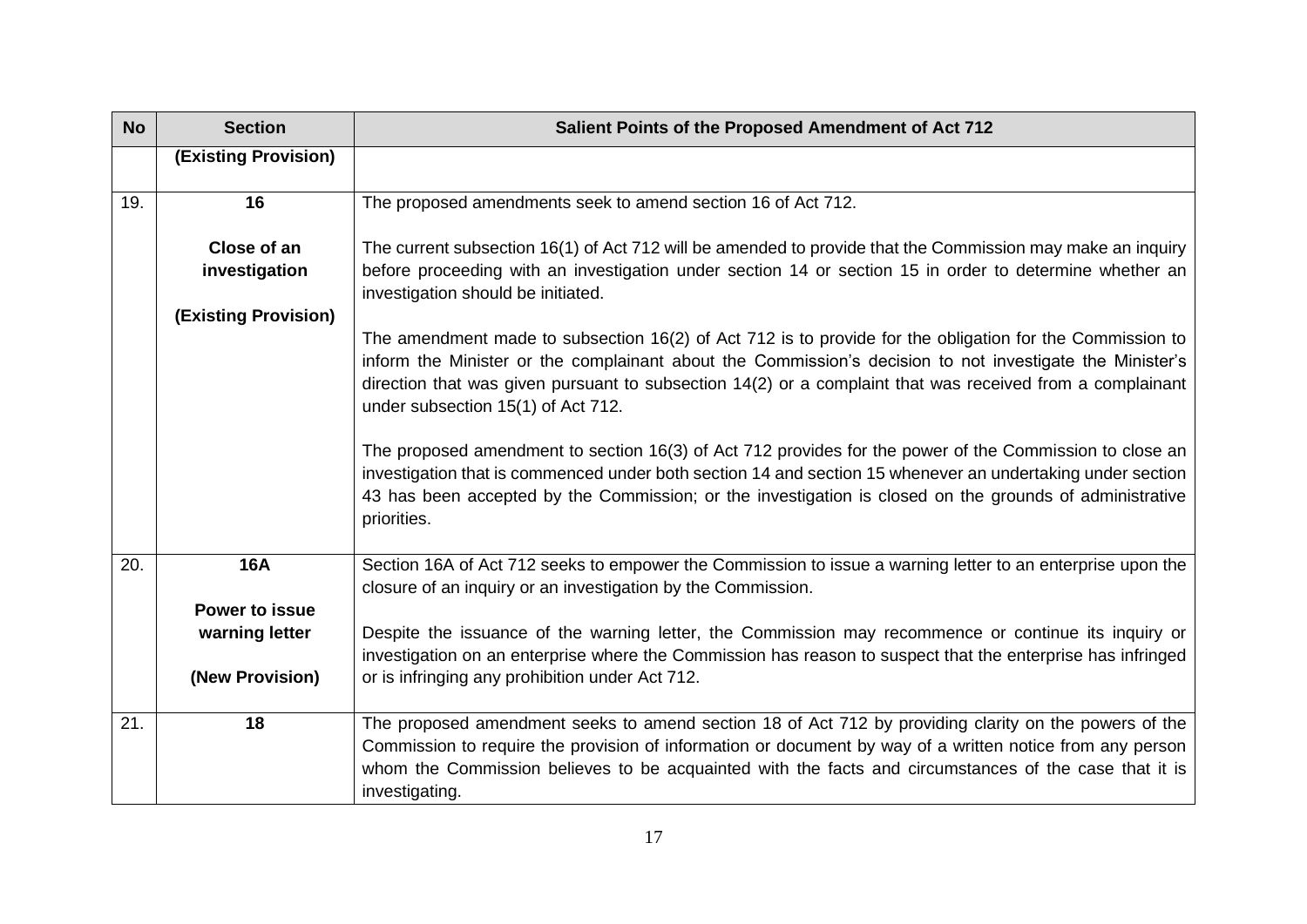| <b>No</b> | <b>Section</b>                                  | Salient Points of the Proposed Amendment of Act 712                                                                                                                                                                                         |
|-----------|-------------------------------------------------|---------------------------------------------------------------------------------------------------------------------------------------------------------------------------------------------------------------------------------------------|
|           | Power to require<br>provision of<br>information | The amendments made to section 18 will give the Commission the power to issue a notice in writing to any<br>person whom the Commission believes to be acquainted with the facts and circumstances of the case to: -                         |
|           | <b>(Existing Provision)</b>                     | a) Attend before one or more Commission officers, on the date and time specified in the notice, for the<br>purpose of being examined orally;                                                                                                |
|           |                                                 | Produce to the Commission, within the time and in the manner specified in the notice, any book,<br>b)<br>document, records, accounts or computerized data, or any copy thereof; or                                                          |
|           |                                                 | Provide to the Commission, by writing signed by that person or, in the case of a body corporate, by a<br>C)<br>competent officer of the body corporate, within the time and in the manner specified in the notice, any<br>such information. |
|           |                                                 | Therefore, the failure to adhere to the request made by the Commission under section 18 amounts to an<br>offence.                                                                                                                           |
| 22.       | 20                                              | Amendments are being made to section 20 to elucidate that the power to access records under section 20 is<br>to be exercised by a Commission officer instead of the Commission itself.                                                      |
|           | Access to records,                              |                                                                                                                                                                                                                                             |
|           | etc.                                            |                                                                                                                                                                                                                                             |
|           | <b>(Existing Provision)</b>                     |                                                                                                                                                                                                                                             |
| 23.       | 21                                              | Section 21(2) is amended by inserting a new subsection to provide for the power of the Commission to make                                                                                                                                   |
|           |                                                 | a disclosure of confidential information pursuant to an international agreement to which Malaysia is a party.                                                                                                                               |
|           | <b>Confidentiality</b>                          | Section 21 is further amended by inserting a new subsection (2A) and (2B to provide for the obligation of a                                                                                                                                 |
|           | <b>(Existing Provision)</b>                     | person who is the recipient of the confidential information under section 21(2) to preserve the confidentiality of<br>the information that he has received.                                                                                 |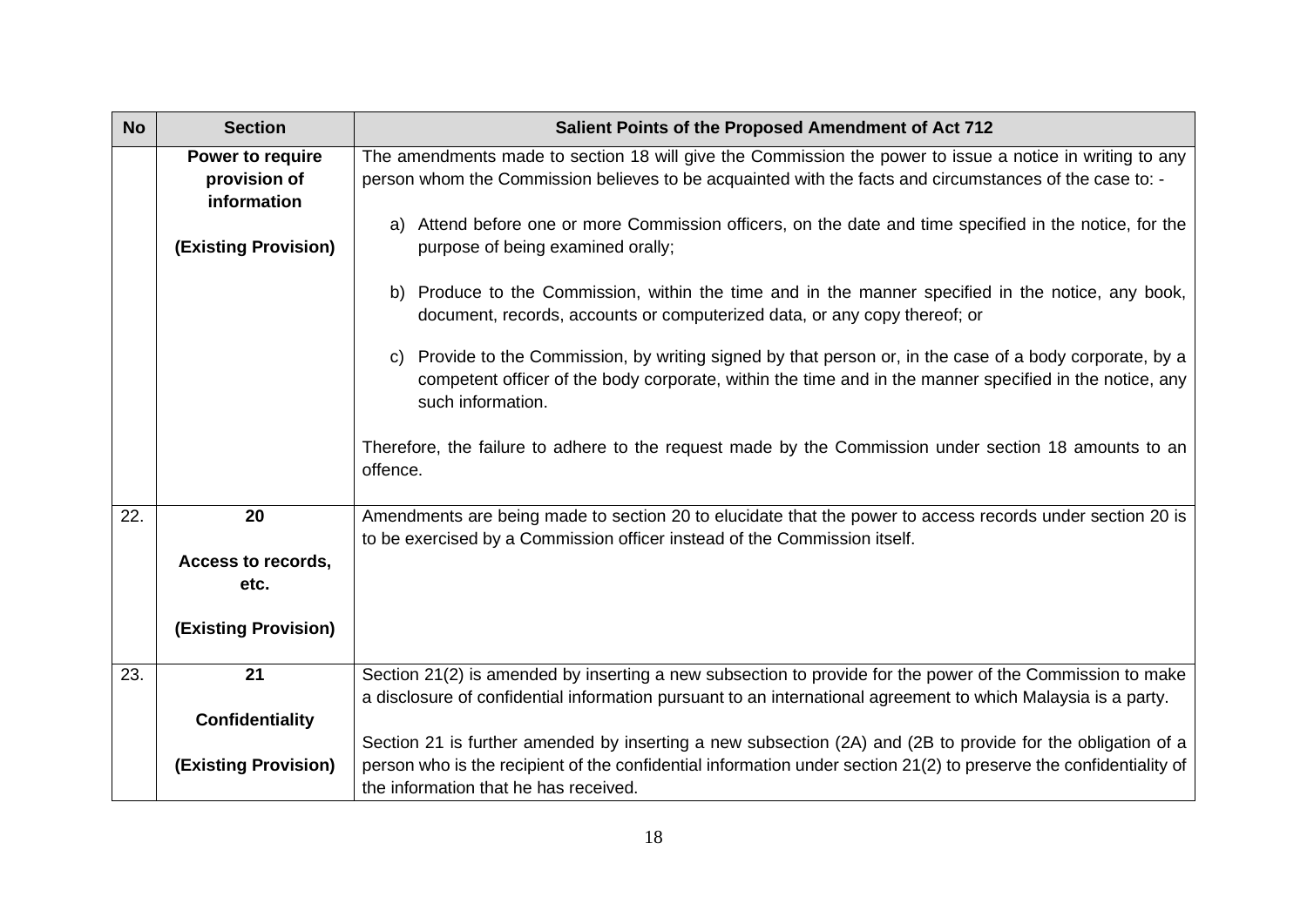| <b>No</b> | <b>Section</b>                          | Salient Points of the Proposed Amendment of Act 712                                                                                                                                                                             |
|-----------|-----------------------------------------|---------------------------------------------------------------------------------------------------------------------------------------------------------------------------------------------------------------------------------|
|           |                                         | Therefore, the failure of a person to preserve the confidentiality of the confidential information that has been<br>disclosed pursuant to section 21(2) amounts to an offence.                                                  |
| 24.       | 22                                      | Section 22(2) is amended to provide for the rights of the Commission to make an application to the High Court<br>for the High Court to determine the validity of the claims of privileged communication made by an advocate     |
|           | <b>Privileged</b>                       | and solicitor before deciding whether or not the information or document is protected by section 126 of the                                                                                                                     |
|           | communications                          | Evidence Act 1950 and shall not be disclosed pursuant to section 22(1) of Act 712.                                                                                                                                              |
|           | (Existing Provision)                    | A new subsection (3) will be inserted into section 22 as a safeguard to protect the privileged communications<br>between an advocate and his client when the communication was made for the purpose of a pending<br>proceeding. |
| 25.       | 24                                      | Section 24(a) is amended to provide for the creation of an offence for a person who attempts to destroy,<br>conceal, mutilate or alter any record, book, account, document, computerised data or other things with the          |
|           | Destruction,<br>concealment,            | intent to defraud the Commission or to prevent, delay or obstruct when carrying out of an investigation under<br>Act 712.                                                                                                       |
|           | mutilation or<br>alteration of records, |                                                                                                                                                                                                                                 |
|           | etc.                                    |                                                                                                                                                                                                                                 |
|           | (Existing Provision)                    |                                                                                                                                                                                                                                 |
| 26.       | 25                                      | Section 25(2) is amended to empower the Commission with the power to make copies of any record, book,<br>account, document, computerised data or other things which contain or are reasonably suspected to contain              |
|           | <b>Search and seizure</b>               | information as to any infringement or offence under Act 712 while exercising its power to conduct search and                                                                                                                    |
|           | with warrant                            | seizure with a warrant.                                                                                                                                                                                                         |
|           | <b>(Existing Provision)</b>             |                                                                                                                                                                                                                                 |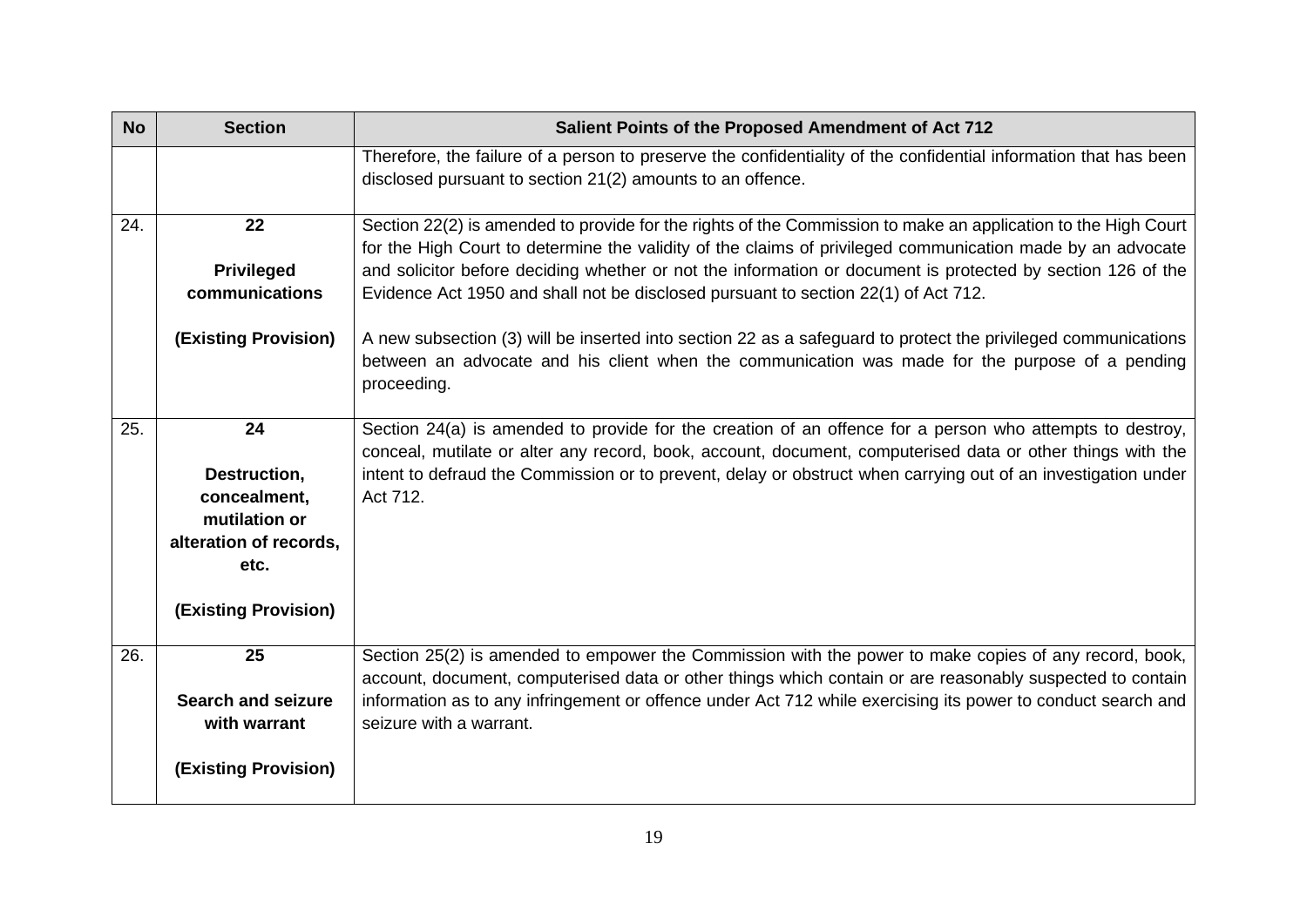| <b>No</b> | <b>Section</b>              | Salient Points of the Proposed Amendment of Act 712                                                                                                                                                                     |
|-----------|-----------------------------|-------------------------------------------------------------------------------------------------------------------------------------------------------------------------------------------------------------------------|
| 27.       | 29                          | The amendment made to section 29 of Act 712 is a consequential amendment following the amendment made<br>to section 25 of Act 712 to make it clear that the Commission have to issue the list under section 29 whenever |
|           | List of record, book,       | it makes copies of any record, book, account, document, computerised data or other things which contains or                                                                                                             |
|           | account, etc., seized       | is reasonably suspected to contain information as to any infringement or offence under Act 712 while exercising<br>its power to conduct search and seizure with warrant                                                 |
|           | (Existing Provision)        |                                                                                                                                                                                                                         |
| 28.       | 34                          | Section 34(2) is amended by specifying situations that amount to a "commercial disadvantage" for the purposes                                                                                                           |
|           |                             | of section 34(1) of Act 712.                                                                                                                                                                                            |
|           | Threat and reprisal is      |                                                                                                                                                                                                                         |
|           | prohibited                  | Situations that amount to a commercial disadvantage include: -                                                                                                                                                          |
|           | <b>(Existing Provision)</b> | Late payment of amounts properly due to the person;<br>a)                                                                                                                                                               |
|           |                             | Unreasonable bringing or conduct of litigation against the person;<br>b)                                                                                                                                                |
|           |                             | Cancellation of orders with the person;<br>C)                                                                                                                                                                           |
|           |                             | Diversion of business from, or refusal to trade with the person;<br>d)                                                                                                                                                  |
|           |                             | Termination of a contract with the person;<br>e)                                                                                                                                                                        |
|           |                             | Withholding of payment that is due and payable to the person under a contract;<br>f)                                                                                                                                    |
|           |                             | Refusal to enter into a subsequent contract with the person;<br>g)                                                                                                                                                      |
|           |                             | Causing injury, loss or damage to the person;<br>h)                                                                                                                                                                     |
|           |                             | Intimidation or harassment to the person;<br>i)                                                                                                                                                                         |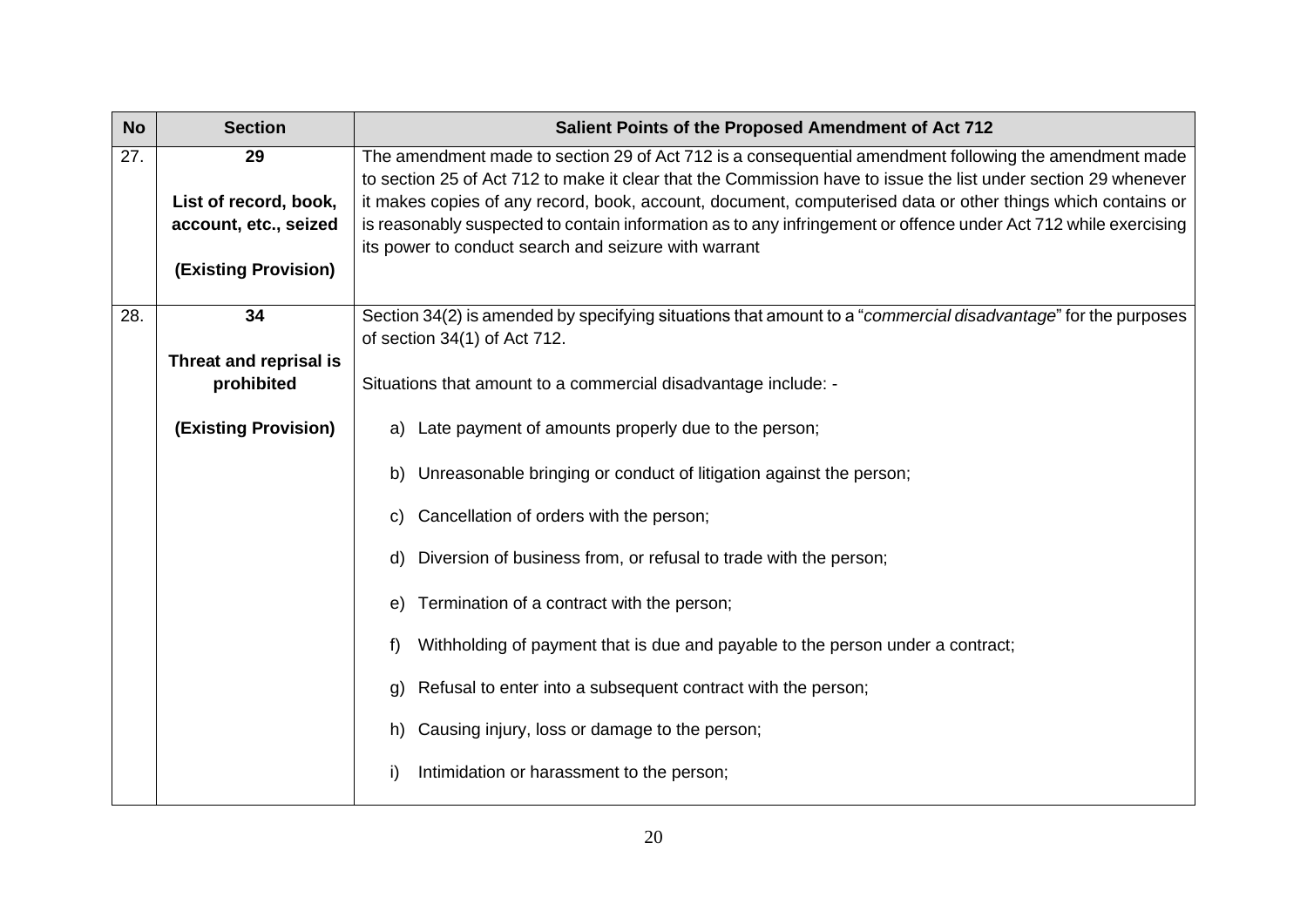| <b>No</b> | <b>Section</b>                                     | Salient Points of the Proposed Amendment of Act 712                                                                                                                                                                                                                                                                 |
|-----------|----------------------------------------------------|---------------------------------------------------------------------------------------------------------------------------------------------------------------------------------------------------------------------------------------------------------------------------------------------------------------------|
|           |                                                    | Interference with the lawful employment or livelihood of the person, including discrimination, discharge,<br>i)<br>demotion, suspension, disadvantage, termination or adverse treatment in relation to the person's<br>employment, career, profession, trade or businesses or the taking of disciplinary action; or |
|           |                                                    | Threat to take any of the acts referred to in paragraphs (a) to (j).<br>k)                                                                                                                                                                                                                                          |
|           |                                                    | Amendments will also be made to section 34(3) by: -                                                                                                                                                                                                                                                                 |
|           |                                                    | a) Replacing the word "and" in section 34(3) (a) with "or" so that persons who lodged a complaint to the<br>Commission and persons who co-operate with the Commission's investigation will also be given the<br>protection under section 34 of Act 712; and                                                         |
|           |                                                    | b) For the wording "any investigation by the Commission" in section $34(3)(b)$ to be replaced with "with the<br>performance of the functions and powers of the Commission under this Act".                                                                                                                          |
| 29.       | 34A                                                | Section 34A is a new provision to provide for the application of Part IIIA (Investigation and Enforcement of<br>Mergers or Anticipated Mergers) to Chapter 2A of Part II of Act 712 only.                                                                                                                           |
|           | <b>Application of this</b><br>Part                 |                                                                                                                                                                                                                                                                                                                     |
|           | (New Provision)                                    |                                                                                                                                                                                                                                                                                                                     |
| 30.       | 34B                                                | Section 34B of Act 712 is to provide the Commission with the power to review mergers or anticipated mergers<br>that were notified to the Commission under sections 10F, 10H or 10I of Act 712.                                                                                                                      |
|           | Power of the                                       |                                                                                                                                                                                                                                                                                                                     |
|           | <b>Commission to</b><br>review notified<br>mergers |                                                                                                                                                                                                                                                                                                                     |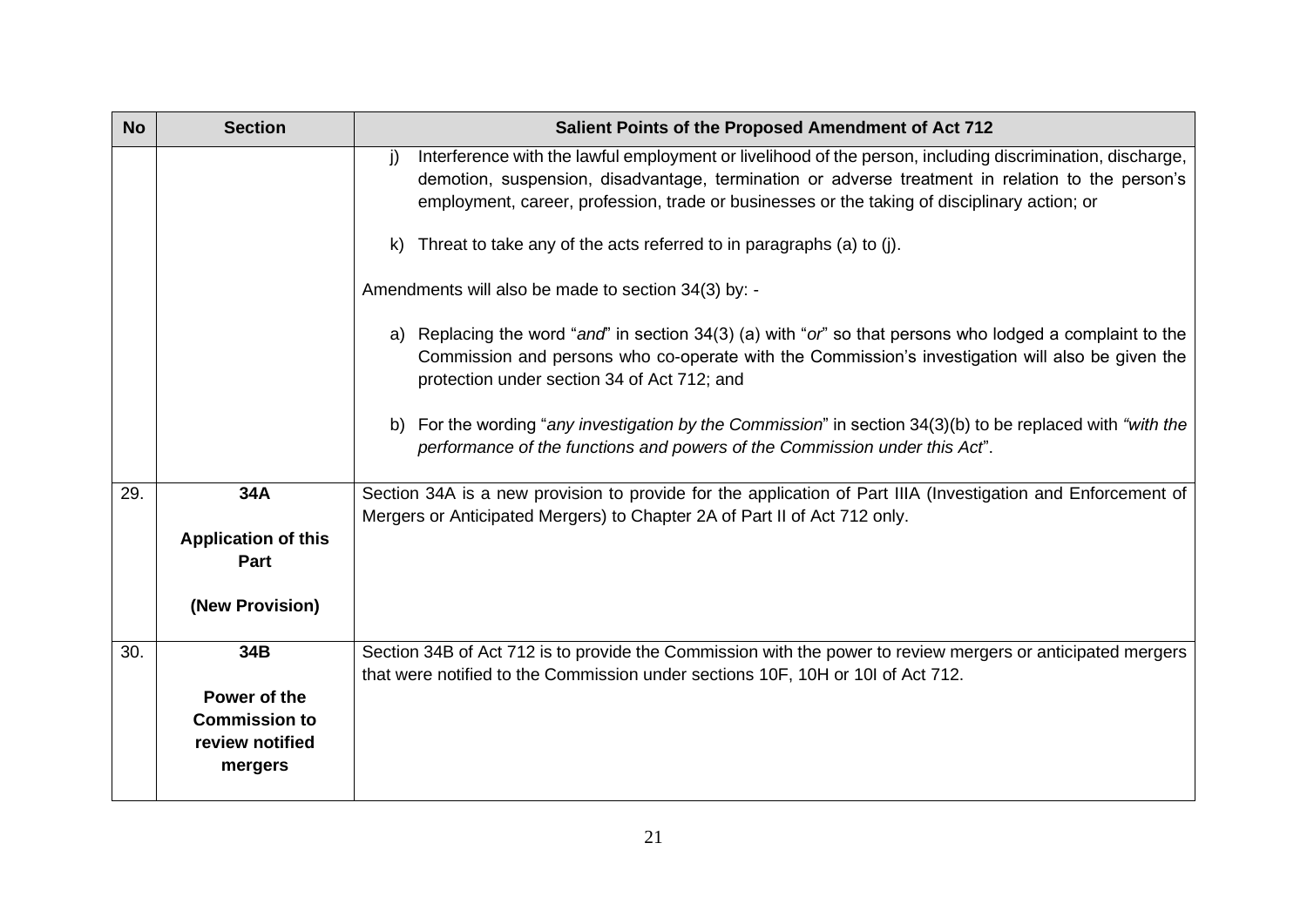| <b>No</b> | <b>Section</b>                                                              | Salient Points of the Proposed Amendment of Act 712                                                                                                                                                                                                                                                                                                                                                     |
|-----------|-----------------------------------------------------------------------------|---------------------------------------------------------------------------------------------------------------------------------------------------------------------------------------------------------------------------------------------------------------------------------------------------------------------------------------------------------------------------------------------------------|
|           | (New Provision)                                                             |                                                                                                                                                                                                                                                                                                                                                                                                         |
| 31.       | 34C<br>Power to require<br>additional information                           | Section 34C of Act 712 is to provide the Commission with the power to request additional information or<br>document while reviewing the mergers or anticipated mergers that were notified to the Commission under<br>sections 10F, 10H or 10I of Act 712.                                                                                                                                               |
|           | or documents<br>pertaining to a<br>notified merger or<br>anticipated merger | Under section 34C, the Commission may, at any time after the receipt of a notification under section 10F, 10H<br>or 10I, by notice in writing request the parties to the merger or anticipated merger, to give to the Commission,<br>within the period specified in the notice, additional information or document relating to the notification.                                                        |
|           | (New Provision)                                                             | If the additional information or document required by the Commission is not provided by the parties to the<br>merger or anticipated merger within the period specified in the notice or any extended time granted by the<br>Commission, the notification shall be deemed to have been withdrawn; but without affecting the right of the<br>enterprise to submit a fresh notification to the Commission. |
|           |                                                                             | The 120 working days specified in section 10F shall be suspended from the date when the Commission makes<br>a request for additional information or document until the date the information or document requested is<br>received by the Commission.                                                                                                                                                     |
|           |                                                                             | The Commission may also require any person or government entity to provide information or document relating<br>to any market the subject of the notification. Therefore, failure by a person to adhere to the request for<br>information made pursuant to section 34C amounts to an offence.                                                                                                            |
|           |                                                                             | Whenever such request for assistance from any government entity is made, the government entity shall, to<br>their best endeavor, furnish such information or document to the Commission.                                                                                                                                                                                                                |
| 32.       | 34D                                                                         | Section 34D of Act 712 is to provide for the power of the Commission to investigate mergers or anticipated<br>mergers, whether or not the mergers or anticipated mergers exceed the threshold prescribed by section 10J                                                                                                                                                                                 |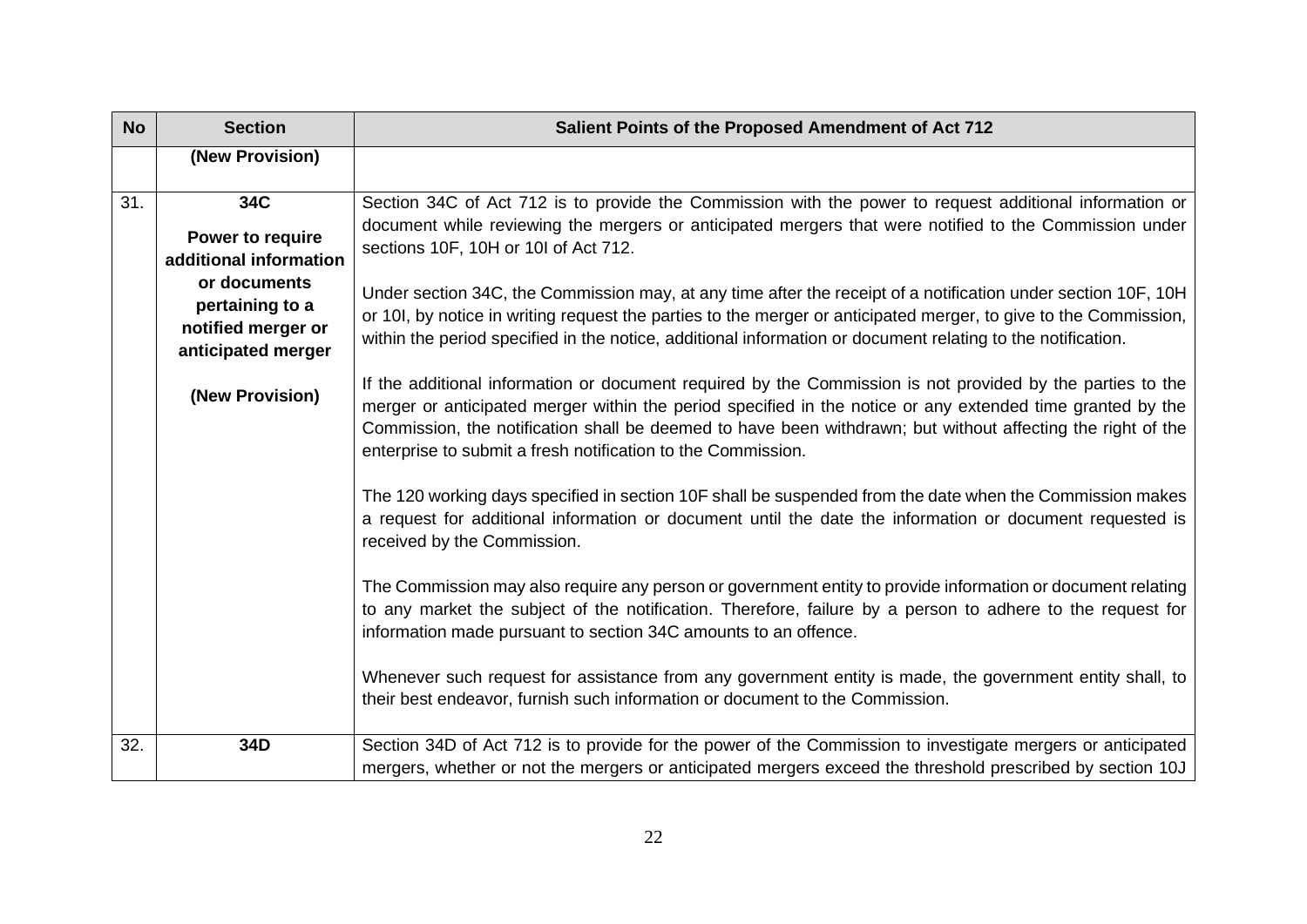| <b>No</b> | <b>Section</b>                                      | Salient Points of the Proposed Amendment of Act 712                                                                                                                                                                                                      |
|-----------|-----------------------------------------------------|----------------------------------------------------------------------------------------------------------------------------------------------------------------------------------------------------------------------------------------------------------|
|           | Power of the<br><b>Commission to</b><br>investigate | of Act 712; if the Commission has reasons to suspect that the merger or anticipated merger has resulted or<br>may be expected to result in a substantial lessening of competition within any market for goods or services.                               |
|           | infringement of the<br>section 10A<br>prohibition   | The investigation can also be initiated by the Commission upon the receiving of a complaint from a person or<br>under the direction of the Minister.                                                                                                     |
|           | (New Provision)                                     | Before the commencement of an investigation, the Commission will be empowered to conduct an inquiry first<br>to determine the merits of the complaint or the Minister's direction.                                                                       |
| 33.       | 34E<br>Power of the                                 | Section 34E of Act 712 is to provide for the power of the Commission to investigate merger violations when<br>the Commission has reasons to suspect that a merger violation has occurred.                                                                |
|           | <b>Commission to</b><br>investigate merger          | Merger violation for the purposes of Act 712 refers to: -                                                                                                                                                                                                |
|           | violation                                           | The violation of the mandatory obligation to notify anticipated mergers pursuant to section 10F of Act<br>a)<br>712; or                                                                                                                                  |
|           | (New Provision)                                     | b) The violation of the requirement not to consummate anticipated mergers pursuant to section 10G of<br>Act 712.                                                                                                                                         |
|           |                                                     | The investigation can also be initiated by the Commission upon the receiving of a complaint from a person or<br>in the direction of the Minister.                                                                                                        |
|           |                                                     | Similar to the new section 34D of Act 712, before the commencement of an investigation of a merger violation,<br>the Commission will be empowered to conduct an inquiry first in determining the merits of the complaint or the<br>Minister's direction. |
| 34.       | 34F                                                 | The purpose of section 34F into Act 712 is to extend the application of sections 17 to 34 of Act 712 mutatis<br>mutandis to investigations conducted by the Commission pursuant to section 34D and section 34E of Act 712.                               |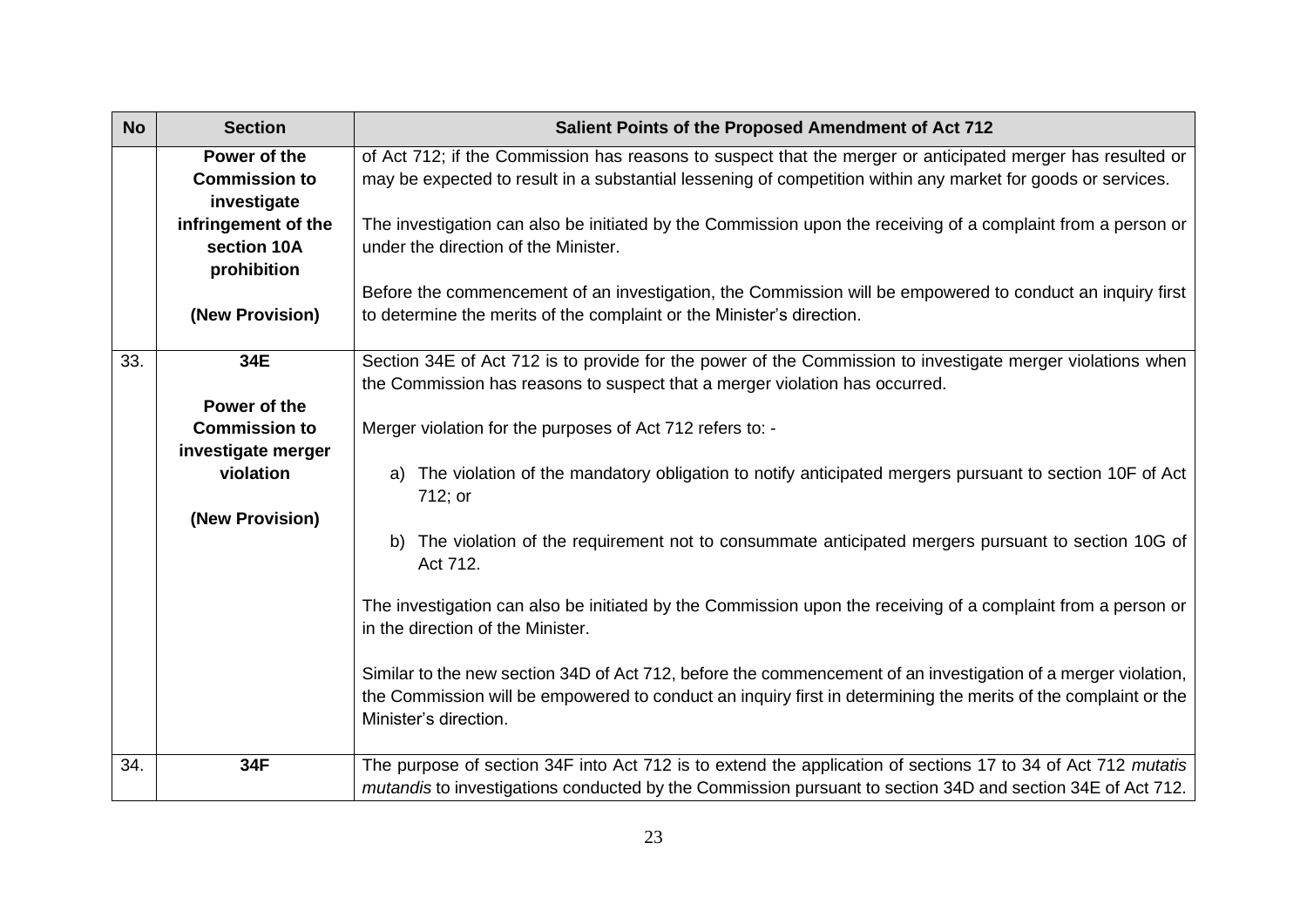| <b>No</b> | <b>Section</b>                                                                                                            | Salient Points of the Proposed Amendment of Act 712                                                                                                                                                                       |
|-----------|---------------------------------------------------------------------------------------------------------------------------|---------------------------------------------------------------------------------------------------------------------------------------------------------------------------------------------------------------------------|
|           | Section 17 to 34<br>applies mutatis<br>mutandis to<br>investigations<br>conducted under<br>section 34D and<br>section 34E |                                                                                                                                                                                                                           |
|           | (New Provision)                                                                                                           |                                                                                                                                                                                                                           |
| 35.       | 34G<br><b>Application of this</b>                                                                                         | Section 34G is a new provision to provide for the application of Part IV of Act 712 (Decision by the Commission)<br>to Chapter 1 and Chapter 2 of Part II of Act 712 only.                                                |
|           | Part                                                                                                                      | Section 34G also provides for application of section 41A mutatis mutandis to Chapter 2A of Part II of Act 712.                                                                                                            |
|           | (New Provision)                                                                                                           |                                                                                                                                                                                                                           |
| 36.       | 35                                                                                                                        | Section 35(1) of Act 712 is amended to give the Commission the power to impose interim measures for any<br>investigation that was initiated pursuant to section 14 or section 15 of Act 712.                              |
|           | <b>Interim measures</b>                                                                                                   |                                                                                                                                                                                                                           |
|           | (Existing Provision)                                                                                                      |                                                                                                                                                                                                                           |
| 37.       | 36                                                                                                                        | Section 36 of Act 712 is amended to provide clarity and strengthen the procedures that must be complied with<br>by the Commission whenever the Commission proposes to make a decision to the effect that the section 4 or |
|           | <b>Proposed decision by</b><br>the Commission                                                                             | section 10 prohibition has been or is being infringed.                                                                                                                                                                    |
|           | (Existing Provision)                                                                                                      | The amendments made to section 36 are as follows: -                                                                                                                                                                       |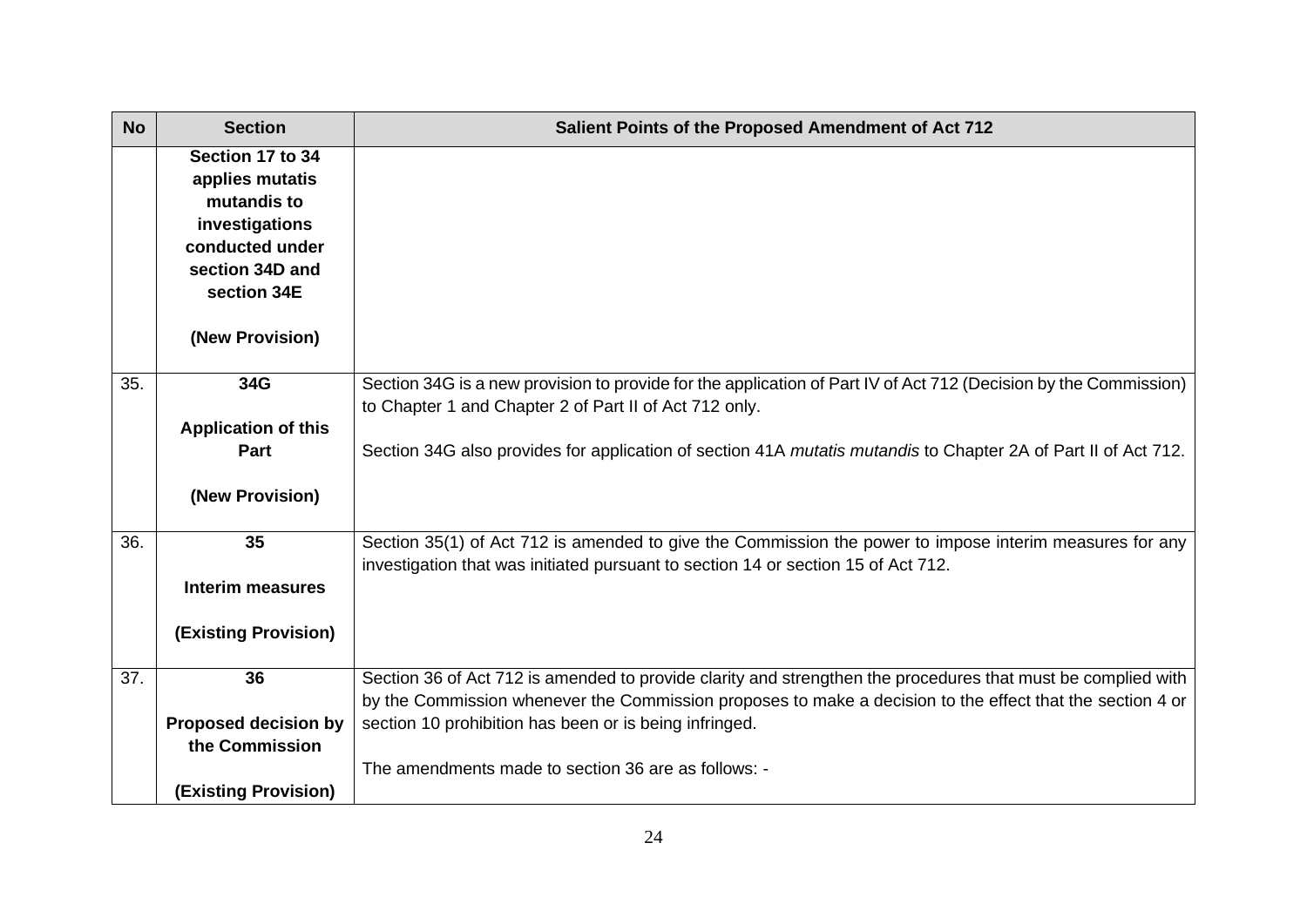| <b>No</b> | <b>Section</b>              | Salient Points of the Proposed Amendment of Act 712                                                                                                                                                                                                                                                                                                                                                                                                                     |
|-----------|-----------------------------|-------------------------------------------------------------------------------------------------------------------------------------------------------------------------------------------------------------------------------------------------------------------------------------------------------------------------------------------------------------------------------------------------------------------------------------------------------------------------|
|           |                             | a) Section 36(2) is amended to provide for the obligation of the Commission to specify the period within<br>which enterprises that received the written notice of the proposed decision under subsection 36(1) can<br>make their written representation and oral representation to the Commission;                                                                                                                                                                      |
|           |                             | b) A new section 36(3) is inserted to make it clear that any period specified by the Commission under<br>section 36(2) shall be for a reasonable period and may be extended upon the application being made<br>by the enterprise;                                                                                                                                                                                                                                       |
|           |                             | c) A new section 36(4) and (5) is inserted to clarify the outcome when enterprises decided not to make<br>their written representation and oral representation to the Commission; and                                                                                                                                                                                                                                                                                   |
|           |                             | d) A new section 36(6) is inserted to provide for the power of the Commission to issue a supplementary<br>proposed decision after the issuance of the written notice of the proposed decision under subsection<br>36(1) when there is a material change in the nature of the infringement described in the written notice<br>of the proposed decision under subsection 36(1), when new facts or evidence are discovered or when<br>further investigations are required. |
| 38.       | 37                          | Section 37 of Act 712 is amended to provide clarity and strengthen the procedures that must be complied with<br>by the Commission whenever an oral representation session is conducted.                                                                                                                                                                                                                                                                                 |
|           | <b>Oral representation</b>  | The amendments made to section 37 are as follows: -                                                                                                                                                                                                                                                                                                                                                                                                                     |
|           | <b>(Existing Provision)</b> | Renumbering of section 37 to section 37 (1);<br>a)                                                                                                                                                                                                                                                                                                                                                                                                                      |
|           |                             | b) Section 37(1) is amended to make it clear that an oral representation shall be conducted by the<br>Commission when an enterprise has requested to make an oral representation and submitted the<br>written representation within the period specified by the Commission under section 36(2) of Act 712;                                                                                                                                                              |
|           |                             | A new section 37(2) is inserted to provide for the obligation of the Commission to decide: -<br>C)                                                                                                                                                                                                                                                                                                                                                                      |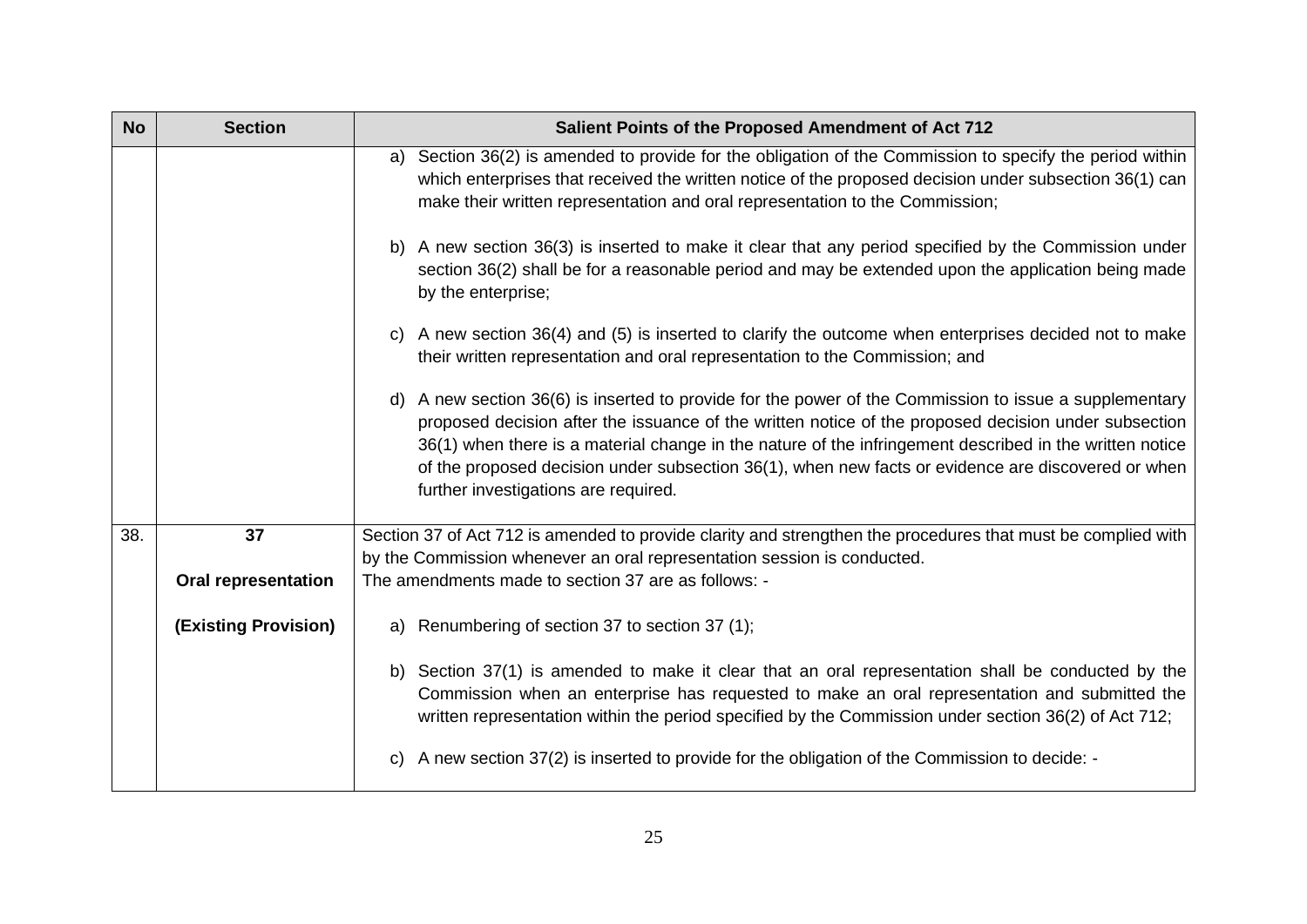| <b>No</b> | <b>Section</b> | Salient Points of the Proposed Amendment of Act 712                                                                                                                                                                                                                                                                                                      |
|-----------|----------------|----------------------------------------------------------------------------------------------------------------------------------------------------------------------------------------------------------------------------------------------------------------------------------------------------------------------------------------------------------|
|           |                | Whether the oral representation is to be heard by the full Commission or by a representative<br>(i)<br>panel comprising a minimum of five members;                                                                                                                                                                                                       |
|           |                | The number and identities of the members of the Commission that shall form the representative<br>(ii)<br>panel when the oral representation will be heard by a representative panel;                                                                                                                                                                     |
|           |                | (iii) Whether to hold individual oral representation sessions with each of the enterprises separately<br>or to hold a single session attended by all enterprises involved; or                                                                                                                                                                            |
|           |                | (iv) Whether, upon an application to the Commission and where the Commission considers in its<br>discretion that such attendance at the oral representation is necessary, to allow any other<br>person including, but not limited to an association, government entity or professional body, to<br>attend the oral representation.                       |
|           |                | d) A new section 37(3) is inserted to provide for the obligation for the representative panel to provide their<br>recommendations to Commission upon the conclusion of the oral representation session;                                                                                                                                                  |
|           |                | e) A new section 37(4) is inserted to provide for the procedure pertaining to the conduct of the oral<br>representation when any Members of the Commission are unable to continue to hear the oral<br>representation;                                                                                                                                    |
|           |                | A new section 37(5) is inserted to provide for the persons who can represent an enterprise during the<br>f)<br>oral representation;                                                                                                                                                                                                                      |
|           |                | g) A new section 37(6) is inserted to provide that the oral representation made by the enterprise to the<br>Commission shall be limited only to matters that the enterprise has already submitted in its written<br>representation to the Commission, unless prior permission is sought and obtained from the Commission<br>or the representative panel. |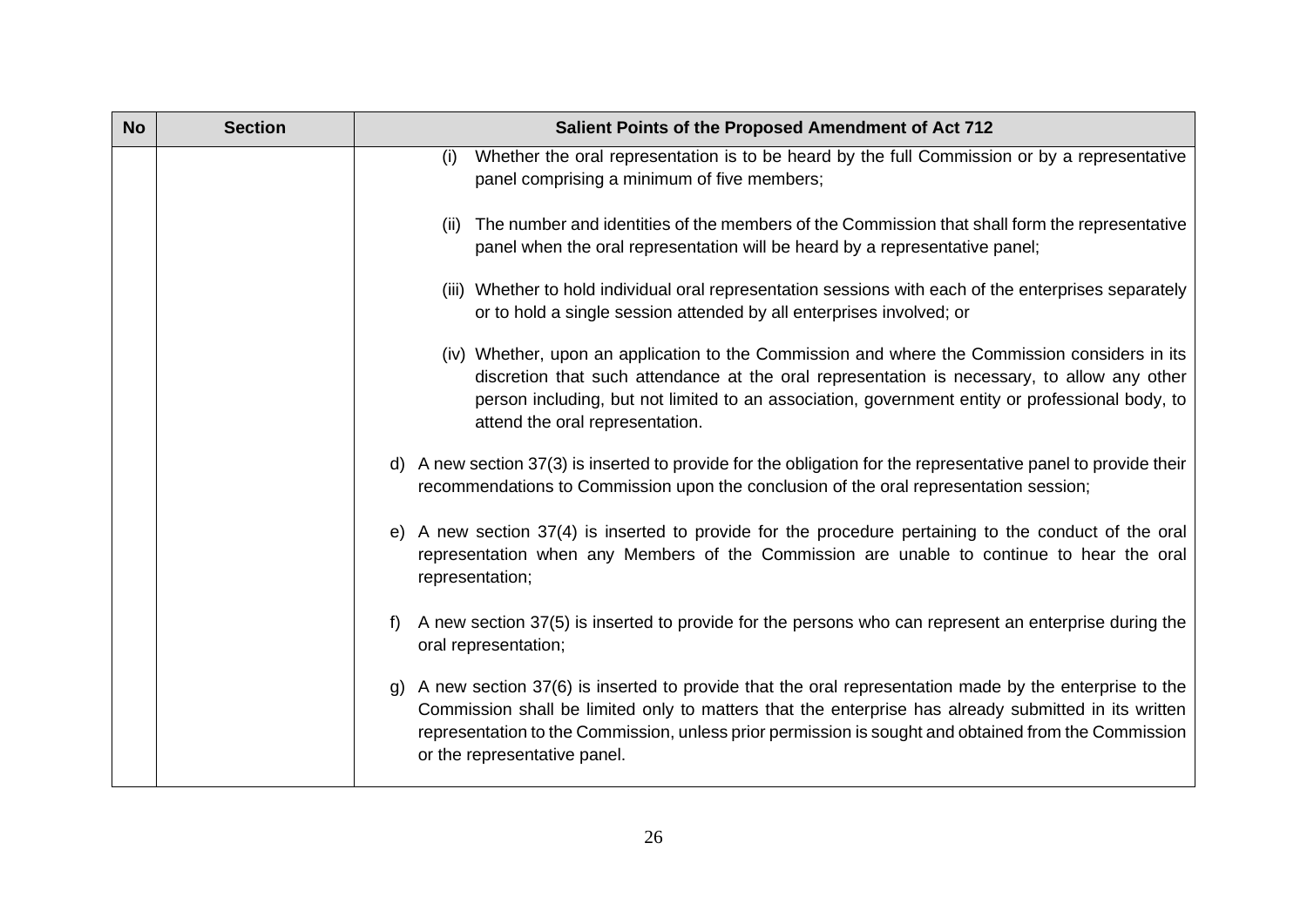| <b>No</b> | <b>Section</b>                  | Salient Points of the Proposed Amendment of Act 712                                                                                                                                                                                                                                                                                                 |
|-----------|---------------------------------|-----------------------------------------------------------------------------------------------------------------------------------------------------------------------------------------------------------------------------------------------------------------------------------------------------------------------------------------------------|
|           |                                 | h) A new section 37(7) is inserted to provide the full Commission or representative panel with the power<br>to request the enterprises to provide clarification or further information on matters that the enterprise<br>has already submitted in its written and oral representation for the purposes of making of a decision by<br>the Commission |
|           |                                 | A new section 37(8) is inserted to provide for the definition of the term "full Commission".<br>i)                                                                                                                                                                                                                                                  |
| 39.       | 38                              | The deletion of section 38 of Act 712 is due to its redundancy with section 37 of Act 712 which has provided<br>for the right to be heard for the enterprises which received the written notice of the Commission's proposed                                                                                                                        |
|           | <b>Conduct of hearing</b>       | decision under section 36 of Act 712.                                                                                                                                                                                                                                                                                                               |
|           | <b>(Existing Provision)</b>     |                                                                                                                                                                                                                                                                                                                                                     |
| 40.       | 39                              | Section 39 of Act 712 is amended to make it clear that section 39 will only apply to the investigation of the<br>infringement of the prohibition under section 4 or 10 of Act 712.                                                                                                                                                                  |
|           | Finding of non-<br>infringement |                                                                                                                                                                                                                                                                                                                                                     |
|           | <b>(Existing Provision)</b>     |                                                                                                                                                                                                                                                                                                                                                     |
| 41.       | 40                              | Section 40 of Act 712 is amended to provide clarity and strengthen the power of the Commission in relation to<br>the issuance of a finding of infringement of the section 4 or the section 10 prohibition.                                                                                                                                          |
|           | Finding of an                   |                                                                                                                                                                                                                                                                                                                                                     |
|           | infringement                    | The amendments made to section 40 are as follows: -                                                                                                                                                                                                                                                                                                 |
|           | <b>(Existing Provision)</b>     | Section 40(1) is amended to make it clear that section 40 shall only apply to the investigation of the<br>a)<br>infringement of the prohibition under section 4 or 10 of Act 712;                                                                                                                                                                   |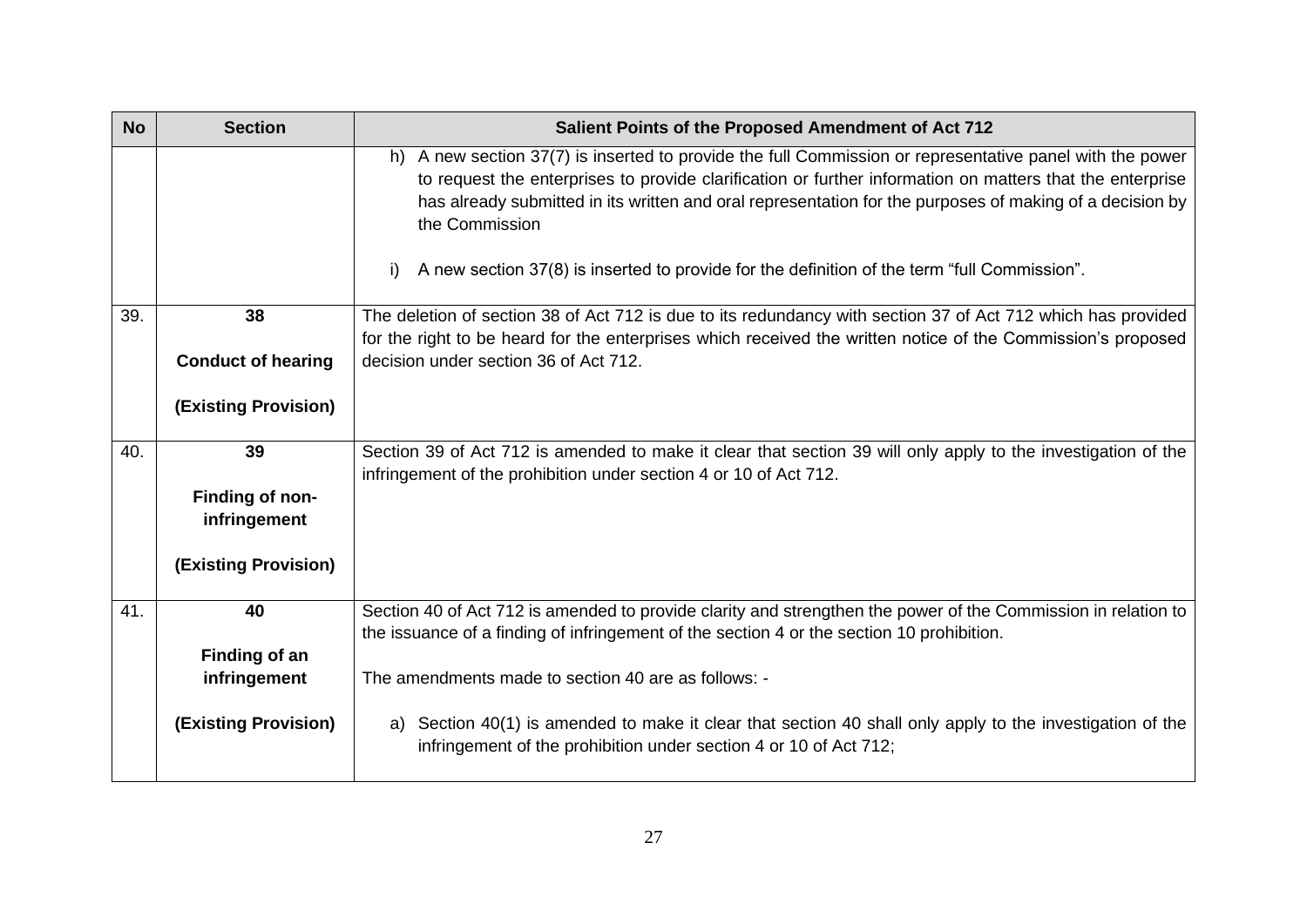| <b>No</b> | <b>Section</b>              | Salient Points of the Proposed Amendment of Act 712                                                                                                                                                                                                    |
|-----------|-----------------------------|--------------------------------------------------------------------------------------------------------------------------------------------------------------------------------------------------------------------------------------------------------|
|           |                             | b) A new section 40(5) is inserted to provide for the obligation of the enterprises to pay the financial penalty<br>within the period determined by the Commission; and                                                                                |
|           |                             | c) A new section 40(6) is inserted to provide for the power of the Commission to impose interest for the<br>late payment of the financial penalty following the issuance of a finding of infringement under section<br>40 of Act 712.                  |
| 42.       | 40A                         | Section 40A of Act 712 is to provide for the power of the Commission to adopt a settlement procedure when                                                                                                                                              |
|           | <b>Settlement Procedure</b> | an enterprise admits liability for an infringement of section 4 or section 10 prohibition.                                                                                                                                                             |
|           |                             | Enterprises that opted for the settlement procedure and admit liability for infringing the section 4 or section 10                                                                                                                                     |
|           | (New Provision)             | prohibition will be entitled to a reduction of the financial penalty of up to twenty per cent.                                                                                                                                                         |
|           |                             | The reduction of financial penalty given to enterprises that agrees to the settlement procedure shall be in<br>addition to any reduction of financial penalty that the enterprise may be entitled under the leniency regime<br>provided by section 41. |
|           |                             | The settlement procedures include the following: -                                                                                                                                                                                                     |
|           |                             | a) The signing of an agreed statement of facts by the enterprise and the Commission in relation to the<br>investigation that the enterprise is subjected to;                                                                                           |
|           |                             | The issuance of a written notice of the Commission's proposed decision under section 36;<br>b)                                                                                                                                                         |
|           |                             | The making of a written representation that acknowledges in clear and unequivocal terms the<br>C)<br>enterprise's admission of its participation in the infringement as stated in the Commission's proposed<br>decision;                               |
|           |                             | The enterprise accepts the remedial action as stated in the Commission's proposed decision; and<br>d)                                                                                                                                                  |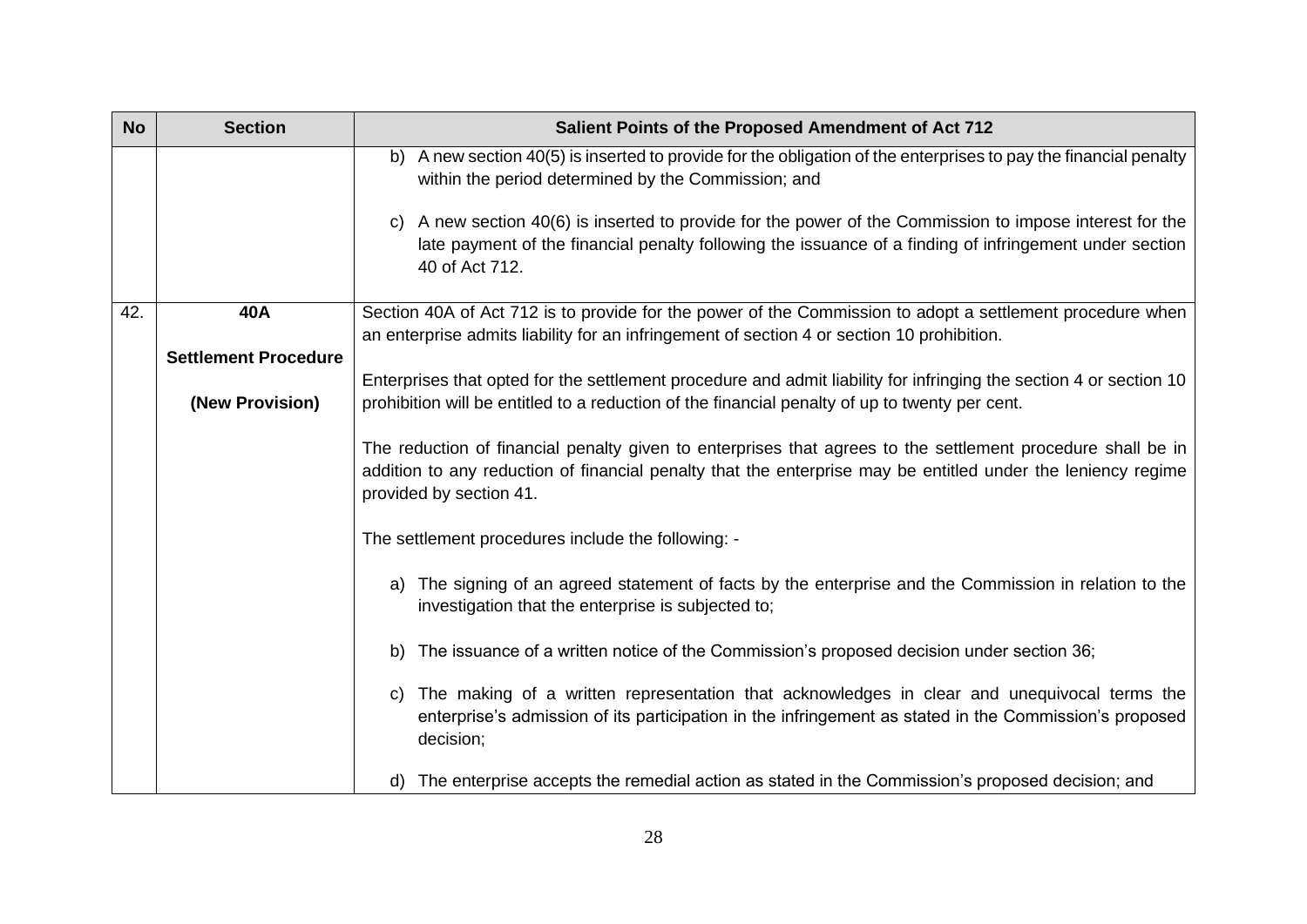| <b>No</b> | <b>Section</b>         | Salient Points of the Proposed Amendment of Act 712                                                                                                                                               |
|-----------|------------------------|---------------------------------------------------------------------------------------------------------------------------------------------------------------------------------------------------|
|           |                        | e) The enterprise agrees to waive its right to request an oral representation under section 37.                                                                                                   |
|           |                        | The Commission may rely on the agreed statement of facts provided by enterprises that agree to the settlement<br>procedure against other enterprises that are subjected to the same infringement. |
| 43.       | 41                     | Section 41 of Act 712 is amended to provide clarity and strengthen the leniency regime by giving the                                                                                              |
|           | <b>Leniency Regime</b> | Commission the power to grant differing percentages of reduction of financial penalty to enterprises depending<br>on the time when the enterprise made the leniency application and other factors |
|           | (Existing Provision)   | The amendments made to section 41 are as follows: -                                                                                                                                               |
|           |                        | Section 41(1)(a) provides for the reduction of up to one hundred per cent of the financial penalties for:<br>a)                                                                                   |
|           |                        | The first enterprise that admits to the Commission of its involvement in an infringement before<br>(i)<br>the Commission commences an investigation in respect of such infringement;              |
|           |                        | Do not coerce another enterprise to participate in the infringement;<br>(ii)                                                                                                                      |
|           |                        | (iii) Provides information available or other forms of co-operation to the Commission which<br>significantly assist in the inquiry or investigation into the infringement; and                    |
|           |                        | (iv) Satisfies any other requirements which the Commission considers appropriate to have regard<br>to;                                                                                            |
|           |                        | b) Section 41(1)(b) provides for a reduction in the financial penalties, which would have otherwise been<br>imposed, where the enterprise: -                                                      |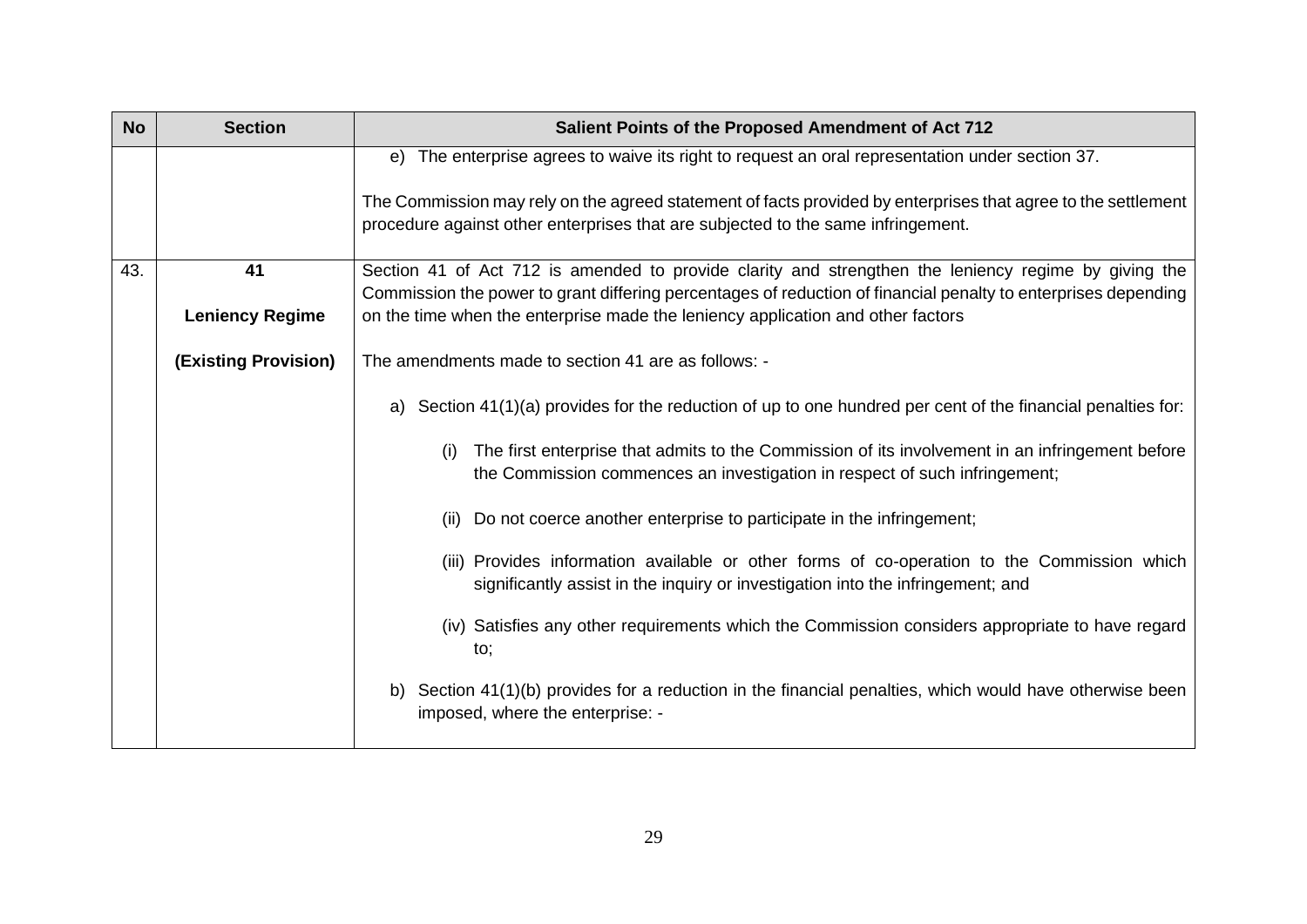| <b>No</b> | <b>Section</b> | Salient Points of the Proposed Amendment of Act 712                                                                                                                                                       |
|-----------|----------------|-----------------------------------------------------------------------------------------------------------------------------------------------------------------------------------------------------------|
|           |                | Is the second or subsequent enterprise that admits to the Commission of its involvement in an<br>(i)<br>infringement before the Commission commences an investigation in respect of such<br>infringement; |
|           |                | (ii) Provides information or other forms of co-operation to the Commission which significantly<br>assists in the inquiry or investigation of the infringement; and                                        |
|           |                | (iii) Satisfies any other requirements which the Commission considers appropriate to have regard<br>to;                                                                                                   |
|           |                | c) Section 41(1)(c) provides for a reduction in the financial penalties, which would have otherwise been<br>imposed, where the enterprise: -                                                              |
|           |                | Admits its involvement in the infringement after the Commission commences an investigation<br>(i)<br>in respect of such infringement;                                                                     |
|           |                | (ii) Provides information or other forms of co-operation to the Commission which significantly<br>assists in the inquiry or investigation of the infringement; and                                        |
|           |                | (iii) Satisfies any other requirements which the Commission considers appropriate to have regard<br>to;                                                                                                   |
|           |                | d) Section 41(1)(d) provides for up to fifty per cent reduction in the financial penalties, which would have<br>otherwise been imposed, where the enterprise: -                                           |
|           |                | Coerced another enterprise to participate in the infringement;<br>(i)                                                                                                                                     |
|           |                | Is the first enterprise to admit to the Commission its involvement in an infringement before the<br>(ii)<br>Commission commences an investigation in respect of such infringement;                        |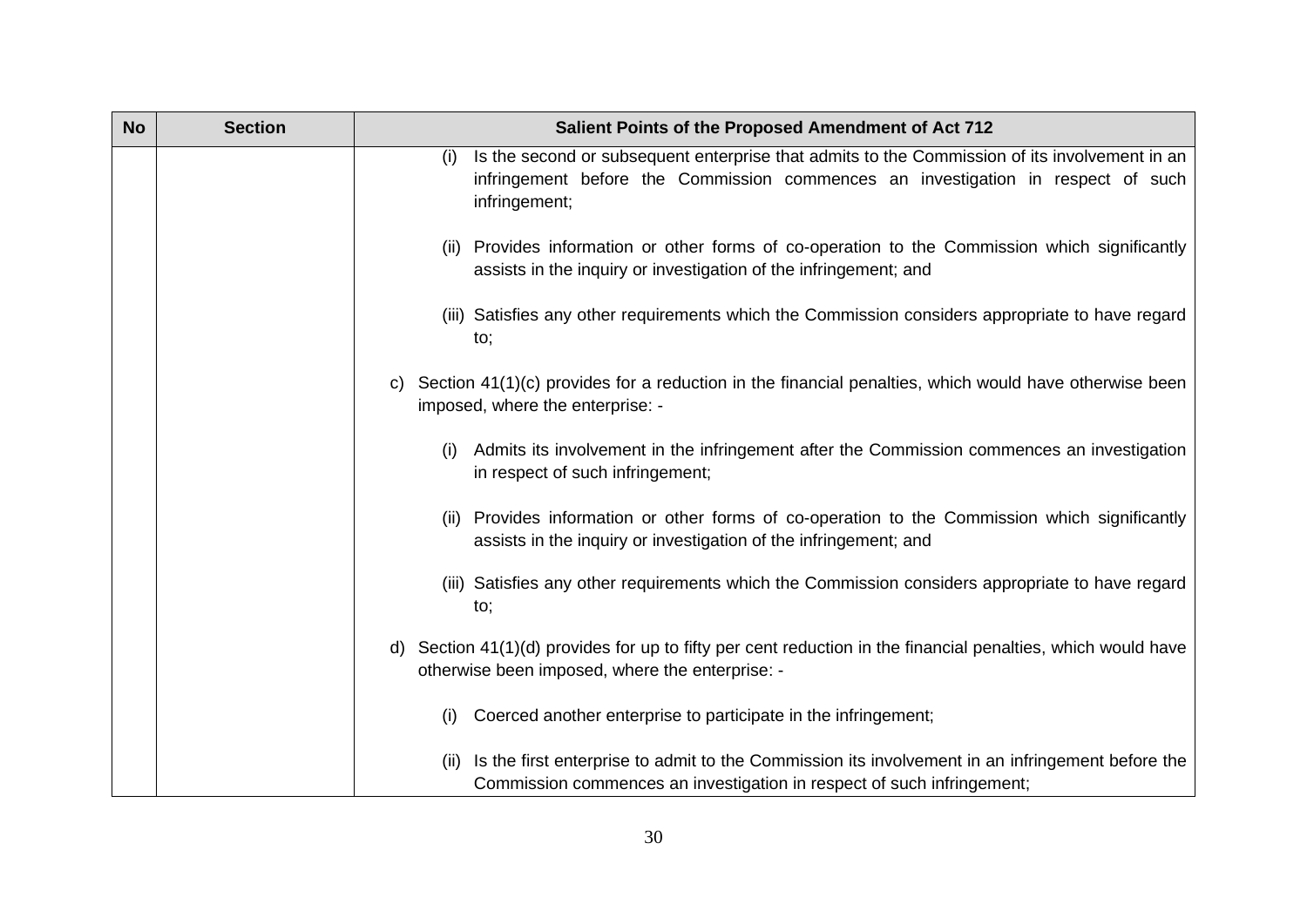| <b>No</b> | <b>Section</b>  | Salient Points of the Proposed Amendment of Act 712                                                                                                                                                              |
|-----------|-----------------|------------------------------------------------------------------------------------------------------------------------------------------------------------------------------------------------------------------|
|           |                 | (iii) Provides information or other forms of co-operation to the Commission which significantly<br>assists in the inquiry or investigation of the infringement; and                                              |
|           |                 | (iv) Satisfies any other requirements which the Commission considers appropriate to have regard<br>to;                                                                                                           |
|           |                 | e) Section 41(2) limits the application of the leniency regime to infringement of any prohibition under<br>section 4 in relation to any horizontal agreement specified in section 4(2) only;                     |
|           |                 | Section 41(3) provides for the discretion of the Commission to extend the application of the leniency<br>f)<br>regime to an infringement under section 4 other than the infringement referred to in section 4(2) |
|           |                 | Section 41(4) provides for the circumstances in which the Commission is considered to have<br>g)<br>commenced its investigation. The circumstances are: -                                                        |
|           |                 | The issuance of a notice under section 18 to the enterprise;<br>(i)                                                                                                                                              |
|           |                 | The conduct of a search and seizure with warrant under section 25 on the premise of the<br>(ii)<br>enterprise; or                                                                                                |
|           |                 | (iii) The conduct of a search and seizure without a warrant under section 26 on the premise of the<br>enterprise.                                                                                                |
| 44.       | 41A             | Section 41A provides for the power of the Commission to administer a whistleblower regime to encourage the                                                                                                       |
|           | Whistleblower   | sharing of relevant information or assistance in relation to the investigation carried out by the Commission.                                                                                                    |
|           | <b>Regime</b>   | The whistleblower regime may include the payment of a reward to a whistleblower and shall be administered<br>by the Commission through the issuance of a guideline.                                              |
|           | (New Provision) |                                                                                                                                                                                                                  |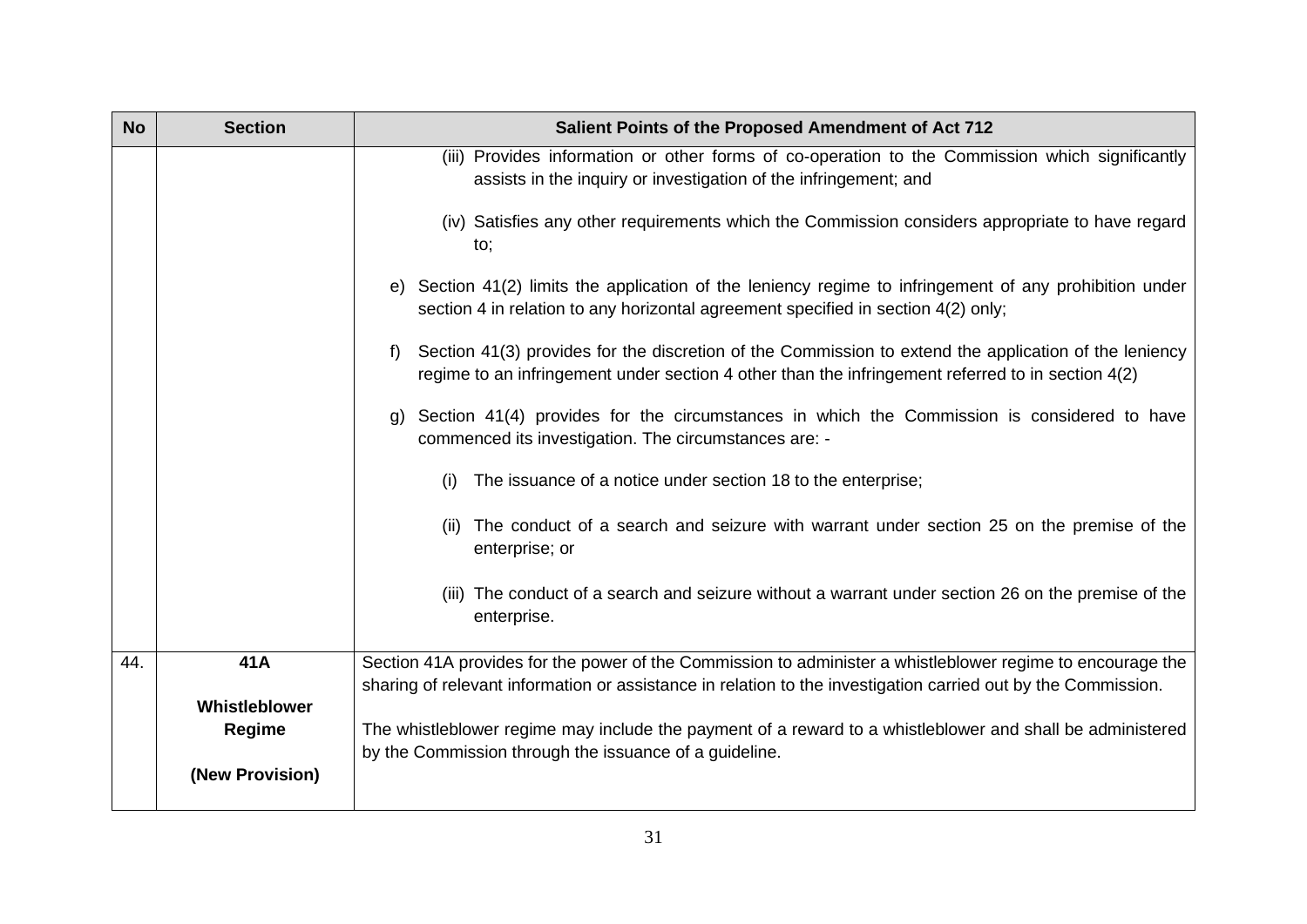| <b>No</b> | <b>Section</b>                 | Salient Points of the Proposed Amendment of Act 712                                                                                                                                                                                                                                         |
|-----------|--------------------------------|---------------------------------------------------------------------------------------------------------------------------------------------------------------------------------------------------------------------------------------------------------------------------------------------|
| 45.       | 43                             | Section 43 of Act 712 is amended to strengthen the Commission's power to accept an undertaking from<br>enterprises.                                                                                                                                                                         |
|           | Power to accept<br>undertaking | The amendments made to section 43 are as follows: -                                                                                                                                                                                                                                         |
|           | <b>(Existing Provision)</b>    | a) Section 43(1) is amended to clarify that an undertaking can only be accepted for the infringement of<br>section 4 or section 10 prohibition and that the undertaking can only be accepted by the Commission<br>before the issuance of the proposed decision under section 36 of Act 712; |
|           |                                | b) Section 43(2A) is to make it clear that the Commission is not prevented from taking any action in relation<br>to any competition concern that is not addressed by the undertaking;                                                                                                       |
|           |                                | c) Section 43(5) provides for the power of the Commission to declare an undertaking to be void when the<br>Commission is satisfied that: -                                                                                                                                                  |
|           |                                | There has been a material change of circumstances since the undertaking was accepted;<br>(i)                                                                                                                                                                                                |
|           |                                | The enterprise has failed to adhere to the undertaking or any of the conditions of the<br>(ii)<br>undertaking; or                                                                                                                                                                           |
|           |                                | (iii) The information which led the Commission to accept the undertaking was incomplete, false or<br>misleading.                                                                                                                                                                            |
|           |                                | d) Section 43(6) provides for the obligation of the Commission to serve a written notice to the enterprise<br>concerned before declaring that an undertaking to be void; and                                                                                                                |
|           |                                | e) Section 43(7) provides for the power of the Commission to commence or recommence an investigation<br>against the enterprise when an undertaking has been declared to be void.                                                                                                            |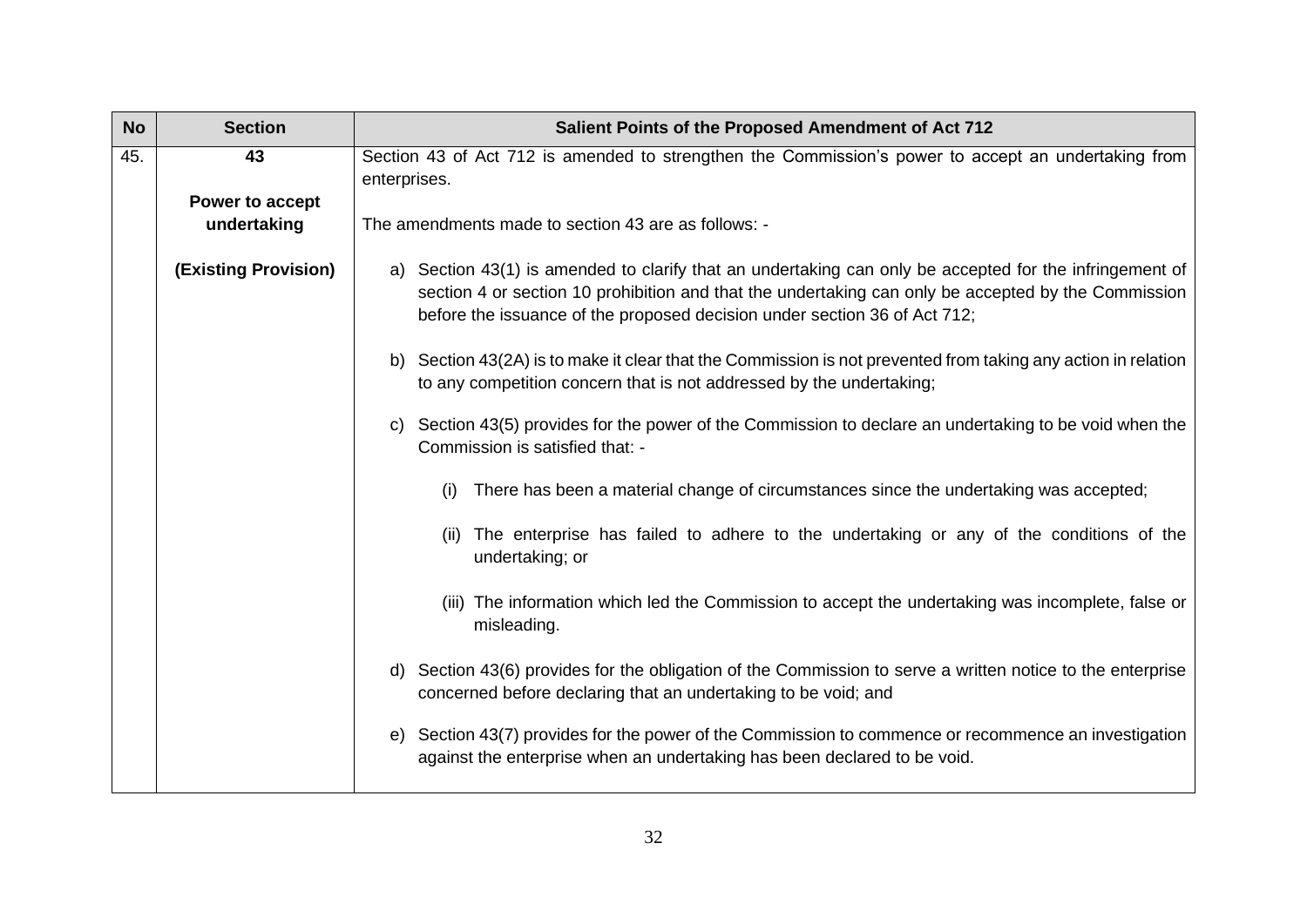| <b>No</b> | <b>Section</b>                                                  | Salient Points of the Proposed Amendment of Act 712                                                                                                                                                                            |
|-----------|-----------------------------------------------------------------|--------------------------------------------------------------------------------------------------------------------------------------------------------------------------------------------------------------------------------|
| 46.       | 43A<br><b>Application of this</b><br>Part                       | Section 43A is a new provision to provide for the application of Part IVA (Mergers or Anticipated Mergers<br>Decision by the Commission) to Chapter 2A of Part II of Act 712 only.                                             |
|           | (New Provision)                                                 |                                                                                                                                                                                                                                |
| 47.       | 43B                                                             | Section 43B provides for the power of the Commission to issue directions in relation to: -                                                                                                                                     |
|           | Power of the<br><b>Commission to issue</b><br>direction pending | a) The issuance of a decision pertaining to a merger or anticipated merger that was notified under sections<br>10F, 10H or 10l of Act 712; or                                                                                  |
|           | decision or<br>completion of                                    | Pending the completion of the investigation under section 34D of Act 712.<br>b)                                                                                                                                                |
|           | investigation                                                   | Such direction can be issued by the Commission as a matter of urgency for the purpose of preventing serious<br>and irreparable damage or economic harm or to protect the public interest from anti-competitive concerns        |
|           | (New Provision)                                                 | resulting from a merger or an anticipated merger.                                                                                                                                                                              |
|           |                                                                 | Before the Commission issues such direction, the Commission shall serve a written notice to the enterprise<br>concerned.                                                                                                       |
| 48.       | 43C                                                             | Section 43C provides for the types of decisions that can be issued by the Commission following the review of<br>a merger or an anticipated merger that was notified under sections 10F, 10H or 10I of Act 712 or following the |
|           | Power of the                                                    | completion of the investigation under section 34D of Act 712.                                                                                                                                                                  |
|           | <b>Commission to make</b>                                       |                                                                                                                                                                                                                                |
|           | decisions on mergers<br>or anticipated                          | The decision that can be issued by the Commission are: -                                                                                                                                                                       |
|           | mergers                                                         | A decision that the prohibition under section 10A will be infringed by the merger or anticipated merger,<br>a)<br>if consummated; or                                                                                           |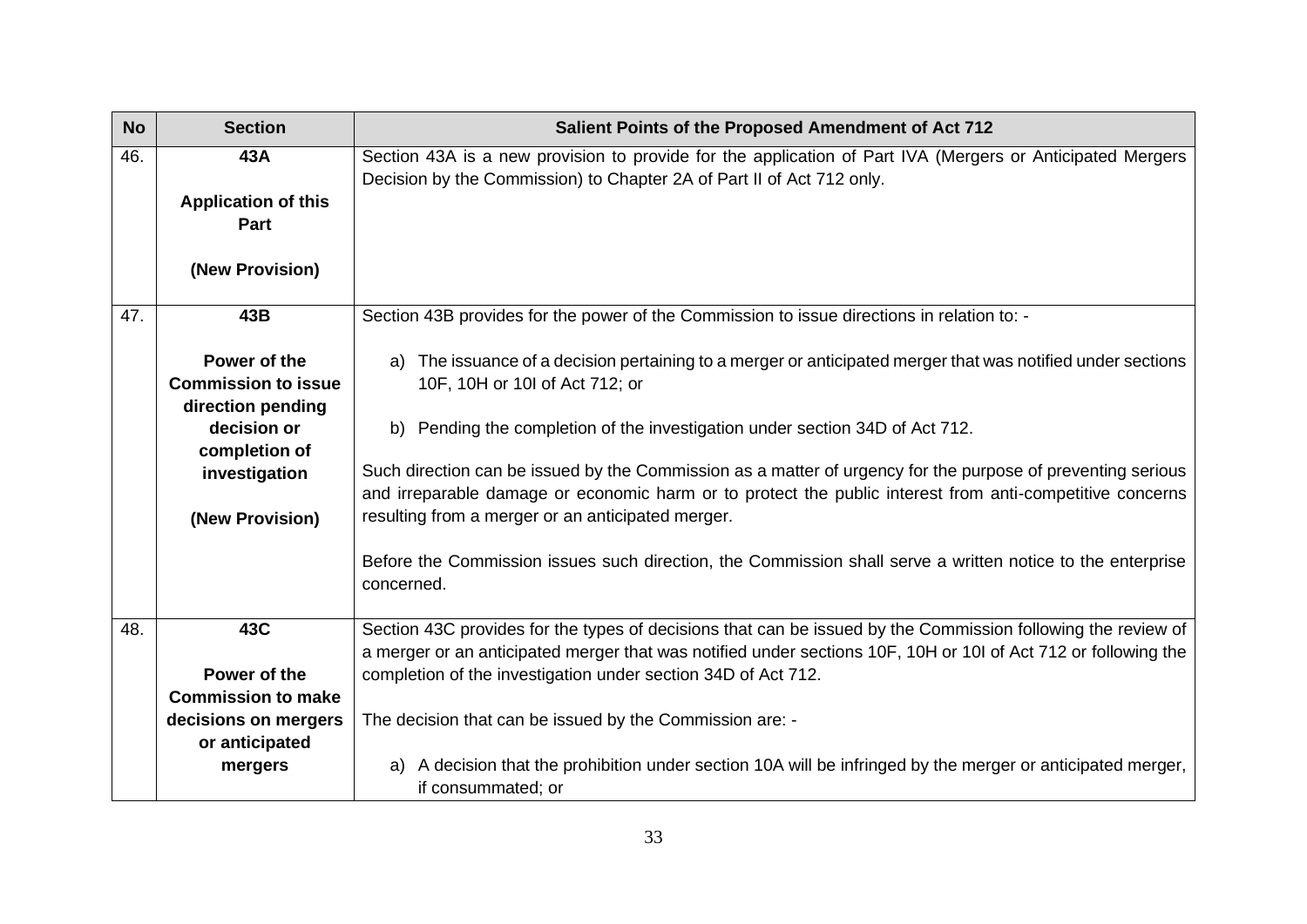| <b>No</b> | <b>Section</b>              | Salient Points of the Proposed Amendment of Act 712                                                                                                                                                                                                                                                                                                                                                                                                     |
|-----------|-----------------------------|---------------------------------------------------------------------------------------------------------------------------------------------------------------------------------------------------------------------------------------------------------------------------------------------------------------------------------------------------------------------------------------------------------------------------------------------------------|
|           | (New Provision)             | b) A decision that the prohibition under section 10A has not been infringed; due to: -                                                                                                                                                                                                                                                                                                                                                                  |
|           |                             | The effect of an exclusion under section 10D;<br>(i)                                                                                                                                                                                                                                                                                                                                                                                                    |
|           |                             | The acceptance of a commitment pursuant to section 43G; or<br>(ii)                                                                                                                                                                                                                                                                                                                                                                                      |
|           |                             | (iii) The merger does not result, or the anticipated merger, if consummated, may not be expected to<br>result in a substantial lessening of competition within any market for goods or services.                                                                                                                                                                                                                                                        |
| 49.       | 43D                         | Section 43C provides for the power of the Commission to give notice of a provisional decision whenever it<br>proposes to make a decision that a merger or an anticipated merger if consummated, will infringe the                                                                                                                                                                                                                                       |
|           | <b>Provisional decision</b> | prohibition provided by section 10A of Act 712.                                                                                                                                                                                                                                                                                                                                                                                                         |
|           | by the Commission           |                                                                                                                                                                                                                                                                                                                                                                                                                                                         |
|           |                             | Section 43D of Act 712 that was drafted in a similar manner to section 36 will also provide for the procedures                                                                                                                                                                                                                                                                                                                                          |
|           | (New Provision)             | that must be adhered to by the Commission whenever the Commission issues the provisional decision, which<br>includes the obligation for the Commission to specify in specific details in its provisional decision the reasons<br>for its provisional finding and any remedial action that the Commission proposes to apply as well as the period<br>which the enterprise may make written representation on matters in the provisional decision issued. |
| 50.       | 43E                         | Section 43E provides for the procedures that must be complied with by the Commission whenever an oral<br>representation session is conducted following the issuance of the provisional decision.                                                                                                                                                                                                                                                        |
|           | <b>Oral representation</b>  |                                                                                                                                                                                                                                                                                                                                                                                                                                                         |
|           |                             | Section 43E that was drafted in a similar manner to section 37 will also provide for the power of the Commission                                                                                                                                                                                                                                                                                                                                        |
|           | (New Provision)             | to: -                                                                                                                                                                                                                                                                                                                                                                                                                                                   |
|           |                             | a) Suspend the 120 working days merger review period prescribed by section 10F until the date when the<br>oral representation has been completed; and                                                                                                                                                                                                                                                                                                   |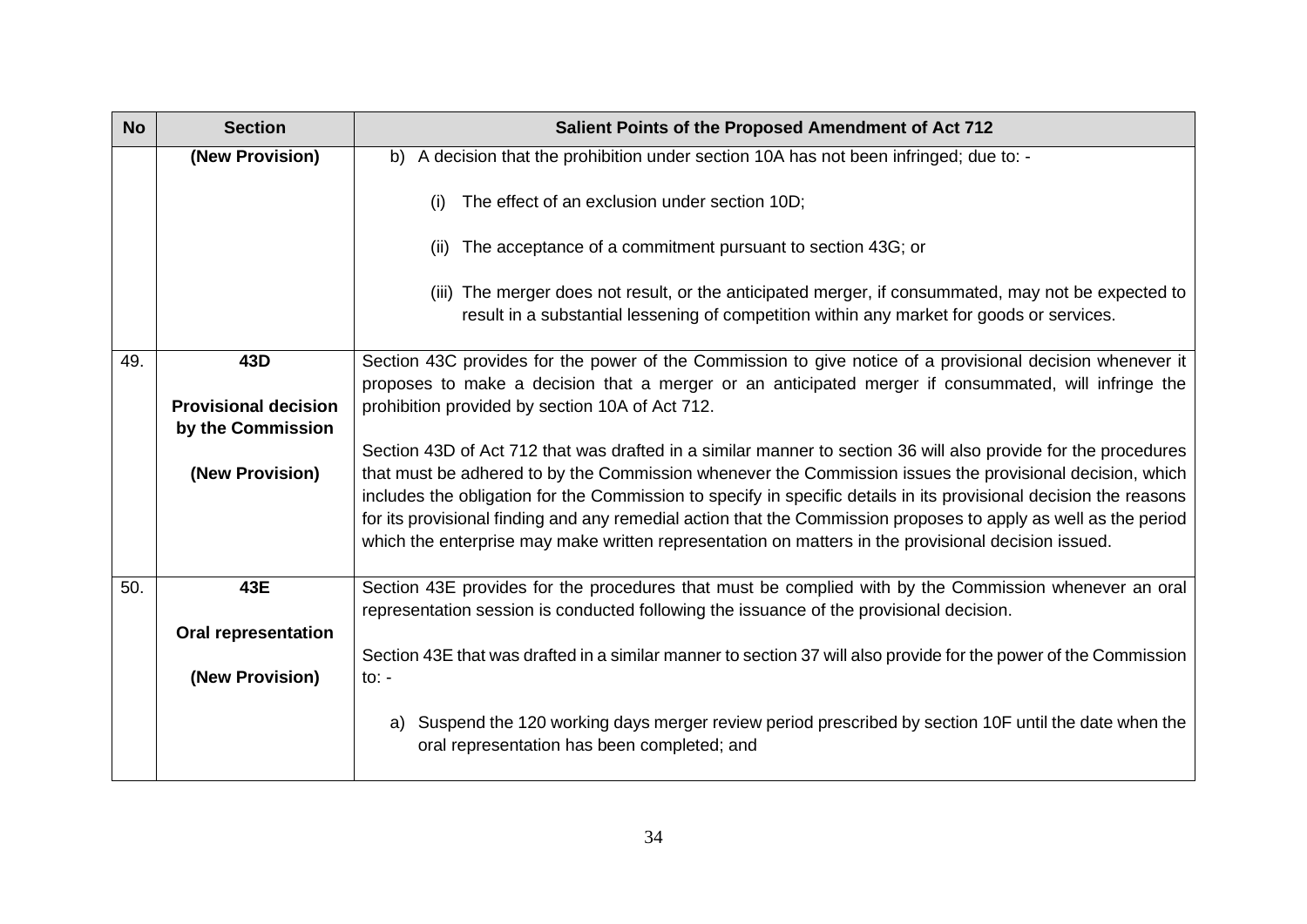| <b>No</b> | <b>Section</b>              | Salient Points of the Proposed Amendment of Act 712                                                                                                                                                                                                                                                                                |
|-----------|-----------------------------|------------------------------------------------------------------------------------------------------------------------------------------------------------------------------------------------------------------------------------------------------------------------------------------------------------------------------------|
|           |                             | b) To further suspend the 120 working days merger review period prescribed by section 10F for up to 30<br>working days from the date when the oral representation is completed.                                                                                                                                                    |
| 51.       | 43F                         | Section 43F provides for the power of the Commission to issue a clearance decision if the Commission, upon<br>reviewing a merger or anticipated merger that was notified under sections 10F, 10H or 10I of Act 712 or upon                                                                                                         |
|           | <b>Clearance decision</b>   | the completion of the investigation under section 34D has decided that the merger or anticipated merger, if<br>consummated, does not infringe the prohibition provided by section 10A of Act 712.                                                                                                                                  |
|           | (New Provision)             | Section 43F was drafted in a similar manner to section 39 of Act 712.                                                                                                                                                                                                                                                              |
|           |                             | The Commission can if it thinks fits, makes the clearance decision for an anticipated merger to be valid for a<br>certain period of time as determined by the Commission.                                                                                                                                                          |
|           |                             | The validity period of a clearance decision may be extended upon the making of an application by the<br>enterprise that received the clearance decision.                                                                                                                                                                           |
|           |                             | Enterprises may consummate an anticipated merger only within the validity period of the clearance decision.                                                                                                                                                                                                                        |
| 52.       | 43G                         | Section 43G of Act 712 provides for the power of the Commission to issue a prohibition decision if the<br>Commission, upon reviewing a merger or anticipated merger that was notified under sections 10F, 10H or 10I                                                                                                               |
|           | <b>Prohibition decision</b> | of Act 712 or upon the completion of the investigation under section 34D has made a decision that the merger<br>or anticipated merger if consummated, infringes the prohibition provided by section 10A of Act 712.                                                                                                                |
|           | (New Provision)             |                                                                                                                                                                                                                                                                                                                                    |
|           |                             | Section 43G was drafted in a similar manner to section 40 of Act 712.                                                                                                                                                                                                                                                              |
|           |                             | Upon the issuance of a prohibition decision, the Commission will also be empowered to require the<br>infringement to be ceased immediately, specify steps that must be taken by the enterprise in order to bring the<br>infringement to an end, impose a financial penalty not exceed ten per cent of the worldwide turnover of an |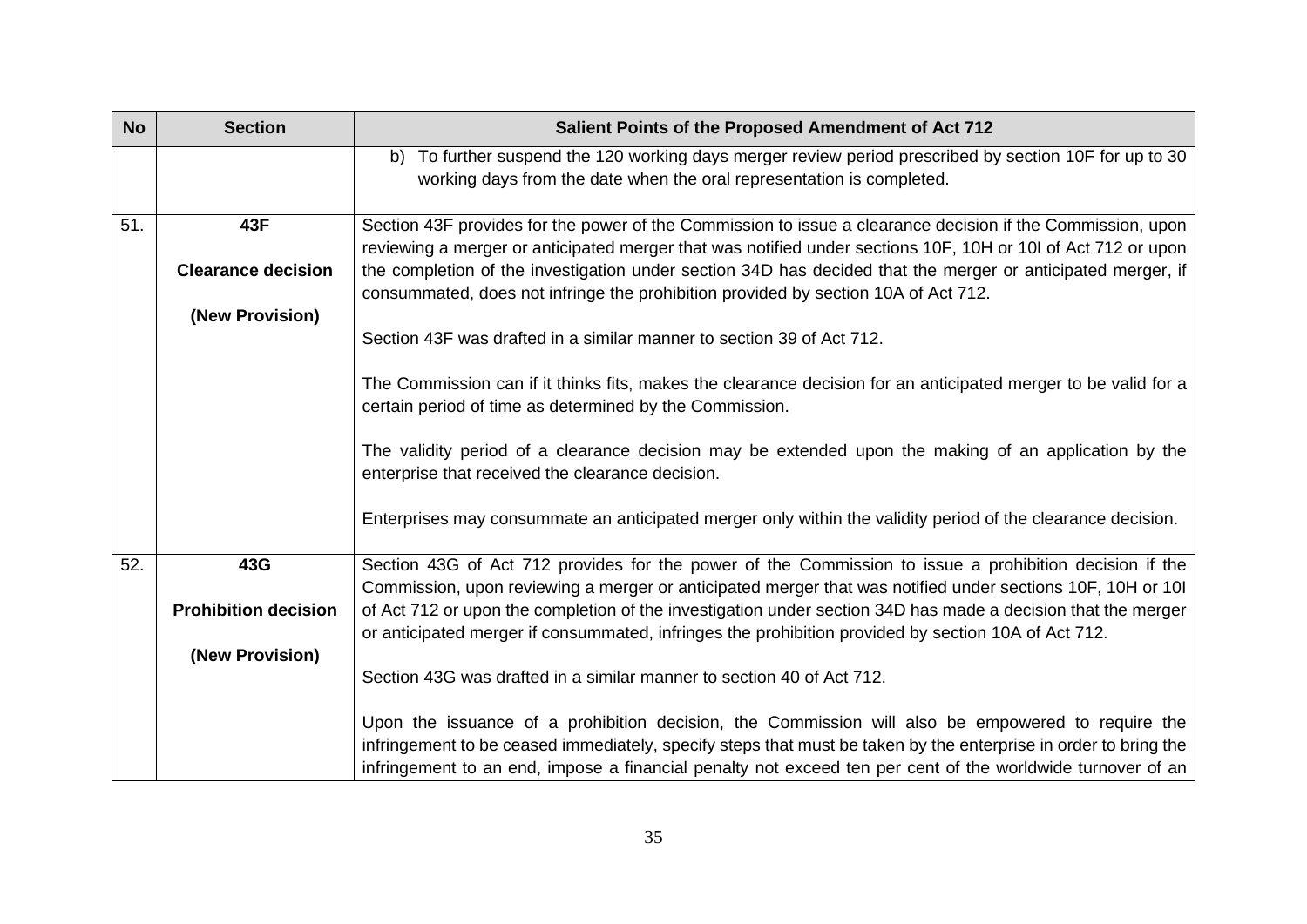| <b>No</b> | <b>Section</b>                                     | Salient Points of the Proposed Amendment of Act 712                                                                                                                                                                                                                                                  |
|-----------|----------------------------------------------------|------------------------------------------------------------------------------------------------------------------------------------------------------------------------------------------------------------------------------------------------------------------------------------------------------|
|           |                                                    | enterprise over the period during which the infringement occurred and give any other direction as it deems<br>appropriate.                                                                                                                                                                           |
| 53.       | 43H                                                | Section 43H of Act 712 provides for a framework in which the merging enterprise can offer commitments to<br>the Commission for the Commission to give a clearance decision under section 43F to the merger or                                                                                        |
|           | <b>Commitment</b>                                  | anticipated merger.                                                                                                                                                                                                                                                                                  |
|           | (New Provision)                                    | A commitment for the purposes of Act 712 refers to a commitment that was given by the enterprise to the<br>Commission to remedy, mitigate or prevent the substantial lessening of competition caused by the merger or<br>anticipated merger.                                                         |
|           |                                                    | The commitment offered by the merging parties can be accepted by the Commission at any time before making<br>a decision pertaining to a merger or anticipated merger that was notified under sections 10F, 10H or 10I of Act<br>712 or before the completion of the investigation under section 34D. |
|           |                                                    | Whenever a commitment offer is made, the 120 working days specified in section 10F shall be suspended for<br>up to sixty working days in order for the Commission to review the commitment offer.                                                                                                    |
|           |                                                    | Before accepting a commitment, the Commission shall, except in exceptional circumstances, consult with such<br>person as it thinks appropriate.                                                                                                                                                      |
| 54.       | 431                                                | Section 43I of Act 712 provides for the effects when a commitment has been accepted by the Commission.                                                                                                                                                                                               |
|           | <b>Effect of</b><br>commitments<br>(New Provision) | Whenever a commitment has been accepted by the Commission, the Commission shall issue a decision under<br>section 43F and make a finding that the section 10A prohibition has not infringed by the merger or anticipated<br>merger.                                                                  |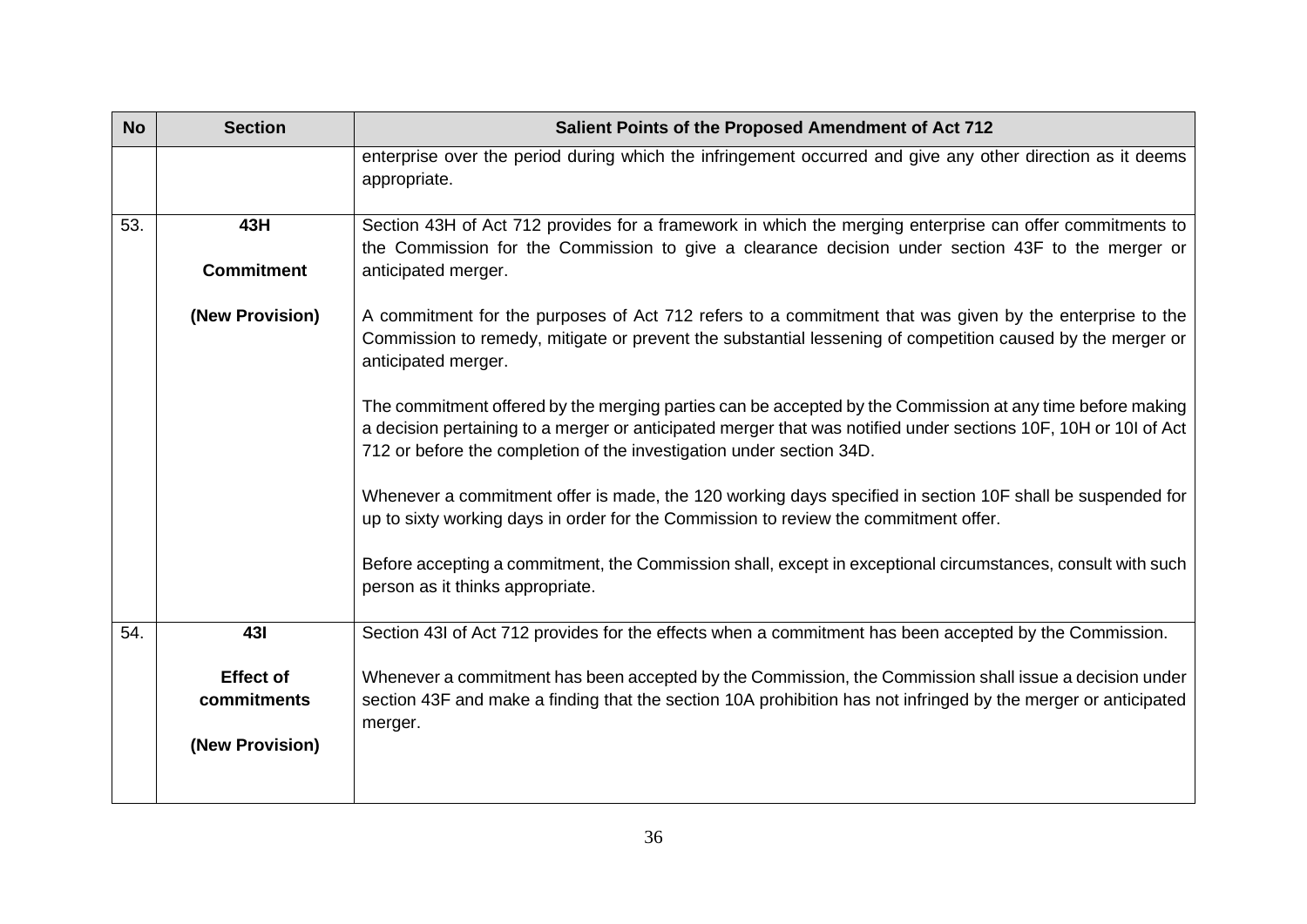| <b>No</b> | <b>Section</b> | Salient Points of the Proposed Amendment of Act 712                                                                                                                                                     |
|-----------|----------------|---------------------------------------------------------------------------------------------------------------------------------------------------------------------------------------------------------|
|           |                | Section 43I also provides for the power of the Commission to: -                                                                                                                                         |
|           |                | a) Revoke its decision made under section 43F;                                                                                                                                                          |
|           |                | b) Commence or continue any investigation under section 34D;                                                                                                                                            |
|           |                | Make a decision under section 43G; or<br>C)                                                                                                                                                             |
|           |                | d) Give any other direction as it deems appropriate,                                                                                                                                                    |
|           |                | where it has reasonable grounds to suspect that -                                                                                                                                                       |
|           |                | any information on the basis of which the Commission has accepted a commitment under<br>(i)<br>section 43H is incomplete, false, or misleading; or                                                      |
|           |                | a party who provides a commitment fails to implement or comply with one or more of the<br>(ii)<br>terms of the commitment.                                                                              |
|           |                | Whenever the Commission proposes to revoke its clearance decision following the acceptance of a<br>commitment, the Commission shall: -                                                                  |
|           |                | a) Serve a written notice indicating the reason for its revocation to the enterprise to whom the decision<br>was addressed to; and                                                                      |
|           |                | Allow the enterprise an opportunity to make written representation within a period of at least seven days<br>b)<br>from the date of the written notice.                                                 |
|           |                | The Commission is also empowered by section 43I to conduct a review on the effectiveness of the commitment<br>that it has accepted in such circumstances as the Commission considers to be appropriate. |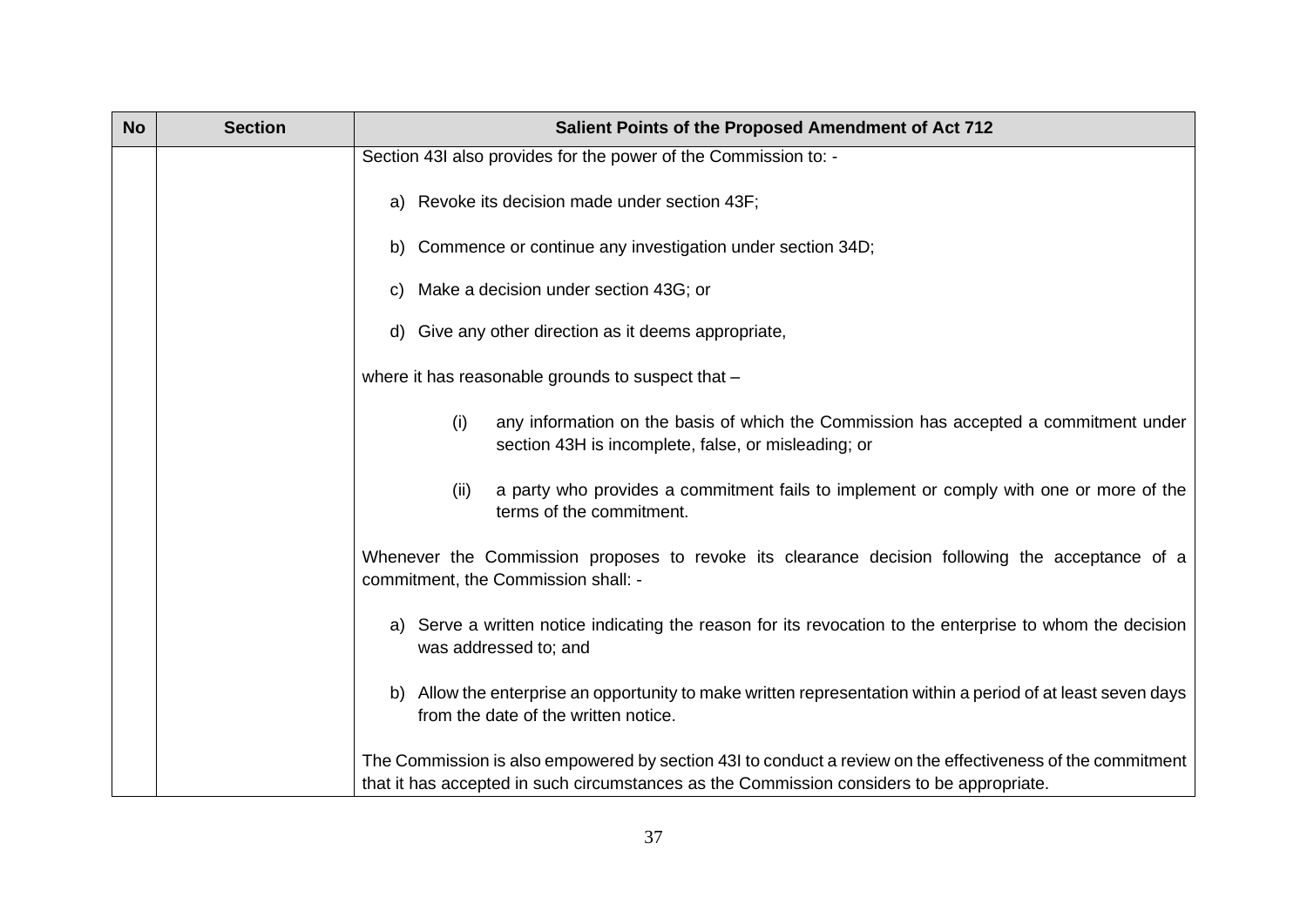| <b>No</b> | <b>Section</b>                     | Salient Points of the Proposed Amendment of Act 712                                                                                                                                                                                                 |
|-----------|------------------------------------|-----------------------------------------------------------------------------------------------------------------------------------------------------------------------------------------------------------------------------------------------------|
| 55.       | 43J                                | Section 43J provides for the power of the Commission to: -                                                                                                                                                                                          |
|           | <b>Variation of</b><br>commitments | Accept a variation of the commitment that the Commission has earlier accepted under section 43H: or<br>a)                                                                                                                                           |
|           | (New Provision)                    | b) Accept another commitment in substitution of the commitment that the Commission has earlier received<br>for the purpose of to remedy, mitigate or prevent the substantial lessening of competition caused by<br>the merger or anticipated merger |
|           |                                    | The Commission can only vary or accept another commitment in substitution of the commitment that the<br>Commission has earlier accepted if there is a request to vary or substitute the commitment from the merging<br>enterprise.                  |
|           |                                    | Before varying or substituting a commitment, the Commission shall, except in exceptional circumstances,<br>consult with such person as it thinks appropriate.                                                                                       |
| 56.       | 43K                                | Section 43K provides for the procedural framework and obligation that must be adhered to by the Commission                                                                                                                                          |
|           | <b>Obligation to give</b>          | after the completion of its investigation under section 34E of Act 712, the Commission proposes to make a<br>decision that a merger violation has occurred.                                                                                         |
|           | notice for merger                  |                                                                                                                                                                                                                                                     |
|           | violation                          | The procedure that must be adhered to by the Commission are the following: -                                                                                                                                                                        |
|           | (New Provision)                    | Give written notice of its proposed merger violation decision to each enterprise that is subjected to the<br>a)<br>investigation;                                                                                                                   |
|           |                                    | Give the enterprise the opportunity to make written representation within a period of at least fourteen<br>b)<br>days from the date of the written notice; and                                                                                      |
|           |                                    | Give the enterprise the opportunity to make oral representation on matters referred to in its written<br>C)<br>representation.                                                                                                                      |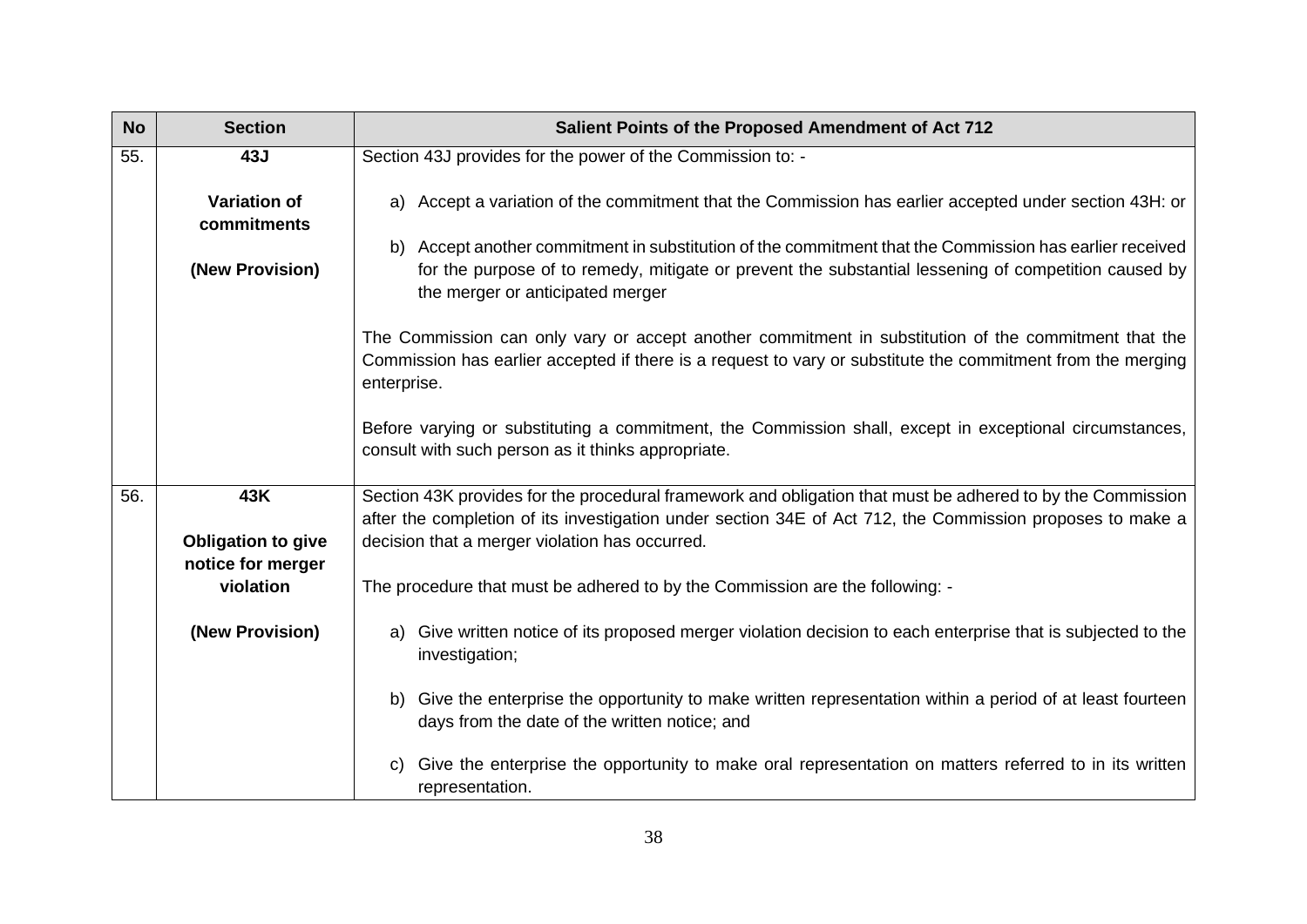| <b>No</b> | <b>Section</b>                         | Salient Points of the Proposed Amendment of Act 712                                                                                                                                                                                                                                                                                                                               |  |  |
|-----------|----------------------------------------|-----------------------------------------------------------------------------------------------------------------------------------------------------------------------------------------------------------------------------------------------------------------------------------------------------------------------------------------------------------------------------------|--|--|
|           |                                        | The written notice shall also specify the reasons for the Commission's proposed finding of merger violation,<br>any remedial action that the Commission proposes to apply and the opportunity for enterprises to make written<br>and oral representation against the Commission's proposed finding of merger violation within a reasonable<br>period specified by the Commission. |  |  |
|           |                                        | After the issuance of the notice, the Commission will be empowered to require the merger violation to be<br>ceased immediately, specify steps that are required to be taken by the enterprise that engages in the merger<br>violation to bring the violation to an end, impose a financial penalty or give any other direction as it deems<br>appropriate.                        |  |  |
|           |                                        | Where the Commission has made a decision that a merger violation does not occur, the Commission shall,<br>without delay, give notice of the decision to any enterprise that is affected by this decision and the<br>Commission's reason for making the decision.                                                                                                                  |  |  |
| 57.       | 43L                                    | Section 43L of Act 712 provides for the power of the Commission to impose a financial penalty of up to ten per                                                                                                                                                                                                                                                                    |  |  |
|           | <b>Penalty for merger</b><br>violation | cent of the value of the merger transaction or anticipated merger transaction on enterprises that has committed<br>a merger violation.                                                                                                                                                                                                                                            |  |  |
|           |                                        | The Commission is also empowered by section 43L to prescribe the manner of calculating the value of a                                                                                                                                                                                                                                                                             |  |  |
|           | (New Provision)                        | merger transaction or anticipated merger transaction for the purposes of imposing the financial penalty by an<br>order published in the Gazette.                                                                                                                                                                                                                                  |  |  |
| 58.       | 43M                                    | Section 43M of Act 712 provides for the power of the Commission to bring proceedings before the High Court                                                                                                                                                                                                                                                                        |  |  |
|           | <b>Enforcement of</b>                  | against                                                                                                                                                                                                                                                                                                                                                                           |  |  |
|           | direction, decision or<br>commitment   | a) Any enterprise that fails to comply with the directions or decision given by the Commission under<br>sections 43B, 43G or 43K of Act 712; or                                                                                                                                                                                                                                   |  |  |
|           | (New Provision)                        |                                                                                                                                                                                                                                                                                                                                                                                   |  |  |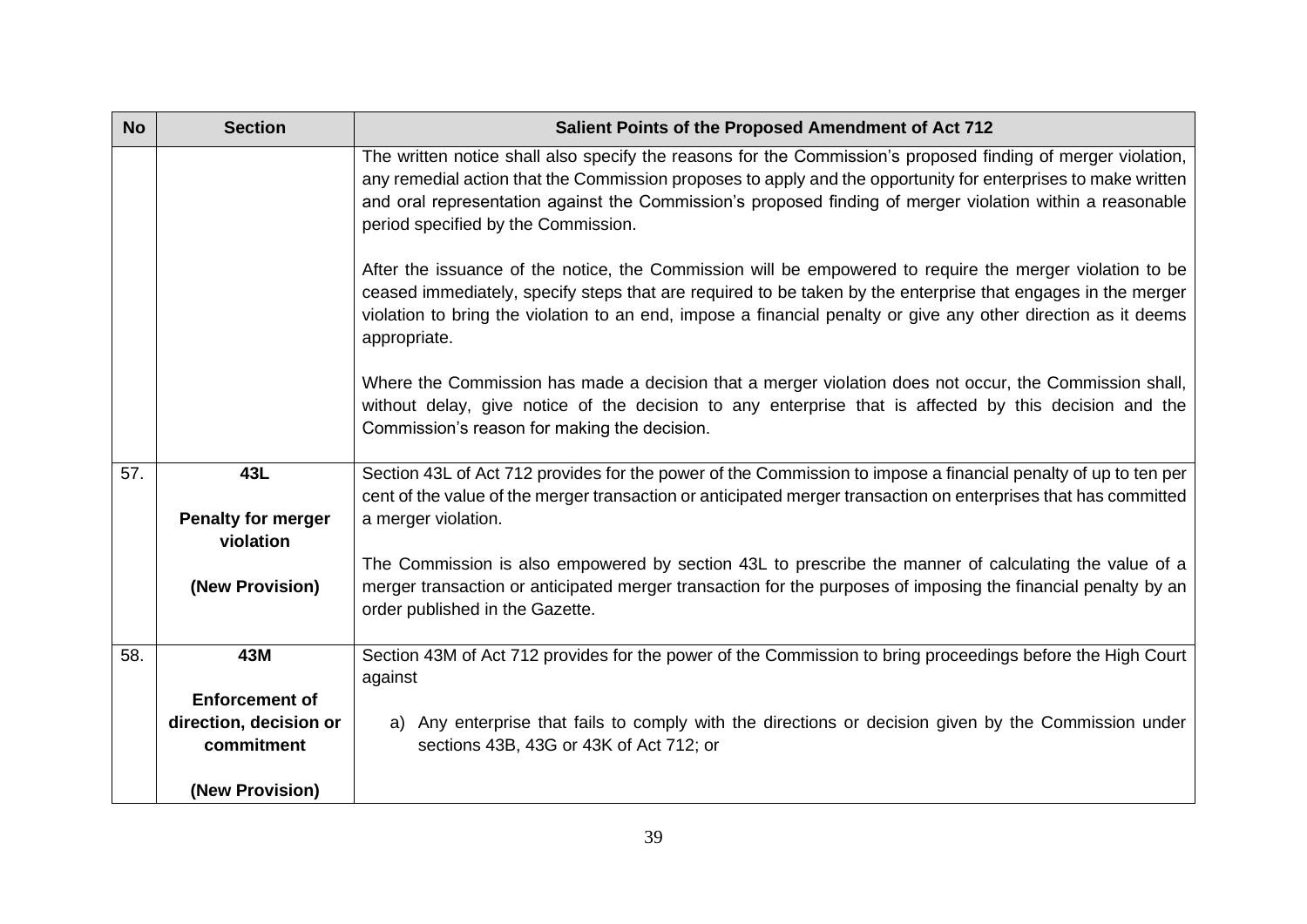| <b>No</b> | <b>Section</b>                               | Salient Points of the Proposed Amendment of Act 712                                                                                                                                                                            |  |  |
|-----------|----------------------------------------------|--------------------------------------------------------------------------------------------------------------------------------------------------------------------------------------------------------------------------------|--|--|
|           |                                              | b) The enterprise fails to comply with the commitment accepted by the Commission under section 43H of<br>Act 712.                                                                                                              |  |  |
|           |                                              | Section 43M was drafted similar to section 42 of Act 712, which provides for the power of the Commission to<br>initiate enforcement proceedings for its decision at the High Court.                                            |  |  |
| 59.       | 44                                           | This amendment to section 44 of Act 712 is a consequential amendment to the insertions of the new sections<br>43B, 43F, 43G, 43I, 43K into Act 712.                                                                            |  |  |
|           | <b>Establishment of the</b>                  |                                                                                                                                                                                                                                |  |  |
|           | <b>Competition Appeal</b><br><b>Tribunal</b> | This amendment was made to provide for the exclusive jurisdiction of the Competition Appeal Tribunal (CAT)<br>to review decisions the merger-related decisions issued by the Commission.                                       |  |  |
|           | (Existing Provision)                         |                                                                                                                                                                                                                                |  |  |
| 60.       | 45                                           | Section 45(2) of Act 712 is amended to empower the Prime Minister to consider not only appointing a judge of<br>the High Court but also appointing a judge of the Court of Appeal or the Federal Court as the President of the |  |  |
|           | <b>Constitution of the</b>                   | Competition Appeal Tribunal upon the recommendation of the Minister.                                                                                                                                                           |  |  |
|           | <b>Competition Appeal</b>                    |                                                                                                                                                                                                                                |  |  |
|           | <b>Tribunal</b>                              |                                                                                                                                                                                                                                |  |  |
|           | <b>(Existing Provision)</b>                  |                                                                                                                                                                                                                                |  |  |
| 61.       | 51                                           | Section 51 of Act 712 is amended: -                                                                                                                                                                                            |  |  |
|           | Appeal to the                                | a) As a consequential amendment to the insertions of the new sections 43B, 43F, 43G, 43I, 43K into Act                                                                                                                         |  |  |
|           | <b>Competition Appeal</b>                    | 712, it provides for the exclusive jurisdiction of the Competition Appeal Tribunal (CAT) to hear appeals                                                                                                                       |  |  |
|           | <b>Tribunal</b>                              | relating to the merger-related decisions issued by the Commission;                                                                                                                                                             |  |  |
|           | (Existing Provision)                         |                                                                                                                                                                                                                                |  |  |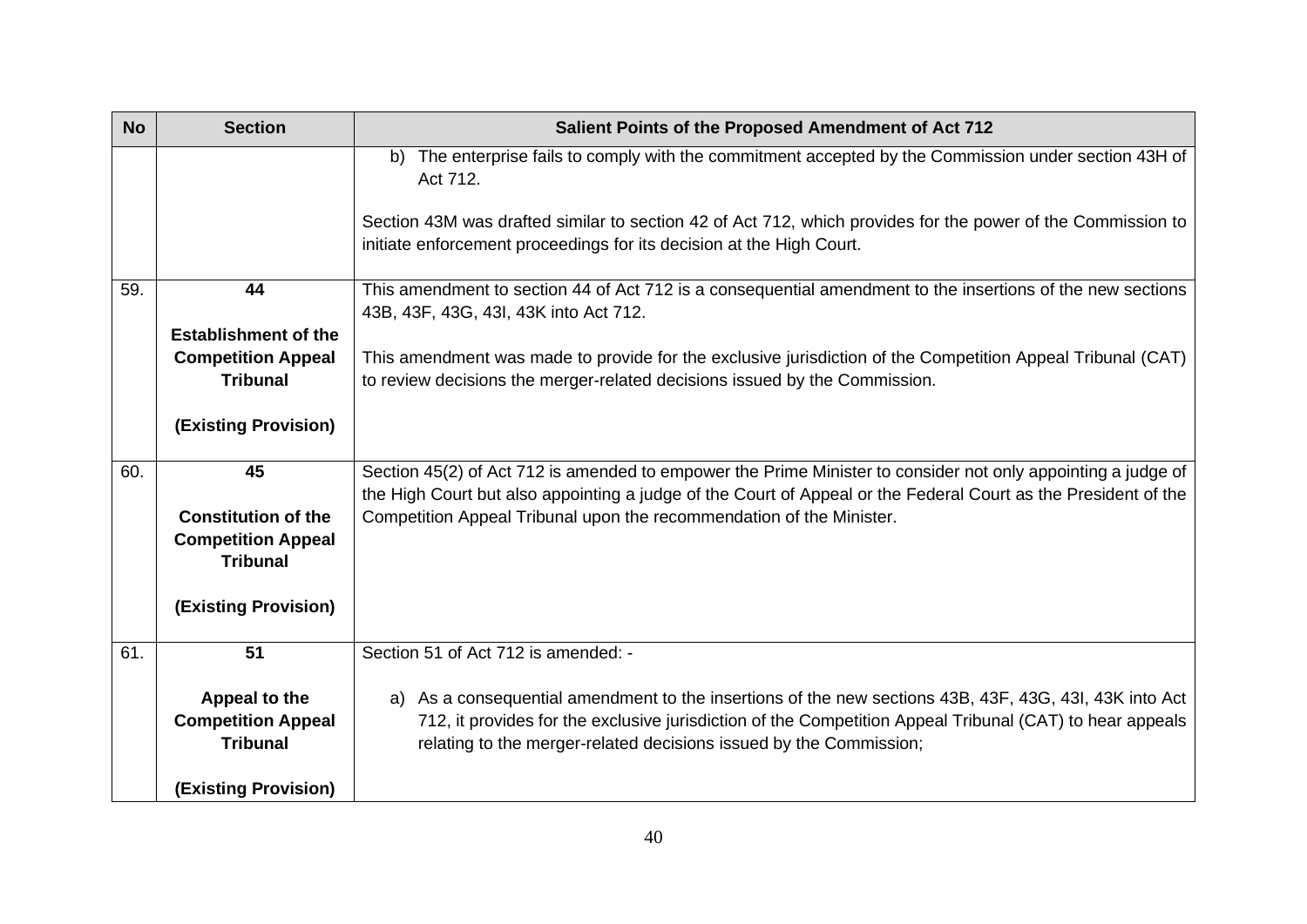| <b>No</b> | <b>Section</b>                                                                | Salient Points of the Proposed Amendment of Act 712                                                                                                                                                                                                                                                                 |  |  |
|-----------|-------------------------------------------------------------------------------|---------------------------------------------------------------------------------------------------------------------------------------------------------------------------------------------------------------------------------------------------------------------------------------------------------------------|--|--|
|           |                                                                               | b) To introduce a new section 51(1A) to establish that a government entity is not considered as a person<br>that can file for an appeal at the CAT against the decision of the Commission; and                                                                                                                      |  |  |
|           |                                                                               | Section 51(3) is amended to ensure consistency in the usage of the word "advocate and solicitor"<br>$\mathbf{C}$<br>throughout Act 712.                                                                                                                                                                             |  |  |
| 62.       | 54A                                                                           | Section 54A of Act 712 seeks to introduce a new provision to provide for the continuation of proceedings at<br>the Competition Appeal Tribunal (CAT) notwithstanding the absence of any member of the CAT.                                                                                                          |  |  |
|           | <b>Continuation of</b><br>proceedings<br>notwithstanding<br>absence of member | Under section 54A(1), when a CAT member is ill or absent during the proceeding at any time before the delivery<br>of a judgment, the hearing shall continue and be heard by the remaining members as long as the number is<br>not less than two members.                                                            |  |  |
|           | (New Provision)                                                               | The inclusion of section 54(2) is to make it clear that during such continuation of proceedings, the proceedings<br>shall thereafter be decided by the majority of remaining members. In the event that a majority cannot be<br>obtained from the remaining CAT members present, the matter shall then be re-heard. |  |  |
| 63.       | 57A                                                                           | Section 57A of Act 712 seek to provide for the power of the Minister on the recommendation of the Competition<br>Appeal Tribunal, to prescribe fees for the purposes of carrying out the functions of the Competition Appeal                                                                                        |  |  |
|           | <b>Power to prescribe</b><br>fees                                             | Tribunal as prescribed by section 44 of Act 712.                                                                                                                                                                                                                                                                    |  |  |
|           | (New Provision)                                                               |                                                                                                                                                                                                                                                                                                                     |  |  |
| 64.       | 58A                                                                           | Section 58A of Act 712 is an enabling provision that provides for the right of appeal against the decision of the<br>Competition Appeal Tribunal at the High Court: -                                                                                                                                               |  |  |
|           | <b>Appeal to the High</b><br><b>Court</b>                                     | On a point of law arising from a decision of the Competition Appeal Tribunal; or<br>a)                                                                                                                                                                                                                              |  |  |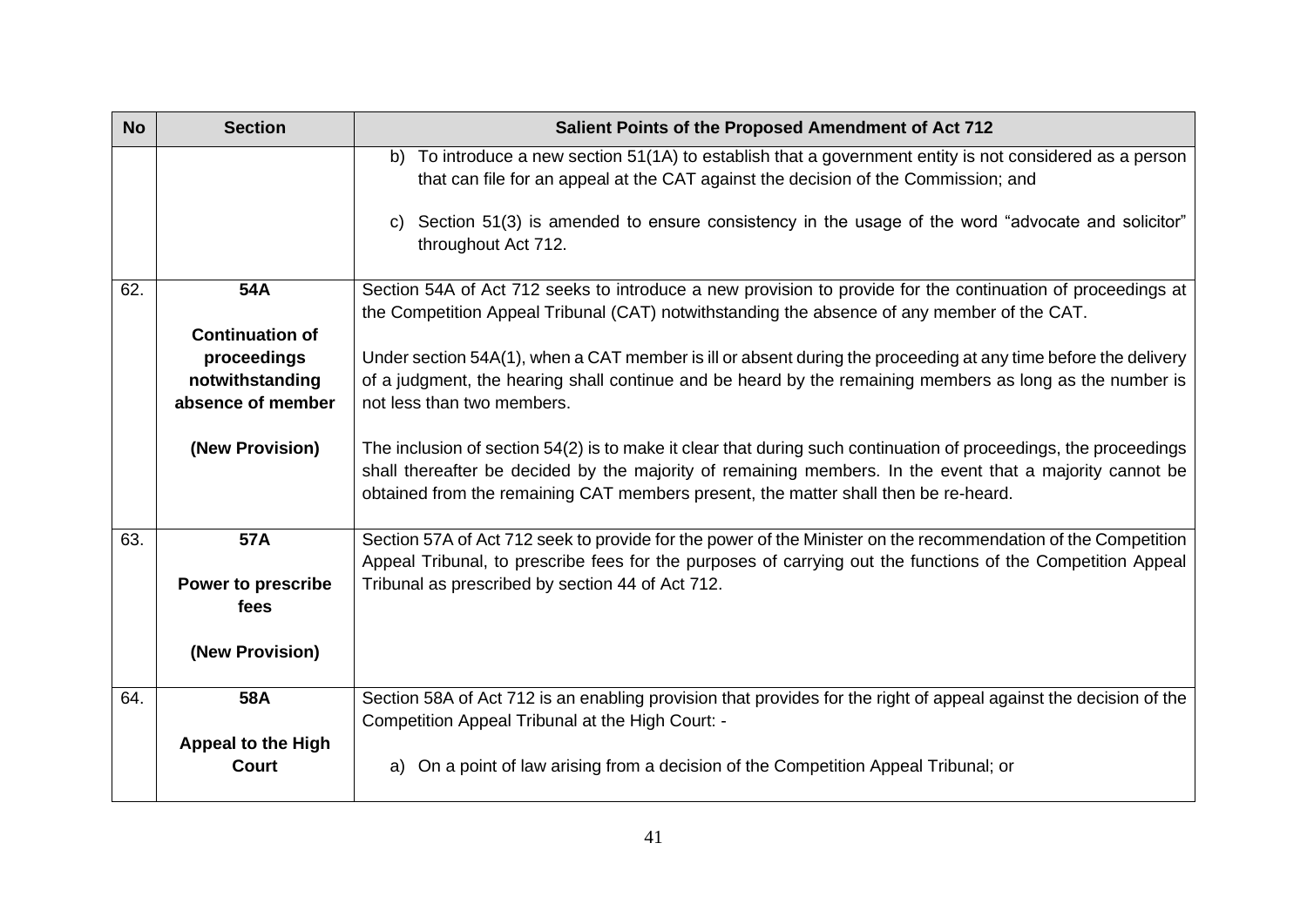| <b>No</b> | <b>Section</b>             | Salient Points of the Proposed Amendment of Act 712                                                                                                                                                                      |  |  |
|-----------|----------------------------|--------------------------------------------------------------------------------------------------------------------------------------------------------------------------------------------------------------------------|--|--|
|           | (New Provision)            | b) From any decision of the Competition Appeal Tribunal as to the amount of a financial penalty.                                                                                                                         |  |  |
|           |                            | Section 58A was introduced following the decision of the Court of Appeal in the Malaysian Airlines System<br>Berhad v Competition Commission & Another Appeal [2022] 1 CLJ 856.                                          |  |  |
|           |                            | An appeal under section 58A can only be made at the instance of a person who was a party to the proceeding<br>in which the decision of the Competition Appeal Tribunal was made.                                         |  |  |
|           |                            | The High Court, upon hearing the appeal may: -                                                                                                                                                                           |  |  |
|           |                            | Confirm, modify or reverse the decision of the Competition Appeal Tribunal; and<br>a)                                                                                                                                    |  |  |
|           |                            | Make such other order as the Court thinks fit.<br>b)                                                                                                                                                                     |  |  |
| 65.       | 65                         | Section 65(1) is amended to empower the Minister, on the recommendation of the Commission, to issue<br>regulations pertaining to fees in relation to anything done in the performance of the functions of the Commission |  |  |
|           | Power to make              | or charges for services rendered by the Commission.                                                                                                                                                                      |  |  |
|           | regulations                |                                                                                                                                                                                                                          |  |  |
|           | (Existing Provision)       |                                                                                                                                                                                                                          |  |  |
| 66.       | 66A                        | Section 66A of Act 712 seeks to introduce a new provision to empower the Commission to issue and publish<br>practice standards for carrying out its function under Chapter 2A of Act 712.                                |  |  |
|           | <b>Power of Commission</b> |                                                                                                                                                                                                                          |  |  |
|           | to issue and publish       | Any merger notification that does not comply with the practice standard is deemed to have failed to fulfil the                                                                                                           |  |  |
|           | practice standard          | requirements as required by the Commission; and such failure shall render the notification as not been made.                                                                                                             |  |  |
|           | (New Provision)            |                                                                                                                                                                                                                          |  |  |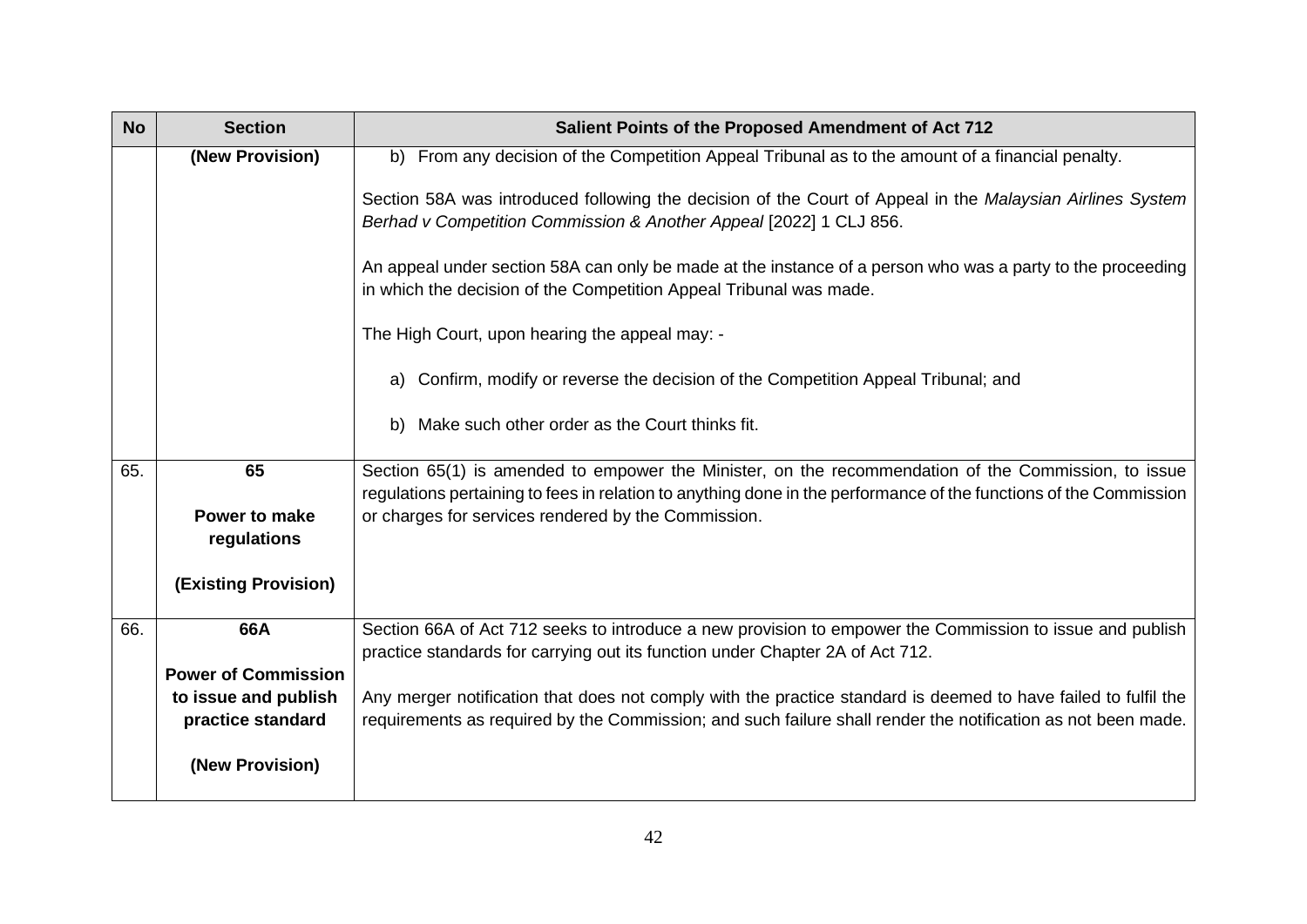| <b>No</b> | <b>Section</b>              |                                                                                                                                                                                                                                                                                                                                           |                                                                                           | Salient Points of the Proposed Amendment of Act 712              |
|-----------|-----------------------------|-------------------------------------------------------------------------------------------------------------------------------------------------------------------------------------------------------------------------------------------------------------------------------------------------------------------------------------------|-------------------------------------------------------------------------------------------|------------------------------------------------------------------|
| 67.       | <b>First Schedule</b>       | The amendment to the First Schedule of Act 712 seeks to divide the schedule into two parts; Part A and Part                                                                                                                                                                                                                               |                                                                                           |                                                                  |
|           | <b>(Existing Provision)</b> | B which provides for the matters that will not be subjected to Act 712.                                                                                                                                                                                                                                                                   |                                                                                           |                                                                  |
|           |                             | Part A of the First Schedule specifies the list of legislation in which any commercial or economic activity<br>regulated under those legislations is excluded from the application of Chapter 1 and Chapter 2 of Part II of Act<br>712, which now also includes the Gas Supply Act 1993 [Act 501] and Postal Services Act 2012 [Act 741]. |                                                                                           |                                                                  |
|           |                             | Part B of the First Schedule specifies the types of merger transactions that are excluded from the application<br>of the merger provisions under Chapter 2A of Part II of Act 712.                                                                                                                                                        |                                                                                           |                                                                  |
|           |                             | The list of merger transactions that are excluded from the application of Chapter 2A of Part II of Act 712 are<br>as follows: -                                                                                                                                                                                                           |                                                                                           |                                                                  |
|           |                             | Mergers between enterprises that are: -<br>a)                                                                                                                                                                                                                                                                                             |                                                                                           |                                                                  |
|           |                             | <b>No</b>                                                                                                                                                                                                                                                                                                                                 | <b>Enterprise</b>                                                                         | <b>List of Legislation</b>                                       |
|           |                             | (i)                                                                                                                                                                                                                                                                                                                                       | Licensed or approved or registered, as the<br>case may be, by the Finance Minister or the | Financial Services Act 2013 [Act 758];                           |
|           |                             |                                                                                                                                                                                                                                                                                                                                           | Central Bank of Malaysia, as the case may<br>be, under the following legislations         | Islamic Financial Services Act 2013 [Act 759]; or                |
|           |                             |                                                                                                                                                                                                                                                                                                                                           |                                                                                           | Money Services Business Act 2011 [Act 731]                       |
|           |                             | (ii)                                                                                                                                                                                                                                                                                                                                      | Licensed or approved or registered, as the<br>case may be, by the Finance Minister or the | Capital Market and Services Act 2007 [Act 671]; or               |
|           |                             |                                                                                                                                                                                                                                                                                                                                           | Securities Commission, as the case may<br>be, under the following legislations            | Securities Industries (Central Depository) Act 1991<br>[Act 453] |
|           |                             | (iii)                                                                                                                                                                                                                                                                                                                                     | Prescribed by the Finance Minister as a<br>development financial institution under the    | Development Financial Institution Act 2002 [Act<br>618]          |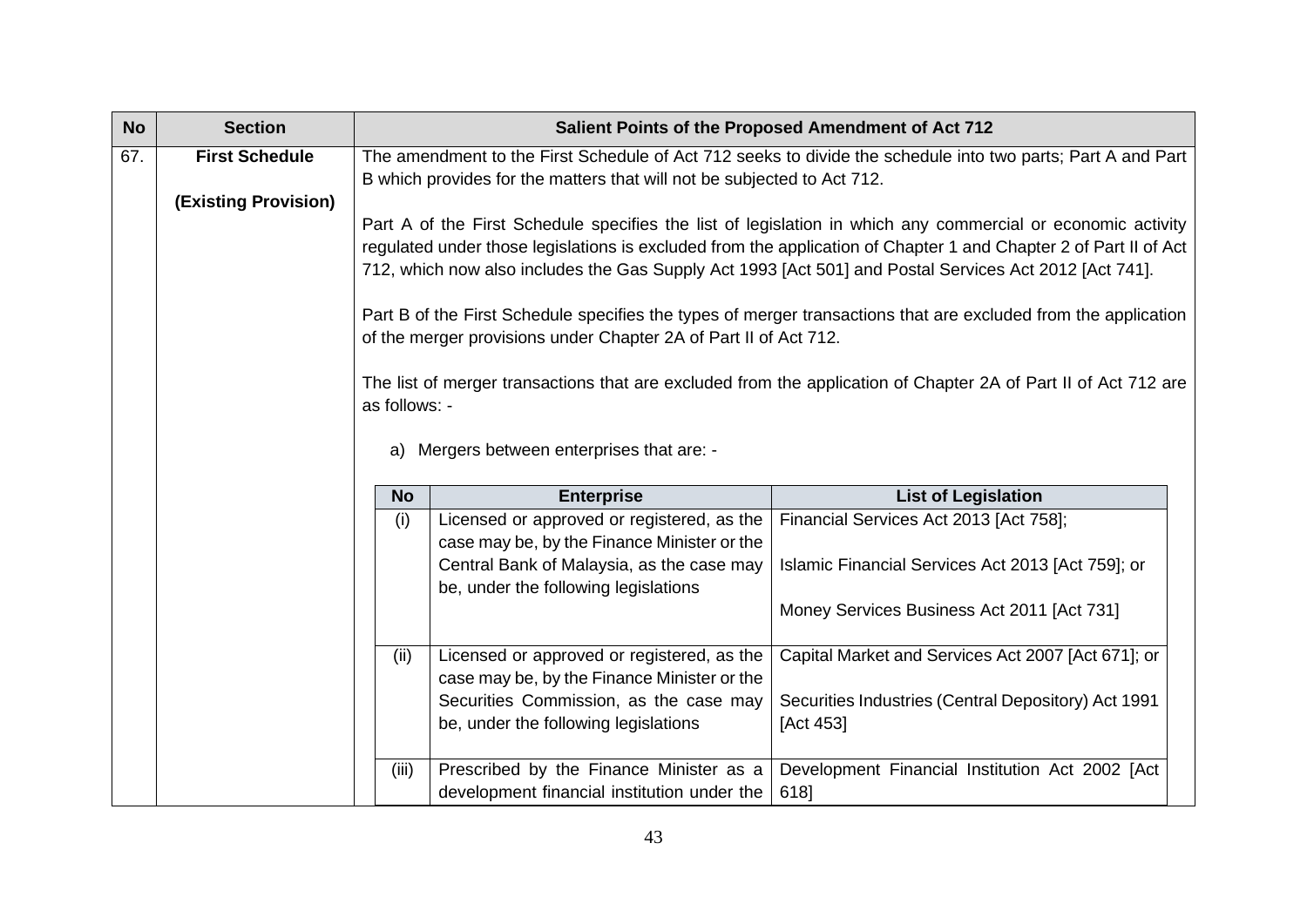| <b>No</b> | <b>Section</b>              | Salient Points of the Proposed Amendment of Act 712                                                                                                                                                                                                                                                                                                                                                       |  |
|-----------|-----------------------------|-----------------------------------------------------------------------------------------------------------------------------------------------------------------------------------------------------------------------------------------------------------------------------------------------------------------------------------------------------------------------------------------------------------|--|
|           |                             | Development Financial Institution Act 2002<br>[Act 618]                                                                                                                                                                                                                                                                                                                                                   |  |
|           |                             | Labuan Financial Services and Securities Act 2010<br>Licensed or approved or registered, as the<br>(iv)<br>case may be, by the Labuan Financial<br>[Act 704]; or<br>Services Authority under the following                                                                                                                                                                                                |  |
|           |                             | Labuan Islamic Financial Services and Securities<br>legislations<br>Act 2010 [Act 705]                                                                                                                                                                                                                                                                                                                    |  |
|           |                             | Suruhanjaya<br>Water Services Industry Act 2006 [Act 655]<br>(v)<br>Licensed<br>by<br>the<br>Perkhidmatan Air Negara under the Water<br>Services Industry Act 2006 [Act 655].                                                                                                                                                                                                                             |  |
|           |                             | b) Any commercial or economic activity regulated under Part A of the First Schedule;                                                                                                                                                                                                                                                                                                                      |  |
|           |                             | A merger to the extent to which it is engaged in order to comply with a legislative requirement;<br>C)                                                                                                                                                                                                                                                                                                    |  |
|           |                             | Merger carried out by an enterprise entrusted by the Federal Government or State Government, as the<br>d)<br>case may be, with the operation of services of general economic interest or having the character of a<br>revenue-producing monopoly in so far as the prohibition under section 10A would obstruct the<br>performance, in law or in fact, of that particular task assigned to the enterprise. |  |
| 68.       | <b>Second Schedule</b>      | Item (c) of the Second Schedule is amended to provide clarity for enterprises that are entrusted to carry out                                                                                                                                                                                                                                                                                             |  |
|           | <b>(Existing Provision)</b> | the operation of services of general economic interest by the Federal Government or the State Government<br>will not be subjected to Act 712.                                                                                                                                                                                                                                                             |  |